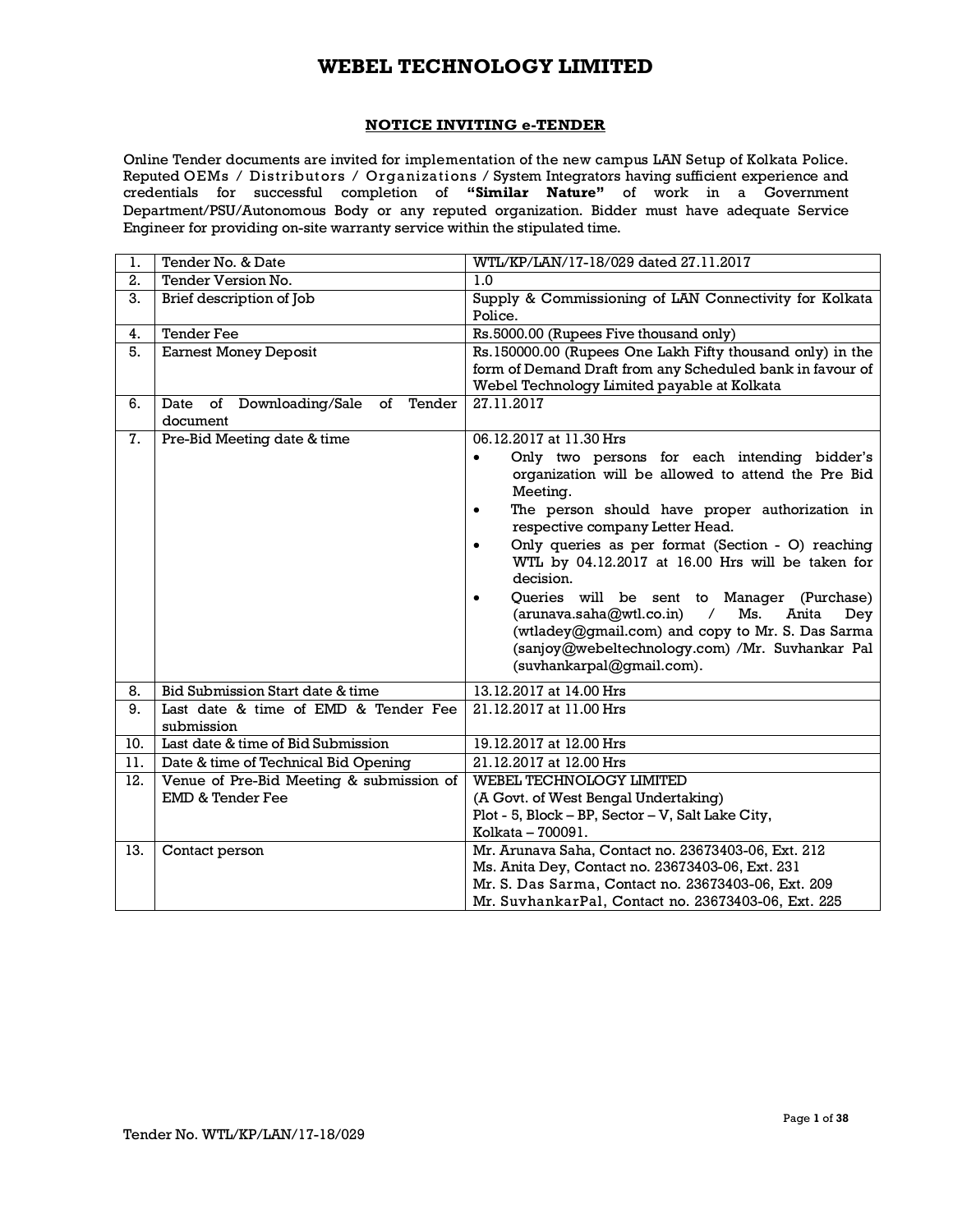- 1. Intending bidder may download the tender documents from the website **https://wbtenders.gov.in** directly with the help of Digital Signature Certificate. Necessary cost of Tender fee may be remitted through Demand Draft issued from any Scheduled Bank in favour of "Webel Technology Limited", payable at Kolkata and also to be documented through e-filling. Cost of Earnest Money Deposit (EMD) may be remitted through Demand Draft issued from any Scheduled Bank in favour of "Webel Technology Limited", payable at Kolkata and also to be documented through e-filling. The original Demand Draft against Tender Fee & Earnest Money Deposit (EMD) should be submitted physically to the Manager (Purchase)/Manager (Finance), Webel Technology Limited, Plot – 5, Block – BP, Sector-V, Salt Lake City, Kolkata-700 091 under sealed cover on or before 21.12.2017 at 11.00 Hrs
- **2.** Both Techno Commercial Bid and Financial Bid are to be submitted concurrently duly digitally signed in the website **https://wbtenders.gov.in**
- 3. Tender documents may be downloaded from website and submission of Techno Commercial Bid and Financial Bid will be done as per Time Schedule stated in Section – C of this Tender Document.
- 4. The Financial Bid of the prospective Bidder will be considered only if the Techno Commercial Bid of the bidder is found qualified by the Tender Committee. The decision of the 'Tender Committee' will be final and absolute in this respect. The list of Qualified Bidders will be displayed in the website.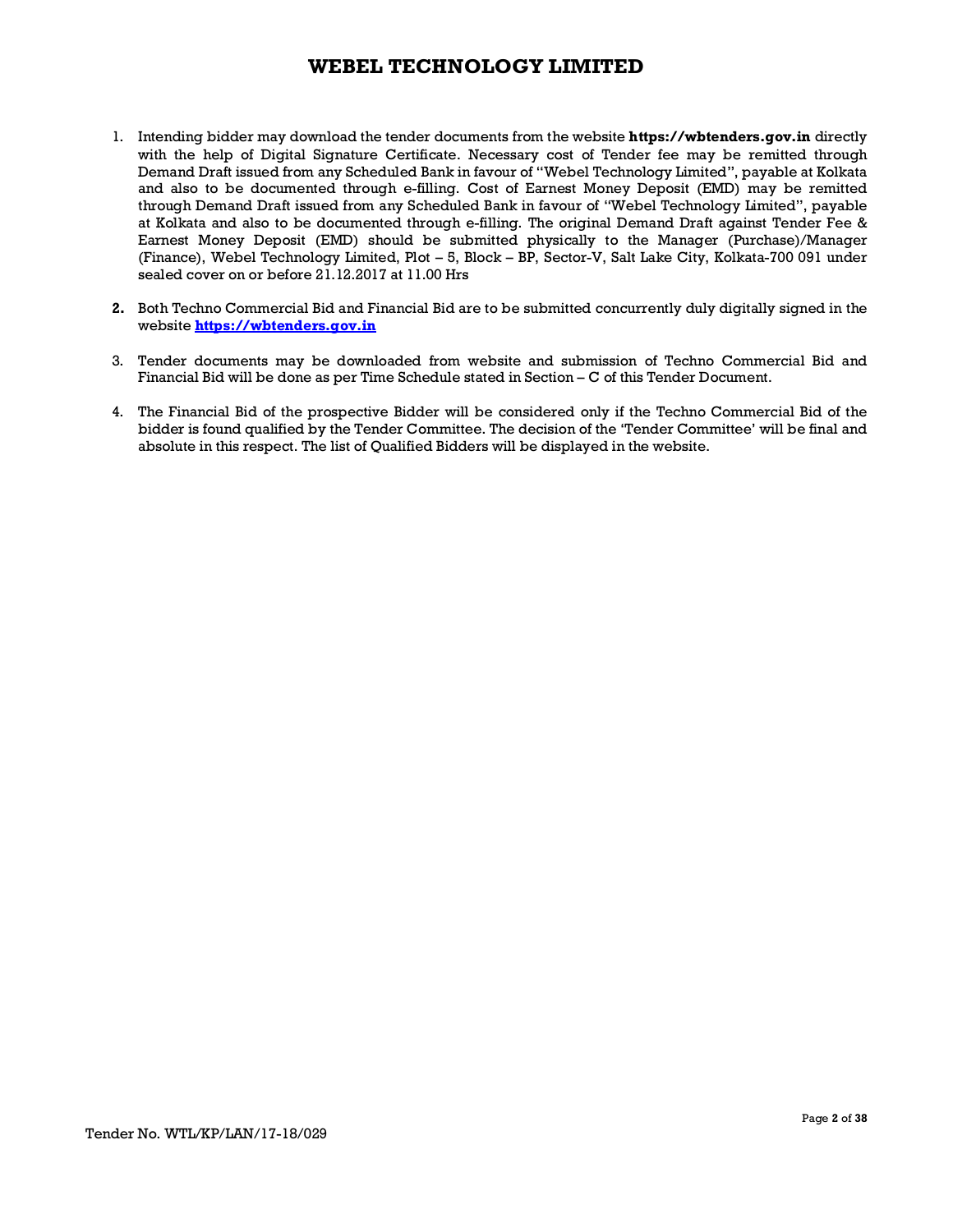## **CONTENTS OF THE TENDER DOCUMENT**

The Tender document comprises of the following:

| SECTION - A | INTRODUCTION & OBJECTIVE OF THE PROJECT             |
|-------------|-----------------------------------------------------|
| SECTION - B | <b>BILL OF MATERIAL</b>                             |
| SECTION – C | DATE AND TIME SCHEDULE                              |
| SECTION - D | ELIGIBILITY CRITERIA                                |
| SECTION - E | <b>INSTRUCTIONS TO BIDDER</b>                       |
| SECTION - F | TECHNO COMMERCIAL EVALUATION & AWARDING OF CONTRACT |
| SECTION – G | <b>BID FORM</b>                                     |
| SECTION - H | <b>GUIDANCE FOR E-TENDERING</b>                     |
| SECTION-I   | DETAILS OF ORDERS EXECUTED BY BIDDER                |
| SECTION-I   | FINANCIAL CAPABILITY OF BIDDER                      |
| SECTION - K | <b>BIDDER'S DETAILS</b>                             |
| SECTION-L   | FORMAT FOR PRE-BID MEETING QUERY                    |
| SECTION - M | PROFORMA FOR PERFORMANCE BANK GUARANTEE             |
| SECTION - N | MAKE, MODEL & PART NUMBER                           |
| SECTION-O   | DETAILED TECHNICAL SPECIFICATION                    |
| SECTION - P | MANUFACTURER AUTHORISATION FORM                     |
| SECTION - O | <b>NIT DECLARATION</b>                              |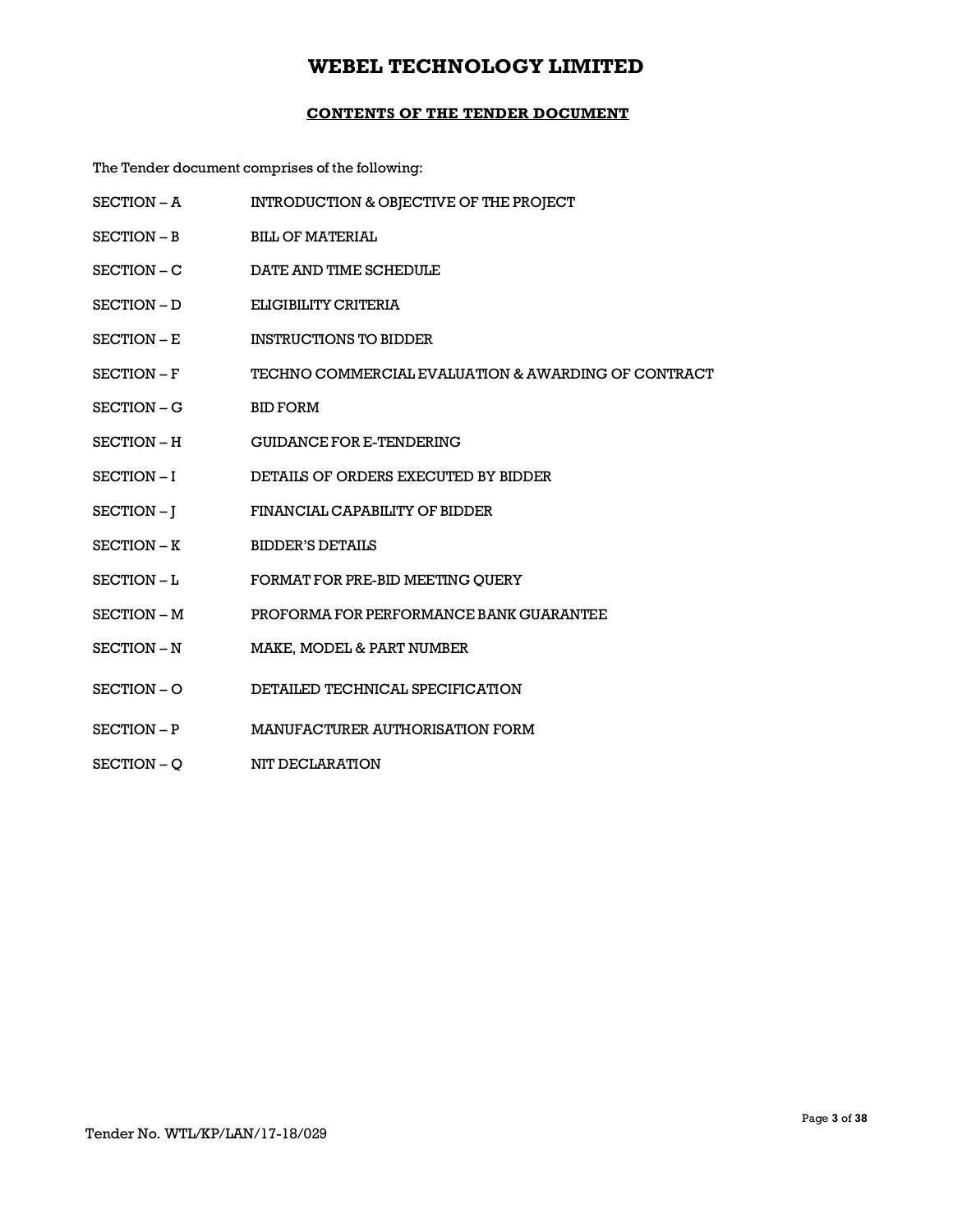# **SECTION – A**

## **INTRODUCTION&OBJECTIVEOFTHEPROJECT**

### **INTRODUCTION**

The history of the present structure of policing in Kolkata goes back to the colonial times, when the city was known as "**Calcutta**", and was a fledging settlement of the British East India Company. Kolkata (Calcutta). Since then till date KP has been functioning as country's one of the finest Law enforcement agency. Kolkata Police revolves around the following major missions

- Upholding dignity of the citizens.
- Upholding personal and institutional integrity.
- Enforce the rule of law impartially and honestly so that we provide a secure environment to all sections of society, especially, the vulnerable and under privileged, including women, children, senior citizens and minorities and maintain ethnic harmony keeping in mind the democratic and secular ideals of our constitution.
- · Upgrade professional skills and human resources in general, to enable us to prevent crime and maintain public order.

In order to attain and continually remain updated, technological aids are a "must have" for KP. Communication and ready availability of information across the wings of KP is one of the most primary requirement. For taking giant strides in that direction KP envisages to managed campus network.

Webel Technology Ltd. has been approached by the Kolkata Police (KP) for setting up of a managed network in their Lalbazar campus. Webel Technology Ltd. will act as the procurement processing & execution authority for the project on behalf of KP.

### **OBJECTIVE OF THE PROJECT**

The network to be installed and commissioned will have to be a managed one with best quality Active & Passive Components. The major factors that have been considered

- · Minimizing Broadcasting and hence gaining higher throughput
- Stacking Facility for higher bandwidth of operation
- · Creation of LAN segments within the campus.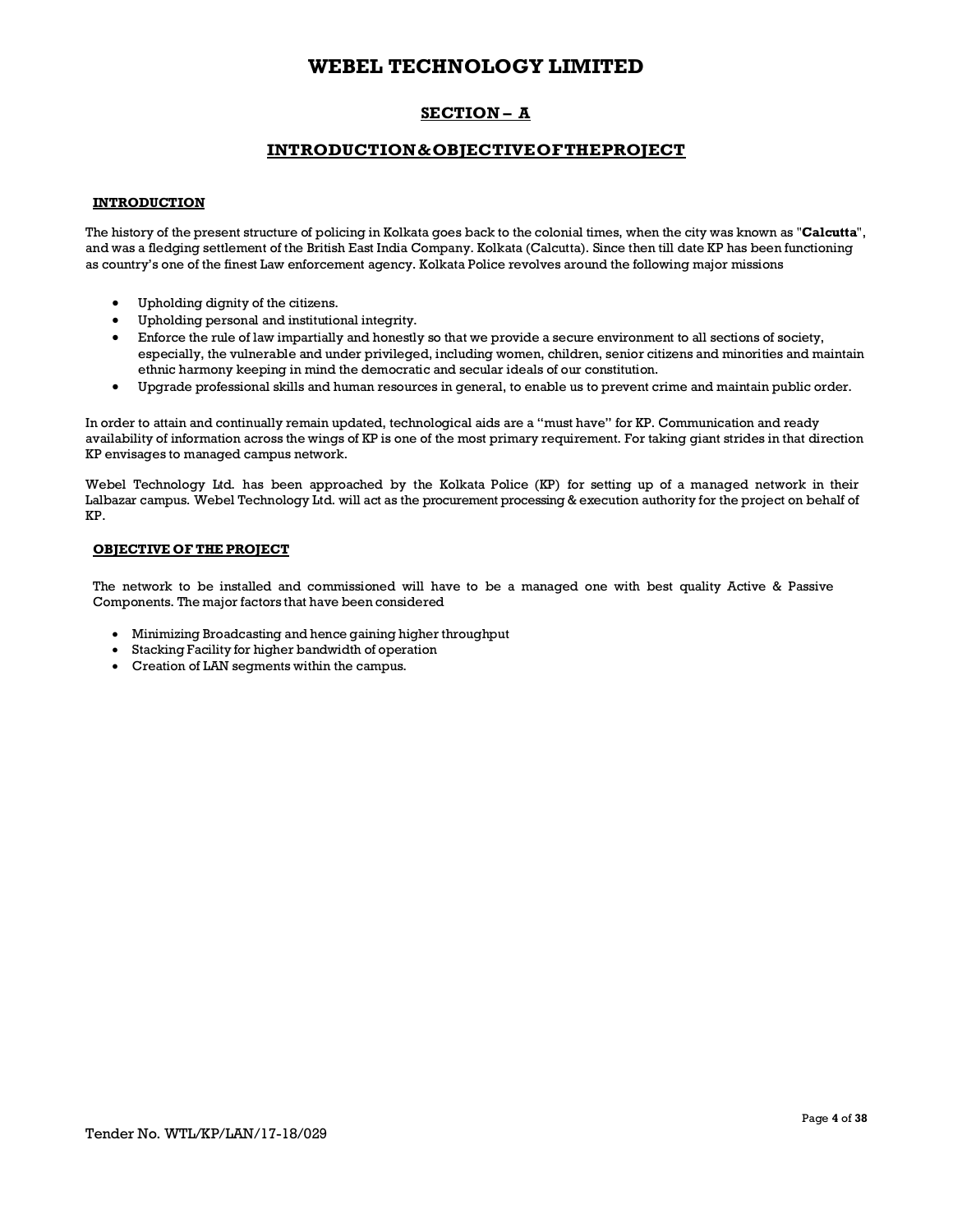## **SECTION – B**

## **BILL OF MATERIAL**

The Bidder has to setup a managed network for KP within the Lalbazar campus at 18,Lalbazar Street, Kolkata - 700001.

**ScopeincludesSupply, Installationandsupport servicespost commissioningofthefollowing items and ssigning of 1(one) dedicated support personnel at Lalbazar.**

**Preferred Brand for Switch : CISCO/HP NETWORKING** 

**Preferred Brand for Firewall : Checkpoint**

### **Preferred Brand for Passive Materials : Tyco/AMP/Systemax/Molex/Legrand**

### **Location – Lalbazar Campus, Kolkata Police H.Q.**

|                | Networking Equipments for Police HQ at Lalbazar                                                                                                                                                                                                                                                                                                                                       |             |
|----------------|---------------------------------------------------------------------------------------------------------------------------------------------------------------------------------------------------------------------------------------------------------------------------------------------------------------------------------------------------------------------------------------|-------------|
|                | <b>Active Part</b>                                                                                                                                                                                                                                                                                                                                                                    |             |
| $\mathbf{I}$   | <b>Access Switch:</b><br>1.24 x 10/100/1000BaseT Ports<br>2.4 x SFP GE Ports<br>3. Support for dedicated stacking port with 80 Gbps stack throughput for future requirement                                                                                                                                                                                                           | 15 Nos.     |
|                | <b>Passive Part</b>                                                                                                                                                                                                                                                                                                                                                                   |             |
| $\mathbf{2}$   | 24 Port Loaded Jack Panel                                                                                                                                                                                                                                                                                                                                                             | 15 Nos.     |
| 3              | Cable Manager                                                                                                                                                                                                                                                                                                                                                                         | 15 Nos.     |
| $\overline{4}$ | ISI standard 6 U wall Mount Rack                                                                                                                                                                                                                                                                                                                                                      | 05 Nos.     |
| 5              | ISI standard 9 U wall Mount Rack                                                                                                                                                                                                                                                                                                                                                      | 06 Nos.     |
| 6              | CAT 6 A S/FTP Cable                                                                                                                                                                                                                                                                                                                                                                   | 17500 Mtrs. |
| $\mathbf{7}$   | <b>UPS 700 VA</b>                                                                                                                                                                                                                                                                                                                                                                     | 11 Nos.     |
| 8              | CAT 6A 2 Mtrs. S/FTP Patch cord                                                                                                                                                                                                                                                                                                                                                       | 570 Nos.    |
| 9              | CAT 6A 3 Mtrs. S/FTP Patch cord                                                                                                                                                                                                                                                                                                                                                       | 30 Nos.     |
| 10             | CAT 6A 5 Mtrs. S/FTP Patch cord                                                                                                                                                                                                                                                                                                                                                       | 25 Nos.     |
| 11             | RJ 45 Connectors                                                                                                                                                                                                                                                                                                                                                                      | 60 Nos.     |
| 12             | CAT 6A STP Jack                                                                                                                                                                                                                                                                                                                                                                       | 250 Nos.    |
| 13             | <b>PVC Back Box</b>                                                                                                                                                                                                                                                                                                                                                                   | 250 Nos.    |
| 14             | 1 Port Faceplate (UK style) with shutter                                                                                                                                                                                                                                                                                                                                              | 250 Nos.    |
| 15             | ISI standard 25 mm conduit with accessories                                                                                                                                                                                                                                                                                                                                           | 10500 Mtrs. |
|                | <b>Bill of Job - Service</b>                                                                                                                                                                                                                                                                                                                                                          |             |
| 16             | Dedicated Technical Support Personnel with necessary qualification in network<br>administration (CCNA and likewise) and for field work e.g. laying/crimping/testing network<br>devices is to be assigned to Kolkata Police from 10.00 hrs. to 19.00 hrs. at Lalbazar campus<br>during the warranty support period (5 Years) for the total managed Network (Existing 500 +<br>New 250) | $1$ No.     |
| 17             | Dismantling of old network cable, Rack and accessories excluding any civil work. Items once<br>pulled will not to be reused.                                                                                                                                                                                                                                                          | 1 Unit.     |
| 18             | Laying of PVC conduit over surface                                                                                                                                                                                                                                                                                                                                                    | 10500 Mtrs. |
| 19             | Laying of CAT6 A cable through existing PVC conduit over surface                                                                                                                                                                                                                                                                                                                      | 17500 Mtrs. |
| 20             | Fixing and termination of IO, Face plate and back box complete as required                                                                                                                                                                                                                                                                                                            | 250 nos.    |
| 21             | Mounting, fixing, installation and dressing of rack 6U                                                                                                                                                                                                                                                                                                                                | 5 Nos.      |
| 22             | Mounting, fixing, installation and dressing of rack 9U                                                                                                                                                                                                                                                                                                                                | 6 Nos.      |
| 23             | Fixing and mounting of 700 VA UPS on wall with proper support system                                                                                                                                                                                                                                                                                                                  | 11 Nos.     |
| 24             | Configuration and commissioning charge                                                                                                                                                                                                                                                                                                                                                | l Job.      |

Heterogeneous mix of materials can be offered but seamless integration between the other devices will be in the responsibility part of the bidder.

Quantity mentioned are indications only, may go in for 10% upward or downward fluctuation.

Installation Completion Time: within 10 weeks of issuance of order by WTL.

OEM should have 24x7 toll free helpdesk for after sales support

The Bidder should also take over the maintenance of the total network (the new implemented one + the portion whose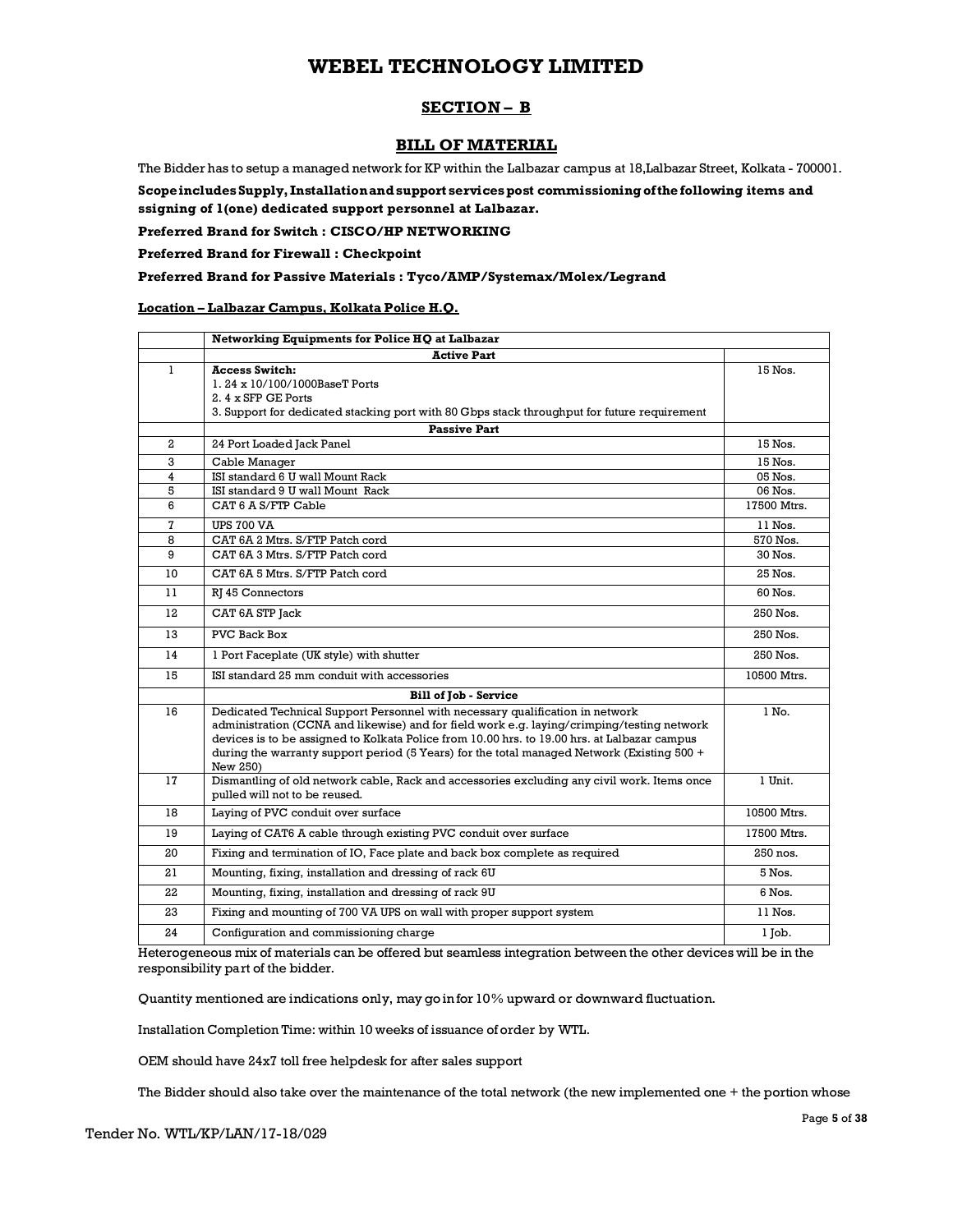wires have been already laid through CAT6)

## **SECTION – C**

## **DATE AND TIME SCHEDULE**

| Sl. No.      | <b>Particulars</b>                                                                                                   | Date & Time             |
|--------------|----------------------------------------------------------------------------------------------------------------------|-------------------------|
| L            | Date of uploading of N.I.T. & other Documents<br>(online) (Publishing Date)                                          | 27.11.2017              |
| $\mathbf{2}$ | Documents download/sale start date (Online)                                                                          | 27.11.2017              |
| 3            | Last Date and time of sending the queries (Offline)                                                                  | 04.12.2017 at 16.00 hrs |
| 4            | Pre Bid Meeting at WTL Office (Off Line)                                                                             | 06.12.2017 at 11.30 hrs |
| 5            | Corrigendum, if any will be published (On Line)                                                                      |                         |
| 6            | Bid Submission start date & time (On line)                                                                           | 13.12.2017 at 14.00 hrs |
| $\mathbf{7}$ | Last Date & time of submission of original Demand<br>Draft/Pay Order for cost of Earnest Money Deposit<br>(Off line) | 21.12.2017 at 11.00 hrs |
| 8            | Last Date & time of submission of original Demand<br>Draft/Pay Order for cost of Tender Fee (Off line)               | 21.12.2017 at 11.00 hrs |
| 9            | Bid Submission closing date & time (On line)                                                                         | 19.12.2017 at 12.00 hrs |
| 10           | Bid opening date & time for Technical Proposals<br>(Online)                                                          | 21.12.2017 at 12.00 hrs |
| 11           | Date of uploading the final list of Technically<br>Qualified Bidder (online) after disposal of<br>appeals, if any    |                         |
| 12           | Date for opening of Financial Bid (Online)                                                                           |                         |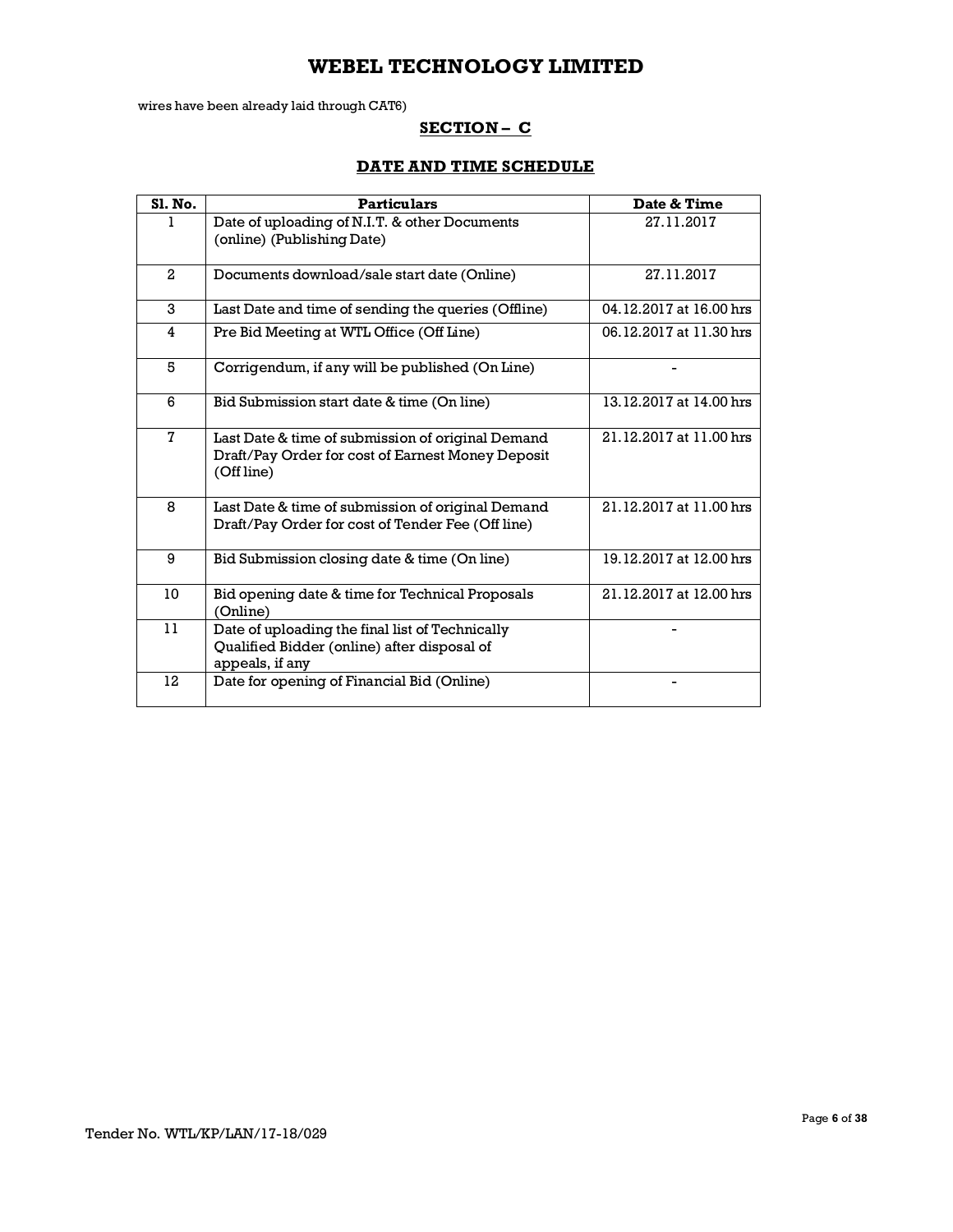## **SECTION – D**

## **ELIGIBILITY CRITERIA**

- 1. The bidder must be a company registered under the Companies Act, 1956/2013 or a Partnership or a Proprietary Firm. Documentary (Certificate of incorporation/Relevant document) evidence to be submitted.
- 2. The bidder must have an own office in Kolkata with valid statutory registration. Valid statutory registration document to be submitted.
- 3. The bidder should have valid GST Registration Certificate, PAN & Trade License. Bidder shall have to submit photocopy of the documents.
- 4. Bidder must submit the completion report of at least three Projects of Networking setup involving Active & Passive Components, i.e., covering Data of minimum value of Rs.30.00 lakhs each project for any Central / State Government / PSU Organisation / Private Sector in India in the last three financial years (FY- 2013-14, 2014-15 & 2016-17). Self Attested Photocopy of Work Orders to be submitted along with completion certificate from concerned authority.
- 5. The bidder should have an annual turnover of not less than Rs 3.50 Crores each in the last three financial years (FY– 2014-15, 2015-16 & 2016-17). Bidder shall have to submit Audited Accounts / Auditor Certificate in support of their claim.
- 6. Bidder should submit Earnest Money Deposit (EMD) of Rs. 150000.00 (Rupees One lakhs Fifty thousand only) in the form of Demand Draft from any Scheduled Bank in favour of Webel Technology Limited payable at Kolkata.
- 7. Bidder should submit Tender Document Fee of Rs. 5,000.00 (Rupees Five Thousand) only in the form of Demand Draft from any Scheduled Bank in favour of Webel Technology Limited payable at Kolkata.
- 8. Bidder should possess ISO 9001:2008 certificate pertaining to Network Segment. Copy of the valid certificate to be submitted.
- 9. Bidder should have his own call centre (number to be specified). OEM Call Centre number will not be treated as bidder's call centre number. Call center details to be submitted duly stamped & signed.
- 10. OEM Qualification Criteria
	- a. For active component:
		- i. The OEM should have their spare depot in Kolkata. Address Proof of the same to be submitted.
		- ii. All the LAN devices like Core, Distribution and Access Switch should be IPv6 Ready Logo Certified to comply with the Govt of India IPv6 Roadmap. Supporting documents to be submitted.
		- iii. Tender Specific Manufacturer's Authorization for products quoted to be submitted as per format.
		- iv. OEM should have presence in India for last 10 years and should be profitable for last 3 financial years. Supporting documents to be submitted.
		- v. OEM for LAN products should be in the Leaders Quadrant of the report published by latest Gartner report. Copy of the report to be submitted.
	- b. For passive component:
		- i. OEM should have direct presence in India more than at-least 15 years. Supporting documents to be submitted.
		- ii. All passive components should be RoHS (Restriction of Certain Hazardous Substance) complied. Declaration - RoHS Compliant should clearly be mentioned on datasheets (Section – O) of each passive component (Copper & Fiber). Supporting documents to be submitted.
		- iii. OEM should have members participating in Telecommunications Industry Association Committee with presence in all of the Telecommunication subcommittees of the following:
			- a. TIA TR-42.1 Subcommittee on Commercial Building Telecommunications Cabling
			- b. TIA TR-42.7 Telecommunication Copper Cabling Systems
			- c. TIA TR-42.12 Subcommittee on Optical Fibers and Cables

Supporting documents to be submitted.

- iv. OEM should be a member of Telecommunications Industry Association (TIA) Information and Communications Technology (ICT) Companies ICT Green Initiative to support energy efficient environment. Supporting documents to be submitted.
- 11. Detailed Technical Specification has to be complied in all respect. Brochures with the page number against each compliances to be submitted as per format (Section – O).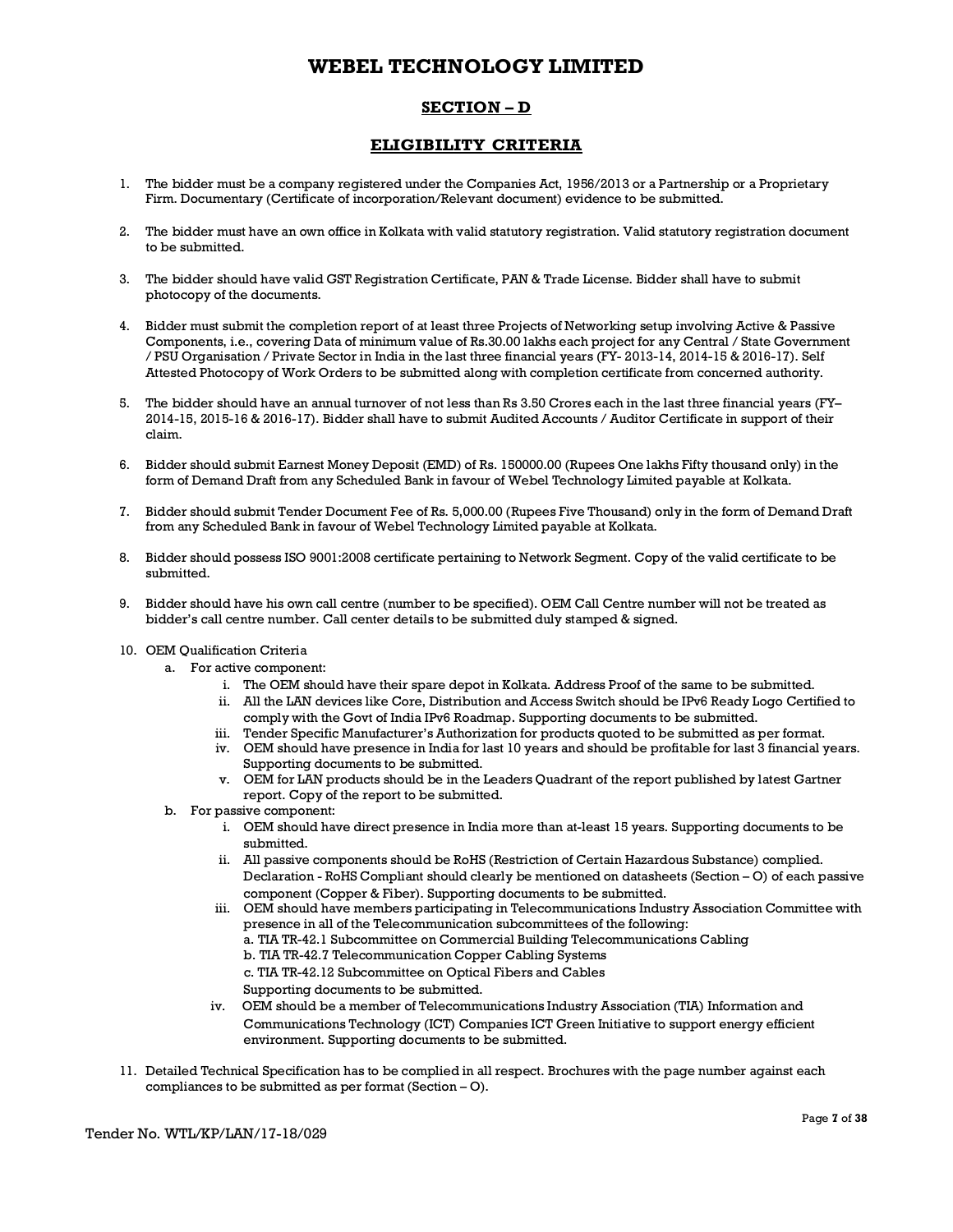- 12. The details of Make, Model & Part number (Section N) to be submitted as per format.
- 13. The bidder shall submit a certificate from any of the authorized signatory of the company authorizing a person to sign all relevant papers related to this bid on behalf of the company.
- 14. The bidder shall not have been blacklisted by any State/Central Government or PSU Organization or bilateral / multilateral funding agencies for breach of ethical conduct or fraudulent practices as on date of submission of the proposal (as per DIT guidance note issued on 26-Dec-2011). Declaration on bidder's letter head to be submitted.
- 15. The bidder shall submit Bid Form (Section G) duly signed by the authorized signatory of the company as per the format enclosed. Deviation in format may not be accepted.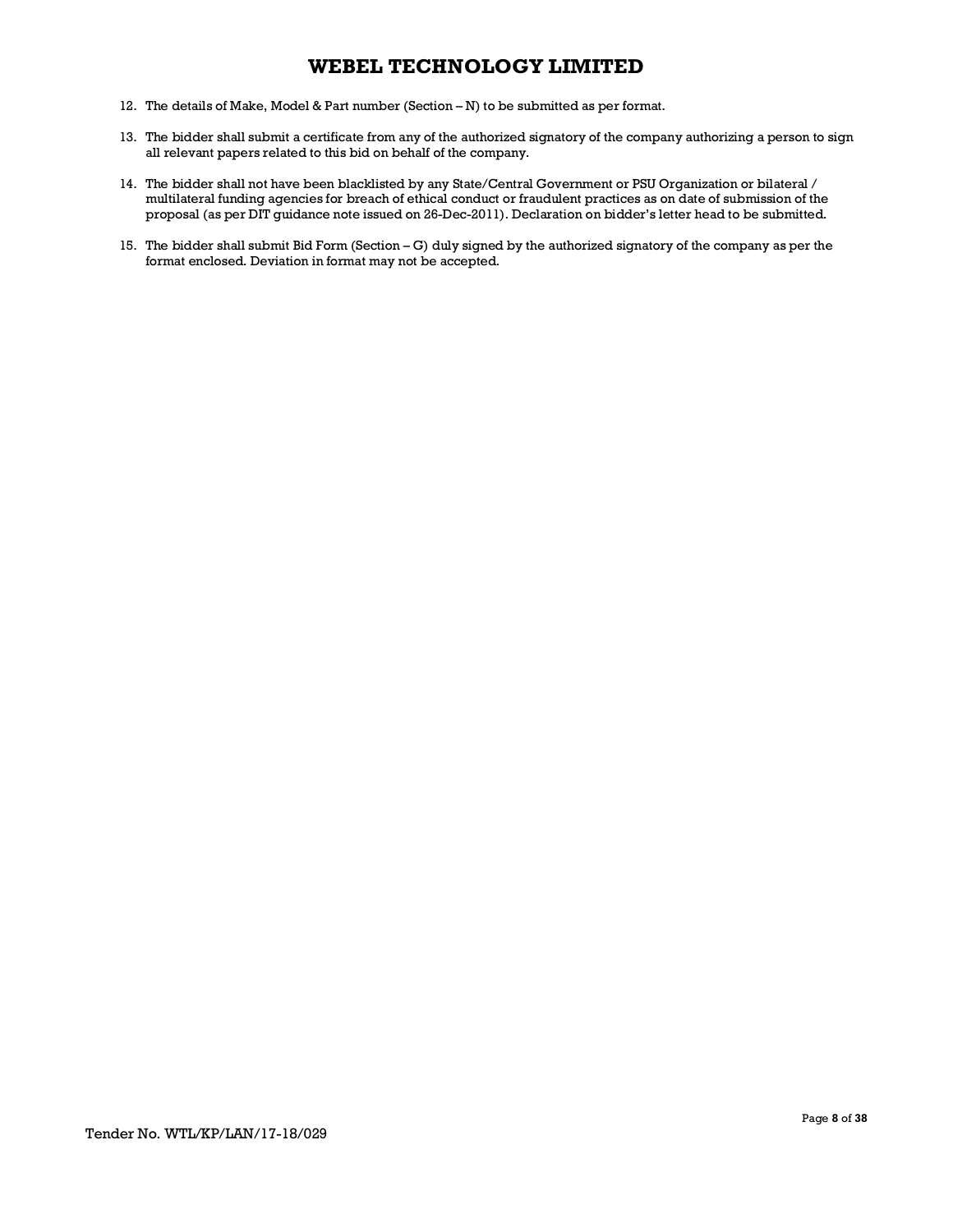## **SECTION – E**

## **INSTRUCTIONSTOBIDDER**

#### **1. DEFINITIONS**

In this document, the following terms shall have following respective meanings:

"**Acceptance Test Document"** means a document, which defines procedures for testing the functioning of installed system. The document will be finalized with the contractor within 7 days of issuance of the Letter of Award.

"**Bidder**" means any firm offering the solution(s), service(s) and /or materials required in the RFP. The word Bidder when used in the pre award period shall be synonymous with Bidder, and when used after award of the Contract shall mean the successful Bidder to whom WTL will place the PO/WO

"**Contract**" is used synonymously with Agreement.

"**Contract Price"** means the price to be paid to the Contractor for providing the Solution, in accordance with the payment terms.

"**Contractor**" means the Bidder whose bid to perform the Contract has been accepted by Tender Committee and is named as such in the Letter of Award.

"**Default Notice**" shall mean the written notice of Default of the Agreement issued by one Party to the other.

"**Fraudulent Practice**" means a misrepresentation of facts in order to influence a procurement process or the execution of a Contract and includes collusive practice among Bidders (prior to or after Bid submission) designed to establish Bid prices at artificial noncompetitive levels and to deprive KP of and eventually Gov. of W. Bengal of the benefits of free and open competition.

"**Good Industry Practice**" shall mean the exercise of that degree of skill, diligence and prudence which would reasonably and ordinarily be expected from a reasonably skilled and experienced Operator engaged in the same type of undertaking under the same or similar circumstances.

**"Government"** / "**Gov. of W. Bengal**" means the Government of West Bengal. "**GoI**" shall stand for the Government of India.

**"GoWB"** means Government of West Bengal

**"Personnel"** means persons hired by the Bidder as employees and assigned to the performance of the Infrastructure Solution or any part thereof.

**"Project"** Supply& Commissioning of LAN Connectivity for KP

"**Implementation Period**" shall mean the period from the date of signing of the Agreement and up to the issuance of Final Acceptance Certificate for the project.

**"Services"** means the work to be performed by the Bidder pursuant to this Contract, as described in the detailed Scope of Work.

**"SimilarNature"** includes Networking Project including Active & Passive Components

"**Law**" shall mean any Act, notification, bye law, rules and regulations, directive, ordinance, order or instruction having the force of law enacted or issued by the Central Government and/or the Government of West Bengal or any other Government or regulatory authority or political subdivision of government agency.

**"LOI"** means issuing of Letter of Intent shall constitute the intention of the WTL to place the Purchase Order with the successful bidder.

"**Operator**" means the company providing the services under Agreement.

"**Requirements**" shall mean and include schedules, details, description, statement of technical data, performance

Tender No. WTL/KP/LAN/17-18/029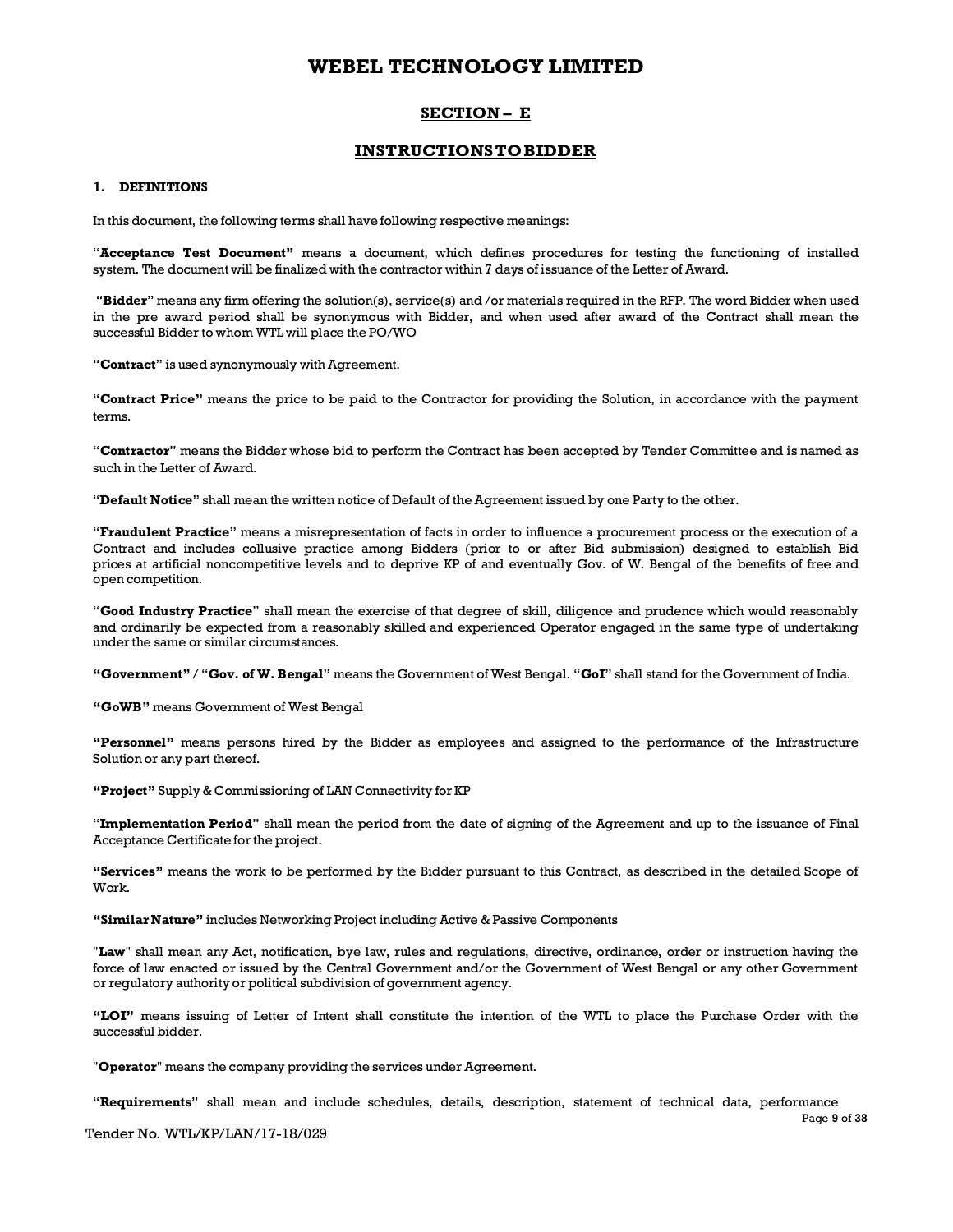characteristics, standards (Indian as well as International) as applicable and specified in the Contract.

**"Service**" means provision of Contracted service viz., operation, maintenance and associated services for DEPLOYED SYSTEMS as per Section titled "Scope of Work"

**"Termination Notice**" means the written notice of termination of the Agreement issued by WTL.

**"KP"** means Kolkata Police

**"WTL"** means Webel Technology Limited a Gov. of W. Bengal undertaking.

#### **2. PRE BID MEETING**

Pre Bid Meeting will be held on 06. 12.2017 at 1 1. 30 hrs at premises of WTL. Bidder can send their queries as per format (Section - L) to Mr. Arunava Saha, Manager (Purchase) & copy to Mr. S. Das Sarma, Sr. Executive, Mr. S. Pal, Project Engineer & Ms. Anita Dey, Sr. Executive. Only the queries received within the stipulated date prior to the Pre Bid Meeting will be answered. The entrance to the Pre Bid Meeting will be limited to two persons per bidder and carrying valid authorization letter on official letter head bearing companyseal.

#### **3. COST OFBIDDING**

The bidder shall bear all costs associated with the preparation and submission of the bid and WTL will no case be responsible for those costs regardless of the conduct or outcome of the bidding process.

### **4. BID DOCUMENT**

Bidder is expected to examine all instructions, forms, terms and requirement in the bid document. The invitation to bid together with all its attachment thereto shall be considered to be read, understood and accepted by the bidder unless deviations are specifically stated in the seriatim by the bidder. Failure to furnish all information required by the bid document or a bid not substantially responsive to the bid document in every respect may result of the bid being summarily rejected.

#### **5. AMENDMENT OFBID DOCUMENT**

At any time prior to the deadline for submission of proposals, WTL reserves the right to add/modify/delete any portion of this document by issuance of an Corrigendum, which would be published on the website and will also be made available to the all the Bidder who have been issued the tender document. The Corrigendum shall be binding on all bidders and will form part of the bid documents.

### **6. MODIFICATION AND WITHDRAWAL OF BIDS**

As per the bidding process available in the tender.

#### **7. LANGUAGE OFBID & CORRESPONDENCE**

The proposal will be prepared by the Bidder in English language only. All the documents relating to the proposal (including brochures) supplied by the firm should also be in English, and the correspondence between the Bidder & WTL will be in English language only. The correspondence by fax/E-mail must be subsequently confirmed by a duly signed formal copy.

#### **8. BIDDER'S SOLUTION**

The bidders are requested to study the Bill of Material supplied with this document carefully. While working out the solution the bidder has to work with the broad minimum specification provided in the tender documents, conforming to the model, make and Part number (wherever provided). While submitting the bid the bidder has to detail out all components needed to complete the system BOM. The bidder is required quote for each item retaining all major components/sub system detailed and specified. As the contractor will be responsible fro smooth functioning of the system, availability of spares during the tenure of the warranty period has to be take care by the contractor to maintain the guaranteed uptime.

### **9. EARNEST MONEY DEPOSIT (EMD)**

The firm shall furnish an EMD of Rs.150000/- (Rupees One lakh Fifty thousand only) in the form of a demand draft from a Scheduled Bank payable at Kolkata and in favour of Webel Technology Limited. Any bid not accompanied with the EMD shall be rejected. The validity of EMD instrument will be initially 3 months, have to extend, if required.

### **10. FORFEITURE OF EMD**

EMD made by Bidder may be forfeited under the following conditions: If

Bidder withdraws the proposal before the expiry of validity period.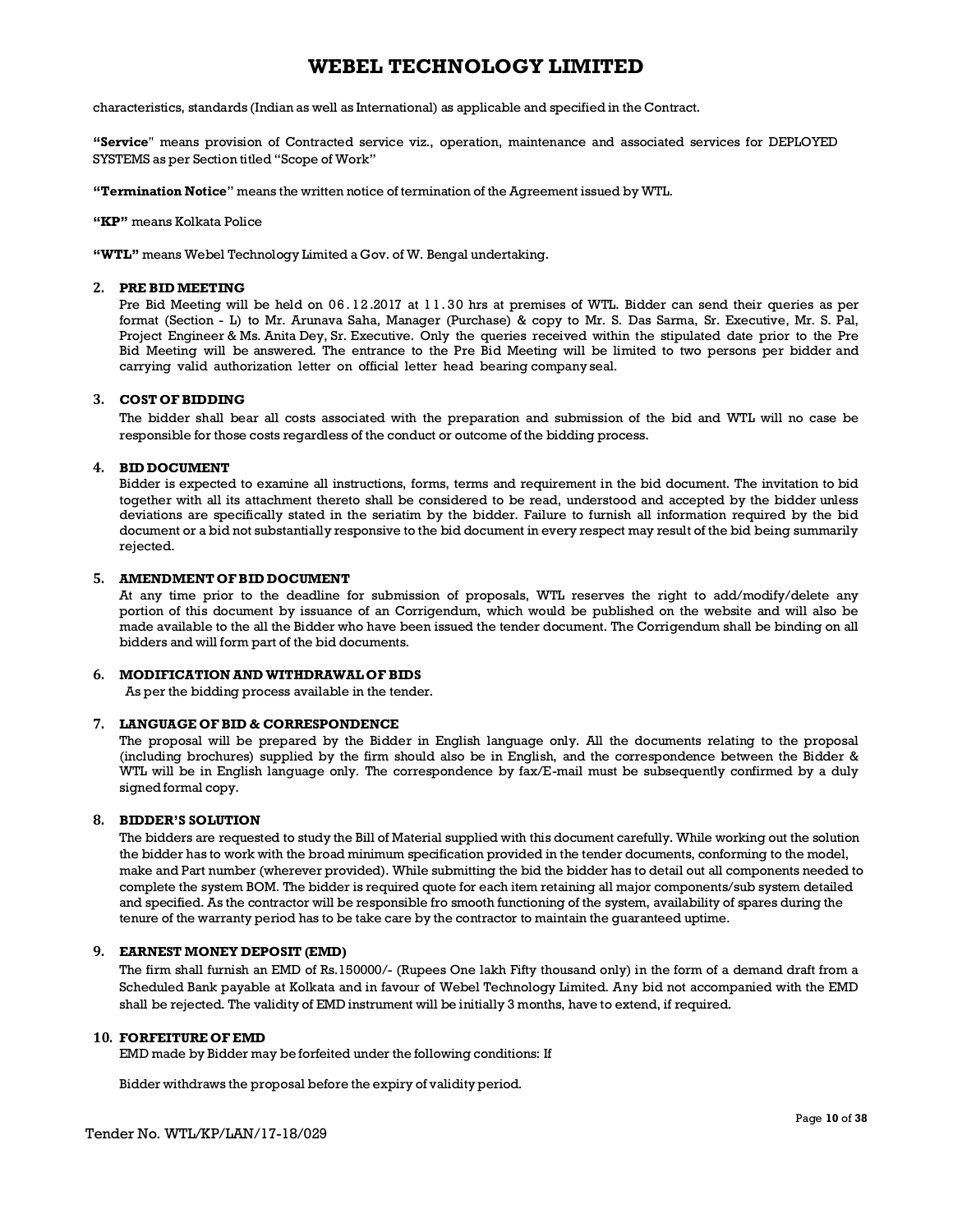During the evaluation process, if a Bidder indulges in any such activity as would jeopardize the process, the decision of WTL regarding forfeiture of EMD shall be final and shall not be called upon question under any circumstances.

If Bidder violates any of the provisions of the terms and conditions of the proposal. In

the case of a successful Bidder, if Bidder fails to:

- a) Accept the work order along with the terms and conditions.
- b) Furnish performance security.
- c) Violates any of the work conditions of this proposal or indulges in any such activities as would jeopardize the work.
- d) Submitting false/misleading information/declaration/documents/proof/etc.

The decision of WTL regarding forfeiture of EMD shall be final and shall not be called upon to question under any circumstances, besides, forfeiture of EMD even the Bidder will be deferred from participating in any job for a period of one year.

#### **11. FORMSAND FORMATS**

The various inputs for the Techno Commercial and Financial Bids are to be submitted in the format specified. The bidder shall use the form, wherever specified, to provide relevant information. If form does not provide space for any required information, space at the end of the form or additional sheets shall be used to convey the said information. For all other cases, the bidder shall design a form to hold the required information.

#### **12. LACK OF INFORMATION TO BIDDER**

The bidder shall be deemed to have carefully examined the Bid document to his entire satisfaction. Any lack of information shall not relieve the bidder of his responsibility to fulfill his obligation under the bid. If bidder has any queries relating to bid document then he can send the queries before the Pre Bid Meeting.

#### **13. CONTRACTEXECUTION**

On receipt of the Letter of Award/Order the contractor should submit a Performance Bank Guarantee (PBG) equivalent to 10% of the total contract value within two weeks from the date of receipt of Letter of Award/Order. The PBG should be valid for six month more than the service period. All delivery will have to be completed as per the time schedule from the date of acceptance of contract and the contractor has to ensure all activities leading to the work of

the contract to be completed as stipulated from the date of award. Subsequent to the award of contract, the contractor will have to arrange for the requisite work as per scope.

#### **14. TIME SCHEDULE FOR SCOPE OF WORK & RESPONSIBILITY**

Scope of Work defined in Section – B. Installation Completion Time: Within 10 weeks from the date of issuance of LOI / order from WTL.

#### **15. LIQUIDATEDDAMAGE / PENALTY**

The job includes the deliverables mentioned in the tender document. In the event of failure to meet the job completion in stipulated date/time liquidated damage may be imposed on the contractor for sum not less than 0.5% of the contract value for that Stage, for each week or part thereof, subject to a ceiling of 10% of the total contract value (including all taxes & duties and other charges). In the event of LD exceeds 10% of the order value, WTL reserves the right to terminate the contract and WTL will get the job completed by any other competent party. The difference of cost incurred by WTL will be recovered from the contractor and PBG will be invoked.

#### **16. LIABILITY**

In case of a default on bidder's part or other liability, WTL shall be entitled to recover damages from the Contractor. In each such instance, regardless of the basis on which WTL is entitled to claim damages from the Contractor (including fundamental breach, negligence, misrepresentation, or other contract or tort claim), Contractor shall be liable for no more than:

- · Payment referred to in the Patents and Copyrights clause.
- · Liability for bodily injury (including death) or damage to real property and tangible personal property limited to that cause by the Contractor's negligence.
- · As to any other actual damage arising in any situation involving non-performance by Contractor pursuant to or in any way related to the subject of this Agreement, the charge paid by WTL for the individual product or Service that is the subject of the Claim. However, the contractor shall not be liable for
- · For any indirect, consequential loss or damage, lost profits, third party loss or damage to property or loss of or damage to data.
- · For any direct loss or damage that exceeds the total payment for Contract Price made or expected to be made to the Contractor hereunder.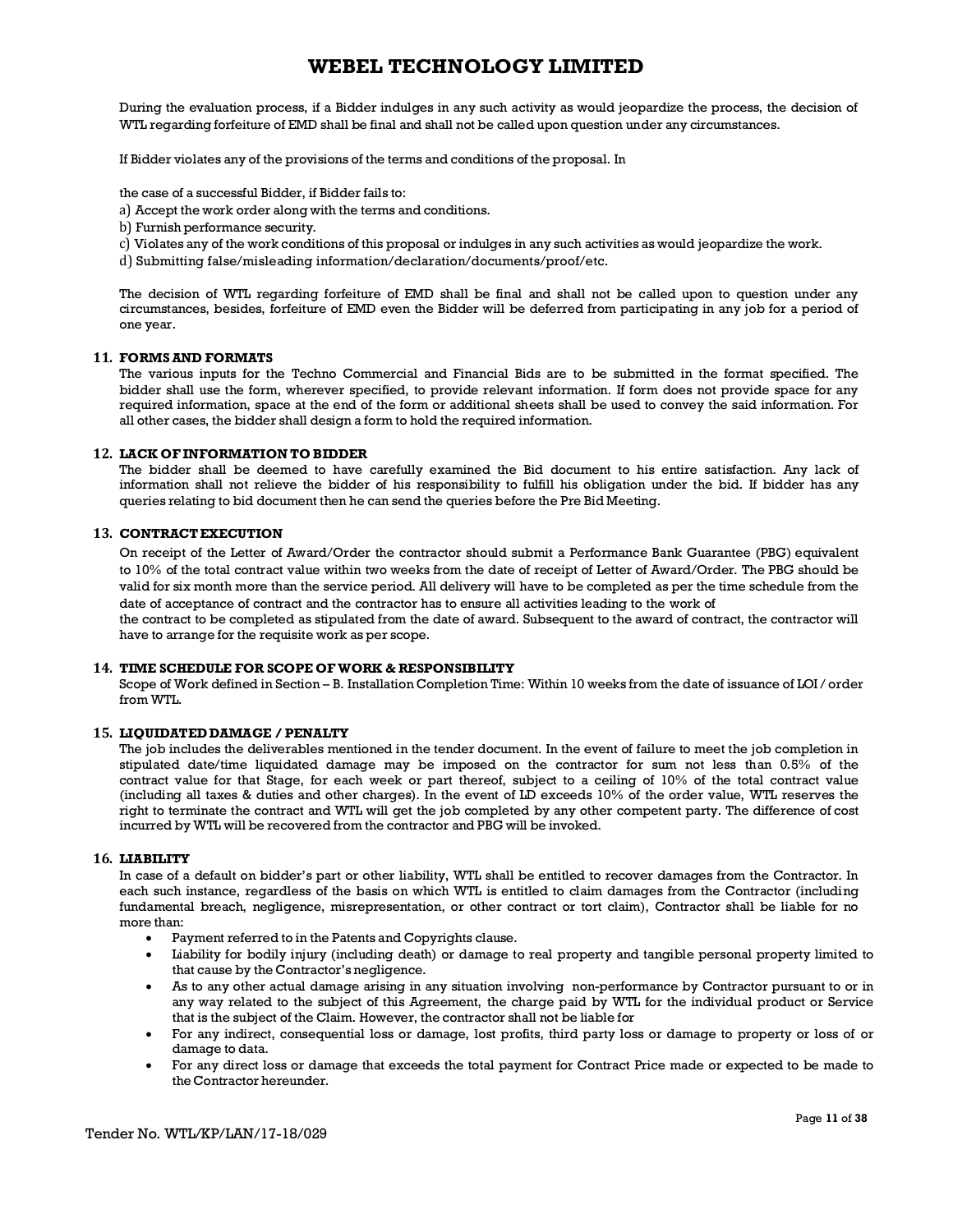### **17. PATENTS & COPYRIGHT**

If a third party claims that a product delivered by the Contractor to WTL infringes that party's patent or copyright, the Contractor shall defend WTL against that claim at Contractor's expense and pay all costs, damages, and attorney's fees that a court finally awards or that are included in a settlement approved by the Contractor, provided that WTL.

- Promptly notifies Contractor in writing of the claim
- · Allows Contractor to control and co-operate with Contractor in the defense and any related settlement negotiations.

Remedies: If such a claim is made or appears likely to be made, WTL would permit Contractor to enable WTL to continue to use the product, or to modify it, or replace it with one that is at least functionally equivalent. If Contractor determines that none of these alternatives is reasonably available, WTL agrees to return the product to Contractor on Contractor's written request. Contractor will then give WTL a credit equal to for a machine. WTL's net book value (provided WTL has followed generally accepted accounting principles for a generally available software product produced by Contractor (Program) the amount paid by WTL or 12 months charges (whichever is lesser) and for materials the amount paid by WTL for the materials. These will be Contractor's entire obligation regarding any claim of infringement.

#### **18. SUSPENSION OFWORK**

WTL shall have the power at any time and from time to time by notice to the Contractor to delay or suspend the progress of the work or any part of the work due to any other adequate reasons and on receipt of such notice the contractor shall forthwith suspend further progress of the work until further notice from WTL. The Contractor shall recommence work immediately after receiving a notice to do so from WTL. The whole or any part of the time lost for such delay or suspension shall, if WTL in its absolute discretion thinks fit, but not otherwise, be added to the time allowed for completion.

#### **19. TERMS OF PAYMENT**

Payment terms will be on back-to-back basis, i.e., payment will be made only on receipt of payment from relevant customer, i.e., Commissioner of Police, Government of West Bengal. The mode of payments to be made in consideration of the work to be performed by the bidder shall be as follows:

- · 50% on Supply of Equipment (Active &Passive Components) as per Work Order & implementation plan.
- · 40% on Acceptance testing (issue of completion certificate) and "Go Live".
- · 10% after One year of "Go Live", i.e., installation & commissioning of Project as per Work Order.

After completion of job, pre-receipted bills in triplicate along with necessary delivery challans and related documents should be submitted to the authority placing the order for arranging the payment. All payments will be made through A/C payee cheque only.

#### **20. GOVERNING LAWS**

This contract should be governed by and interpreted by Arbitration clause in accordance with Laws in force in India. The courts at Kolkata shall have exclusive jurisdiction in all matters arising under the contract. The selected vendor shall keep himself fully informed of all current national, state and municipal law and ordinances. The selected vendor shall at their own expense, obtain all necessary permits and license and pay all fees and taxes required by law. These will be selected vendor's entire obligation regarding any claim of infringement. The selected vendor hereto agrees that it shall comply with all applicable union, state and local laws, ordinances, regulations and codes in performing its obligations hereunder, including the procurement of licenses, permits certificates and payment of taxes where required. The selected vendor shall establish and maintain all proper records (particularly, but without limitation, accounting records) required by any law, code/practice of corporate policy applicable to it from time to time including records and returns as applicable under labor legislation.

### **21. CORRUPTOR FRAUDULENTPRATICES**

The Tender Committee requires that the bidders under this Tender observe the highest standards of ethics during the procurement and execution of such contracts. For this purpose the definition of corrupt and fraudulent practices will follow the provisions of the relevant laws in force. The Tender Committee will reject a proposal for award if it detects that the bidder has engaged in corrupt or fraudulent practices in competing for the contract in question. The Tender Committee will declare a firm ineligible, either indefinitely or for a stated period of time, if it at any time determines that the firm has engaged in corrupt and fraudulent practices in competing for, or in executing, a contract.

#### **22. BINDINGCLAUSE**

All decisions taken by the Tender Committee regarding the processing of this tender and award of contract shall be final and binding on all parties concerned. The Tender Committee reserves the right:

- · To vary, modify, revise, amend or change any of the terms and conditions mentioned above and,
- · To reject any or all the Tender/s without assigning any reason whatsoever thereof or to annul the bidding process and reject all bids at any time prior to award of contract, without thereby incurring any liability to the affected bidder(s) or any obligation to inform the affected bidder(s) of the grounds for such decision.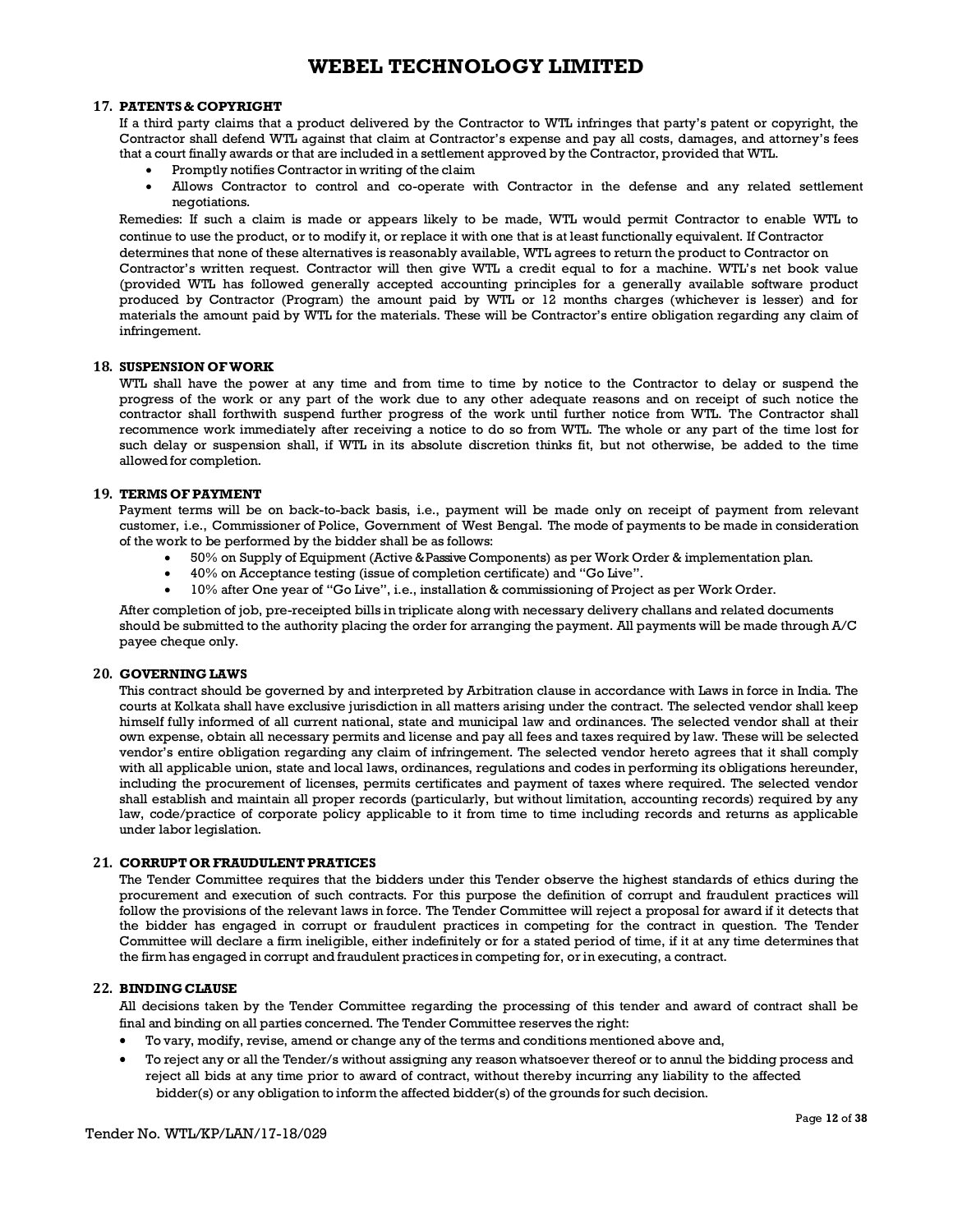#### **23. WORKMEN'SCOMPENSATION**

In every case in which by virtue of the provision of the workmen's compensation Act 1923 or any other relevant acts and rules, compensation to a workmen employed by the contractor, is payable, then this should be done by the Contractor. If WTL is obliged to make any compensation under the said rules and acts, then the amount shall be recovered without prejudice, from the bills and due of the Contractor. WTL shall not be bound to contest any claim made against the Contractor in respect of workmen's compensation.

#### **24. CONTRACTOR'SEMPLOYEES**

The Contractor shall comply with the provision of all labour legislation including the requirement of the payment of Wage Act 1936 and the rules framed there under and modifications thereof in respect of men employed by him in carrying out the contract. The Contractor must ensure that he complies with PF, ESI regulation for all his deployed employees.

#### **25. SAFETYMEASURES**

The Contractor shall in the course of execution of the work take all necessary precaution for the protection of all persons and property. The Contractor shall take adequate measures to protect the work and present accident during the work. In the event of any accident to any person or persons or damage or injury of any description to any person or property due to failure on the part of the contractor in taking proper precautionary measures the contractor shall be responsible for and must make good the loss the damage at his own cost to the satisfaction of the department and employees of the department shall be indemnified from all claims or liabilities arising there from or any expenses incurred on account thereof.

#### **26. EQUIPMENT**

All tools & tackles necessary for the work shall have to be procured by the contractor unless other wise specified elsewhere in these tender documents. The equipment used by the contractor for a particular work must be appropriate for the type of work. The contractor shall maintain the equipment used on the work properly so that they are in good working condition. In no case shall the contractor use defective or imperfect equipment in the work. The contractor shall arrange to replace or repair all defective equipment so that the progress of the work is not hampered. No defective equipment should be left at the site of work and the department shall not be responsible for any loss or damage to any of these equipments during the course of the execution of the work.

#### **27. SUB-CONTRACT**

The purchaser (WTL) does not recognize the existence of Sub-Contractors. The Contractor's responsibility is not transferable.

#### **28. TERMINATION FOR DEFAULT**

WTL may without prejudice to any other remedy or right of claim for breach of contract by giving not less than 30 days written notice of default sent to the contractor, terminate the order in whole or in part. If the contractor materially fails to render any or all the services within the time period specified in the contract or any extension thereof granted by WTL in writing and fails to remedy its failure within a period of thirty days after receipt of default notice from WTL. If the project (delivery, commissioning as well as warranty maintenance support is not carried out according to specification due to deficiency in service as per terms of the contract. In such case WTL will invoke the amount held back from the contractor as PBG.

#### **29. BANKRUPTCY**

If the contractor becomes bankrupt or have a receiving order made against him or compound with his creditors or being a corporation commence to be wound up, not being a voluntary winding up for the purpose only or amalgamation or reconstruction, or carry on their business under a receiver for the benefit of their creditors or any of them, WTL shall be at liberty to terminate the engagement forthwith without any notice in writing to the contractor or to the liquidator or receiver or to any person in whom the contractor may become vested and without any compensation to give such liquidator or receiver or other person the option of carrying out the engagement subject to their providing a guarantee for the due and faithful performance of the engagement up to an amount to be determined byWTL.

#### **30. FORCEMAJEURE**

It is hereby defined as any cause, which is beyond the control of the Contractor or WTL as the case may be, which such party could not foresee or with a reasonable amount of diligence could not have foreseen and which substantially affect the performance of the contract, such as

- · War, Hostilities or warlike operations (whether a state of war be declared or not), invasion, act of foreign enemy and civil war.
- Rebellion, revolution, insurrection, mutiny, usurpation of civil or military, government, conspiracy, riot, civil commotion and terrorist area.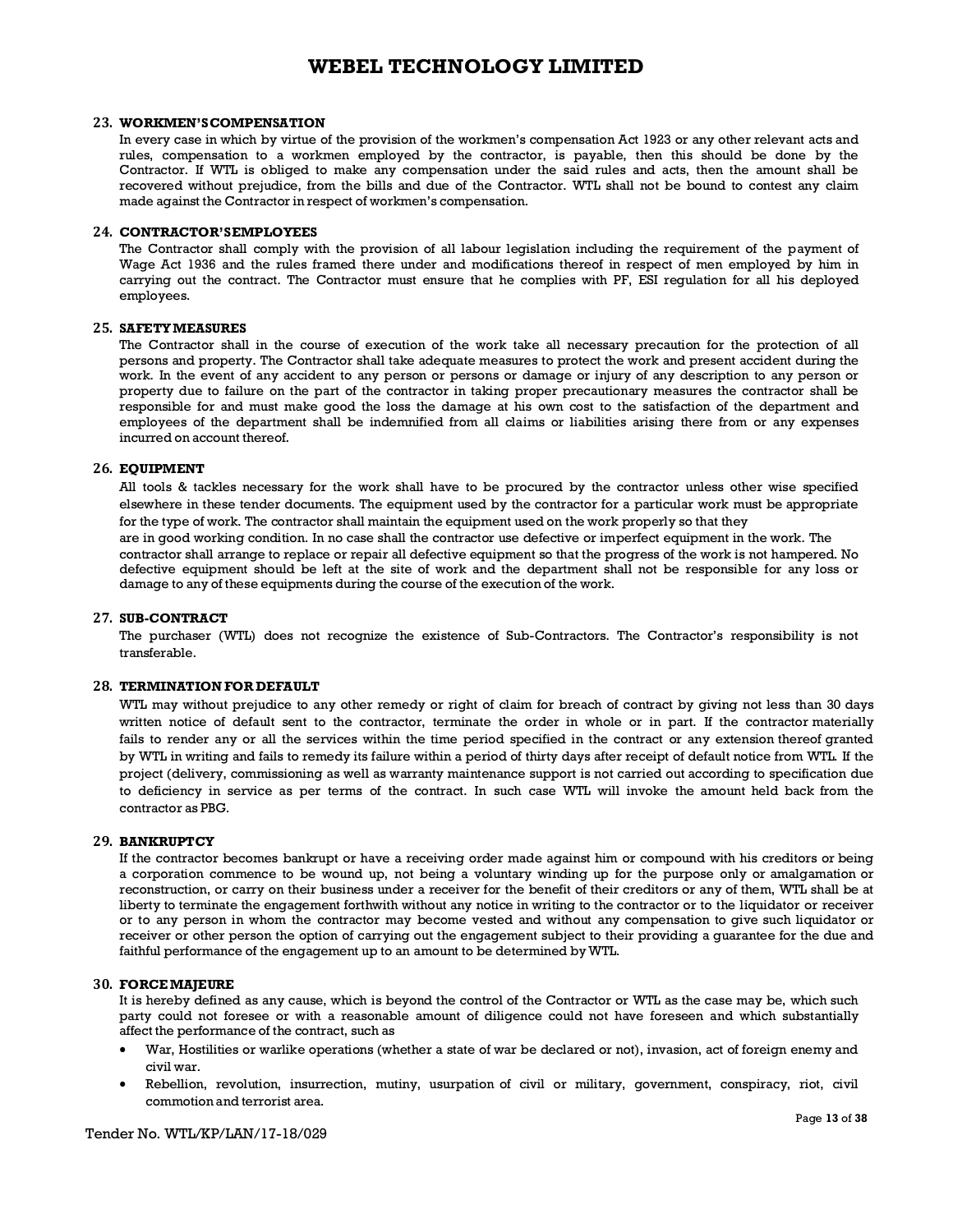- · Confiscation, nationalization, mobilization, commandeering or requisition by or under the order of any government or de facto authority or ruler, or any other act or failure to act of any local state or national government authority.
- Strike, sabotage, lockout, embargo, import restriction, port congestion, lack of usual means of public transportation and communication, industrial dispute, shipwreck, shortage of power supply epidemics, quarantine and plague.
- · Earthquake, landslide, volcanic activity, fire flood or inundation, tidal wave, typhoon or cyclone, hurricane, nuclear and pressure waves or other natural or physical disaster.

If either party is prevented, hindered or delayed from or in performing any of its obligations under the Contract by an event of Force Majeure, then it shall notify the other in writing of the occurrence of such event and the circumstances of the event of Force Majeure within fourteen days after the occurrence of such event. The party who has given such notice shall be excused from the performance or punctual performance of its obligations under the Contract for so long as the relevant event of Force Majeure continues and to the extent that such party's performance is prevented, hindered or delayed.

The party or parties affected by the event of Force Majeure shall use reasonable efforts to mitigate the effect of the event of Force Majeure upto its or their performance of the Contract and to fulfill its or their obligation under the Contract but without prejudice to either party's right to terminate the Contract.

No delay or nonperformance by either party to this Contract caused by the occurrence of any event of Force Majeure shall.

- Constitute a default or breach of the contract.
- Give rise to any claim fro damages or additional cost or expense occurred by the delay or nonperformance. If, and to the extent, that such delay or nonperformance is caused by the occurrence of an event of Force Majeure.

### **31. INSURANCECOVERAGE**

Appropriate insurance to cover all solution components for the transit period and until the time of its acceptance at the respective site is to be taken by the contractor. As the contractor will carry the risk for the material in his books during transit, the contractor should arrange insurance for the total system as period from the dispatch till Acceptance Test is successfully achieved. Further the contractor is to take all required insurance coverage in respect of all its personnel who shall be working on this engagement.

#### **32. WARRANTY**

The successful bidder will warranty that items (hardware & software) supplied under the contract are newly made and are free from defects in the design, engineering and workmanship. The successful bidder will be responsible for the up keep and maintenance of the infrastructure and necessary deliverables under the scope of work during the entire warranty period. The successful bidder must furnish warranty for all items (hardware & software) supplied for a period of 60 months (5 years) from the date of successful commissioning of overall configuration as certified by Kolkata Police (Completion Certificate). Service support for the entire warranty period will be on site and comprehensive (including spares) and free of cost for the entire warranty period.

### **33. WARRANTY SUPPORT**

The total system will be warranted against bad workmanship and manufacturing defects from the date of acceptance of the system whole or part. Service support for the entire warranty period will be on site and comprehensive (including spares and all software support) and free of cost for the entire warranty period.

The bidder should have a call centre working from at least 09:00 hrs. to 21:00 hrs. in Kolkata. The contact details of the call centre must be furnished along with the bid. Any call logged with the service centre must be given a running docket number to the person reporting the call.

| The average uptime averaged over each quarter should be as follows: |  |  |
|---------------------------------------------------------------------|--|--|
|                                                                     |  |  |

| Category                                        | Uptime Requirement | Response Time<br>Requirement | Maximum Downtime<br>permitted per instance |
|-------------------------------------------------|--------------------|------------------------------|--------------------------------------------|
| Equipments located<br>ın<br>the Lalbazar Campus | 99.0%              | 4 Hours                      | 8 Hours                                    |

If the uptime goes below the prescribed limit in any quarter, the same will be noted. At the scheduled end of the warranty period the total of such deviation will be done and the contractor will have to extend the warranty support by the default time. Penalty shall be deducted for deviation of warranty support.

One dedicated Technical Support Personnel with necessary qualification in network administration (CCNA and likewise) and for field work e.g. laying/crimping/testing network devices is to be assigned to Kolkata Police from 10.00 hrs. to 19.00 hrs. at Lalbazar campus.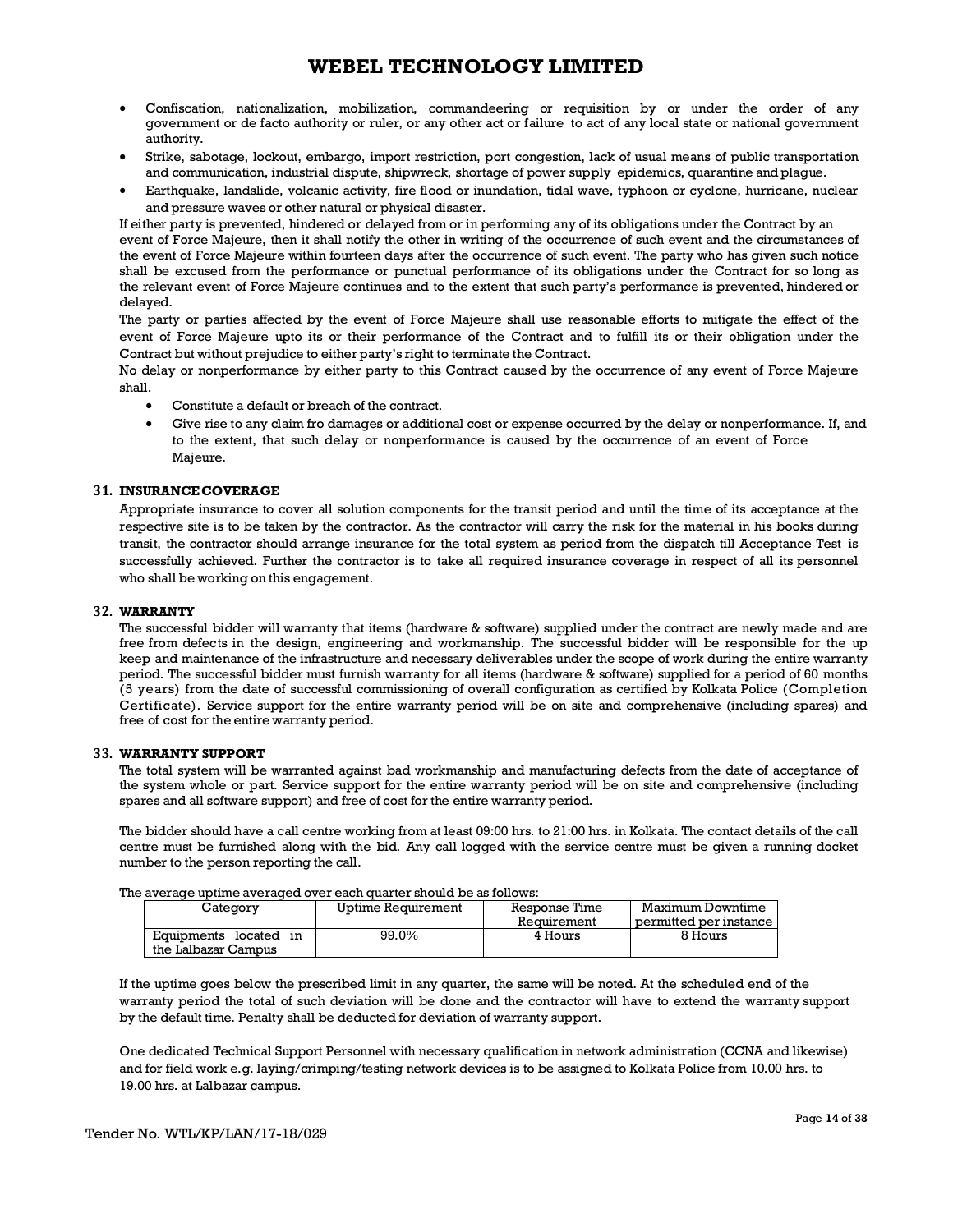#### **34. PERFORMANCE BANK GUARANTEE (PBG)**

As a guarantee for timely delivery, installation and commissioning of equipment / completion of job as per the scope as well as performance of on-site warranty support from the date of final acceptance of systems and pertaining to proper running of the systems, the bidder will have to submit 10% of the contract value as security in the form of Performance Bank Guarantee from any nationalized/scheduled bank valid for 90 days beyond the warranty period. P B G to be submitted within 15 days from the date of issuance of order as per format enclosed (Section – P).

#### **35. CONTRACTOR'S RESPONSIBILITIES**

Reference Section – A (INTRODUCTION & OBJECTIVE OF THE PROJECT**)**

#### **36. PURCHASER'S RESPONSIBILITIES**

Reference Section – A (INTRODUCTION & OBJECTIVE OF THE PROJECT**)**

### **37. NOWAIVER OF RIGHTS**

Neither the inspection by WTL or any of their agents nor any order by WTL for payment of money or any payment for or acceptance of the whole or any part of the works by WTL, nor any extension of time, nor any possession taken by WTL shall operate as a waiver of any provision of the contract or of any power reserved to WTL, or any right to damages here in provided, nor shall any waiver of any breach in the contract be held to be a waiver of any other subsequent breach.

#### **38. GRAFTS, COMMISSIONS, GIFTS, ETC.**

It is the Purchaser's policy to require that bidders, suppliers, contractors and consultants under contracts, observe the highest standard of ethics during the procurement and execution of such contracts. Any graft, commission, gift or advantage given, promised or offered by or on behalf of the contractor or his partner, agent, officers, director, employee or servant or any one on his or their behalf in relation to the obtaining or to the execution of this or any other contract with WTL shall in addition to any criminal liability which it may incur, subject the contractor to the cancellation of this and all other contracts and also to payment of any loss or damage to WTL resulting from any cancellation. WTL shall then be entitled to deduct the amount so payable from any monies otherwise due to the contractor under contract.

### **39. ENFORCEMENT OFTERMS**

The failure of either party to enforce at any time any of the provision of this contract or any rights in respect thereto or to exercise any option here in provided shall in no way be construed to be a waiver to such provisions, rights or options or in any way to affect the validity of the contract. The exercise by either party of any of its rights herein shall not preclude or prejudice either party from exercising the same or any other right it may have hereunder.

#### **40. PERIOD OFVALIDITY OF OFFER**

For the purpose of placing the order, the proposals shall remain valid till 180 days. During the period of validity of proposals, the rates quoted shall not change. In exceptional circumstances, WTL may ask for extension of the period of validity and such a request shall be binding on Bidders. WTL's request and the response to such a request by various Bidders shall be in writing. A Bidder agreeing to such an extension will not be permitted to increase its rates.

#### **41. TAXES & DUTIES**

- The prices shall be inclusive of all taxes & levies including GST and other statutory duties as applicable. Rate of taxes should be indicated separately in the Price Bid.
- Contract Price specified in Price Bid should be based on the taxes & duties and charges prevailing at the date one day prior to the last date of Bid submission.
- Statutory deduction, wherever applicable, shall be made from invoice as per government rules. Necessary certificate will be issued for such deductions.
- · Bidder submitting a bid shall produce valid statutory documents / certificates with respect to GST, Income Tax, ROC, Prof. Tax, Trade Licence, etc. All such documents / certificates shall remain valid on the last date of tender submission.
- · In case of inter-state transaction, WTL will provide "Waybill". However, statutory charges, if any will be borne by the bidder.
- GST component of the invoice of the bidder may be kept on hold in case there is any mismatch / irregularity in GST return filling on the part of the bidder.

### **42. DISCREPANCIES IN BID**

- · Discrepancy between description in words and figures, the rate which corresponds to the words quoted by the bidder shall be taken as correct.
- · Discrepancy in the amount quoted by the bidder due to calculation mistake of the unit rate then the unit rate shall be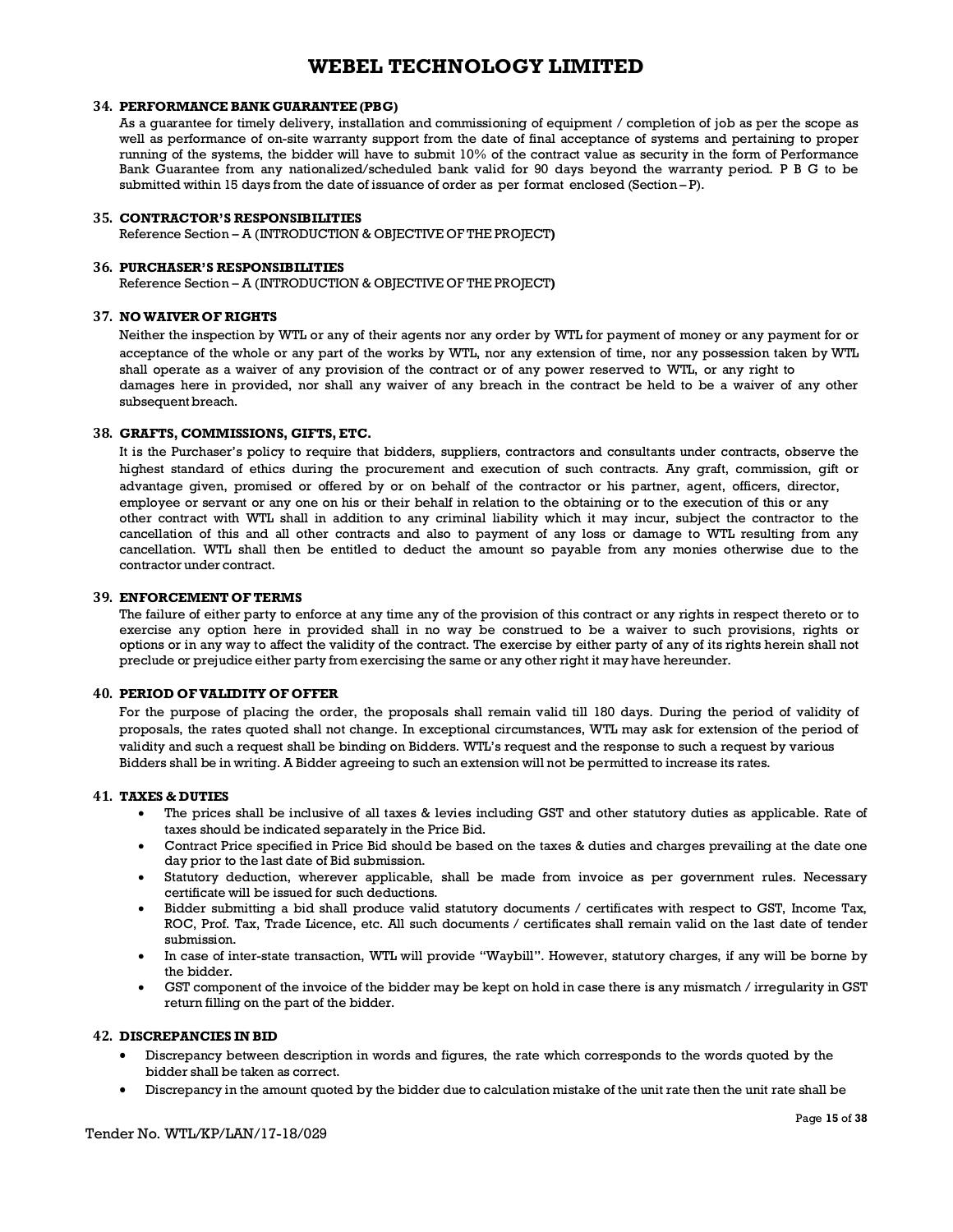regarded as firm.

· Discrepancy in totaling or carry forward in the amount quoted by the bidder shall be corrected.

#### **43. BID DUE DATE**

The tender shall be submitted not later than the due date and time specified in the Important Dates Sheet. WTL may as its discretion on giving reasonable notice by fax, or any other written communication to all prospective bidders who have been issued the bid documents, extend the bid due date, in which case all rights and obligations of the WTL and the bidders, previously subject to the bid due date, shall thereafter be subject to the new bid due date as extended.

#### **44. LATEBID**

Any proposal received after the deadline for submission of proposals shall not be accepted.

#### **45. OPENING OF BID BY WTL**

Bids shall be opened and downloaded electronically through operation of the process in the e-Tender portal in presence of Tender Committee. Bidders interested to remain present during electronic bid opening may attend the bid opening session at WTL premises at scheduled date & time.

#### **46. CONTACTINGWTL**

Bidder shall not approach WTL officers beyond office hours and/or outside WTL office premises from the time of the Bid opening to the time of finalization of successful bidder. Any effort by bidder to influence WTL office in the decision on Bid evaluation, Bid comparison or finalization may result in rejection of the Bidder's offer. If the bidder wishes to bring additional information to the notice of WTL, it should be in writing following the procedure mentioned hereinabove.

#### **47. WTL'S RIGHT TO REJECT ANY OR ALL BIDS**

WTL reserves the right to reject any bid and to annul the bidding process and reject all bids at any time prior to award of Contract, without thereby incurring any liability to the affected bidder(s) or any obligation to inform the affected bidder(s) of the grounds for such decision.

#### **48. BID CURRENCIES**

Prices shall be quoted in Indian Rupees, inclusive of all prevailing taxes, levies, duties, cess etc.

#### **49. PRICE**

- · Price should be quoted in the BOQ format only. No deviation is acceptable.
- · Price quoted should be firm, inclusive of packing, forwarding, insurance and freight charges.
- · Percentage/specified amount of taxes & duties should be clearly mentioned otherwise WTL reserves the right to reject such vague offer.
- · Price to be quoted inclusive of all charges (Boarding, Lodging, Travelling, etc).

#### **50. CANVASSING**

Canvassing or support in any form for the acceptance of any tender is strictly prohibited. Any bidder doing so will render him liable to penalties, which may include removal of this name from the register of approved Contractors.

#### **51. NON-TRANSFERABILITYOFTENDER**

This tender document is not transferable.

#### **52. FORMATSAND SIGNING OFBID**

The original and all copies of the proposals shall be neatly typed and shall be signed by an authorized signatory(ies) on behalf of the Bidder. The authorization shall be provided by written Power of Attorney accompanying the proposal. All pages of the proposal, except for un-amended printed literature, shall be initialed by the person or persons signing the proposal. The proposal shall contain no interlineations, erase or overwriting. In order to correct errors made by the Bidder, all corrections shall be done & initialed with date by the authorized signatory after striking out the original words/figures completely.

### **53. WITHDRAWAL OF BID**

Bid cannot be withdrawn during the interval between their submission and expiry of Bid's validity period. Fresh Bid may be called from eligible bidders for any additional item(s) of work not mentioned herein, if so required.

#### **54. INTERPRETATION OF DOCUMENTS**

If any bidder should find discrepancies or omission in the specifications or other tender documents, or if he should be in doubt as to the true meaning of any part thereof, he shall make a written request to the tender inviting authority for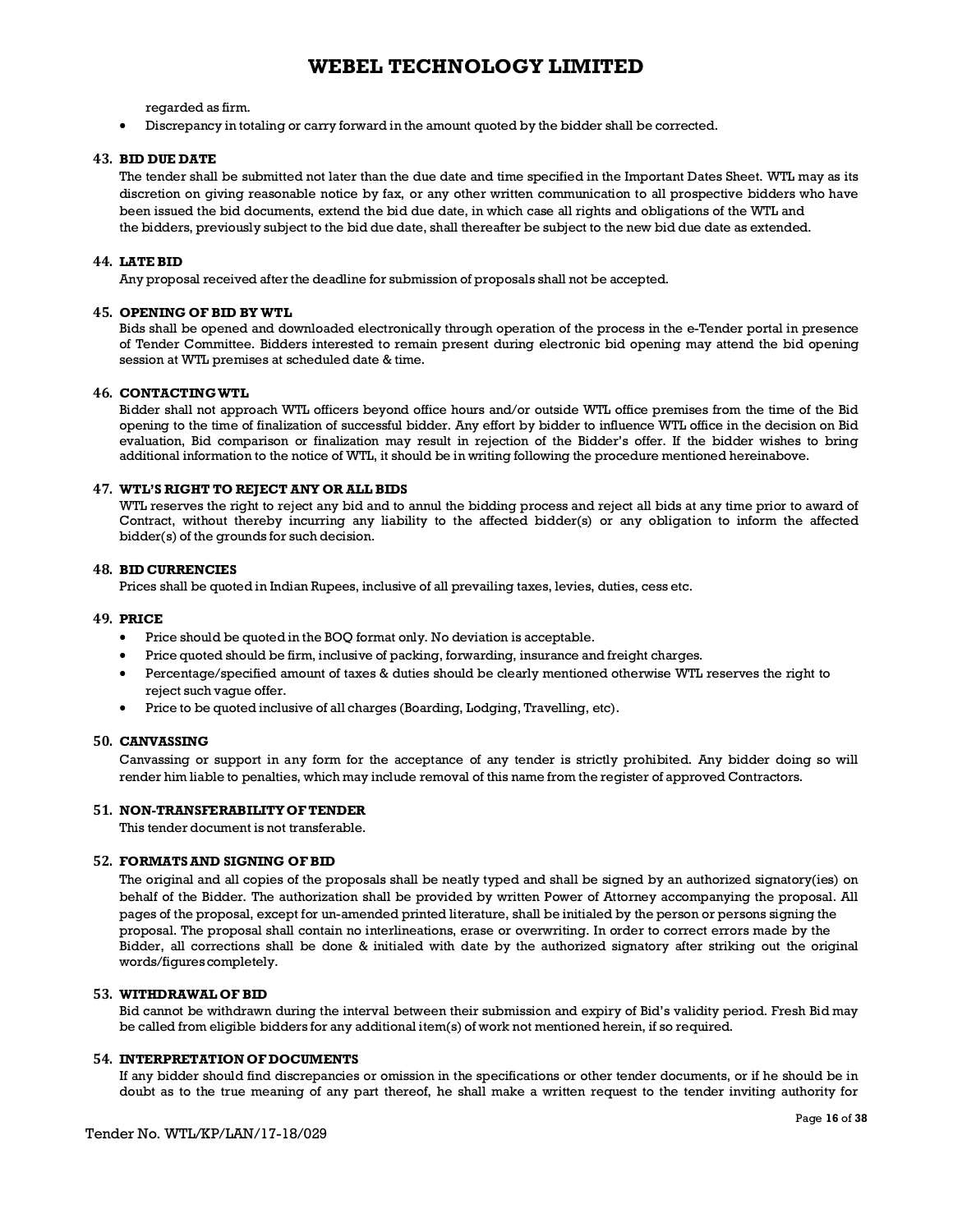correction/clarification or interpretation or can put in a separate sheet along with his technical bid document.

#### **55. SPLITTINGOF THE CONTRACT AND CURTAILMENT OF WORK**

WTL reserve the right to split up and distribute the work among the successful bidders and to curtail any item of work in the schedule partly or fully.

#### **56. PREPARATION OFTENDER**

Tender shall be submitted in accordance with the following instructions:

- a) Tenders shall be submitted in the prescribed forms. Digital signatures shall be used. Where there is conflict between the words and the figures, the words shall govern.
- b) All notations must be in ink or type written. No erasing or overwriting will be permitted. Mistakes may be crossed out and corrections typed or written with ink adjacent thereto and must be initialed in ink by the person or persons signing the tender.
- c) Tenders shall not contain any recapitulation of the work to be done. Alternative proposals will not be considered unless called for. No written, oral, telegraphic or telephonic proposals for modifications will be acceptable.
- d) Tenders shall be uploaded as notified on or before the date and time set for the opening of tenders in the Notice Inviting Tenders.
- e) Tenders subject to any conditions or stipulations imposed by the bidder are liable to be rejected.
- f) Each and every page of the tender document must be signed with company seal by the bidder.
- g) Any bidder may withdraw his tender by written request at any time prior to the scheduled closing time for receipt of tenders and not thereafter.

#### **57. CLARIFICATION OFBIDS**

During evaluation of the bids, the Customer/Tender Committee, at its discretion may ask the bidder for clarification of its bid. The request for the clarification and the response shall be in writing (fax/email) and no change in the substance of the bid shall seek offered or permitted.

#### **58. COMPLIANCE WITH LAW**

The contractor hereto agrees that it shall comply with all applicable union, state and local laws, ordinances, regulations and codes in performing its obligations hereunder, including the procurement of licenses, permits certificates and payment of taxes where required.

The contractor shall establish and maintain all proper records (particularly, but without limitation, accounting records) required by any law, code/practice of corporate policy applicable to it from time to time including records and returns as applicable under labor legislation.

#### **59. ERASURESOR ALTERNATIONS**

The offers with overwriting and erasures may make the tender liable for rejection if each of such overwriting/erasures/manuscript ions is not only signed by the authorized signatory of the bidder. There should be no hand-written material, corrections or alterations in the offer. Technical details must be completely filled up. Correct technical information of the product being offered must be filled in. Filling up of the information using terms such as "OK", "accepted", "noted", "as given in brochure/manual" is not acceptable. The Customer may treat offers not adhering to these guidelines as unacceptable. The Customer may, at its discretion, waive any minor non-conformity or any minor irregularity in the offer. This shall be binding on all bidders and the Tender Committee reserves the right for such waivers.

#### **60. QUALITYCONTROL**

- · The contractor is obliged to work closely with WTL and/or Department, act within its authority and abide by directive issued by them on implementation activities.
- The contractor will abide by the safety measures and free WTL and Department from all demands or responsibilities arising from accident/loss of life, the cause of which is due to their negligence. The bidder will pay all indemnities arising from such incidents and will not hold WTL and department responsible.
- The contractor will treat as confidential all data and information about the system, obtained in the execution of its responsibilities in strict confidence and will not reveal such information to any party without the prior written approval of WTL/KP.
- · WTL reserves the right to inspect all phases of contractor's operation to ensure conformity to the specifications. WTL shall have engineers, inspectors or other duly authorized representatives made known to the contractor, present during the progress of the work and such representatives shall have free access to the work at all times. The presence or absence of representatives of WTL does not relieve the contractor of the responsibility for quality control in all phases.
- · The Court of Kolkata only will have the jurisdiction to deal with and decide any legal matters or dispute whatsoever arising out of the contract.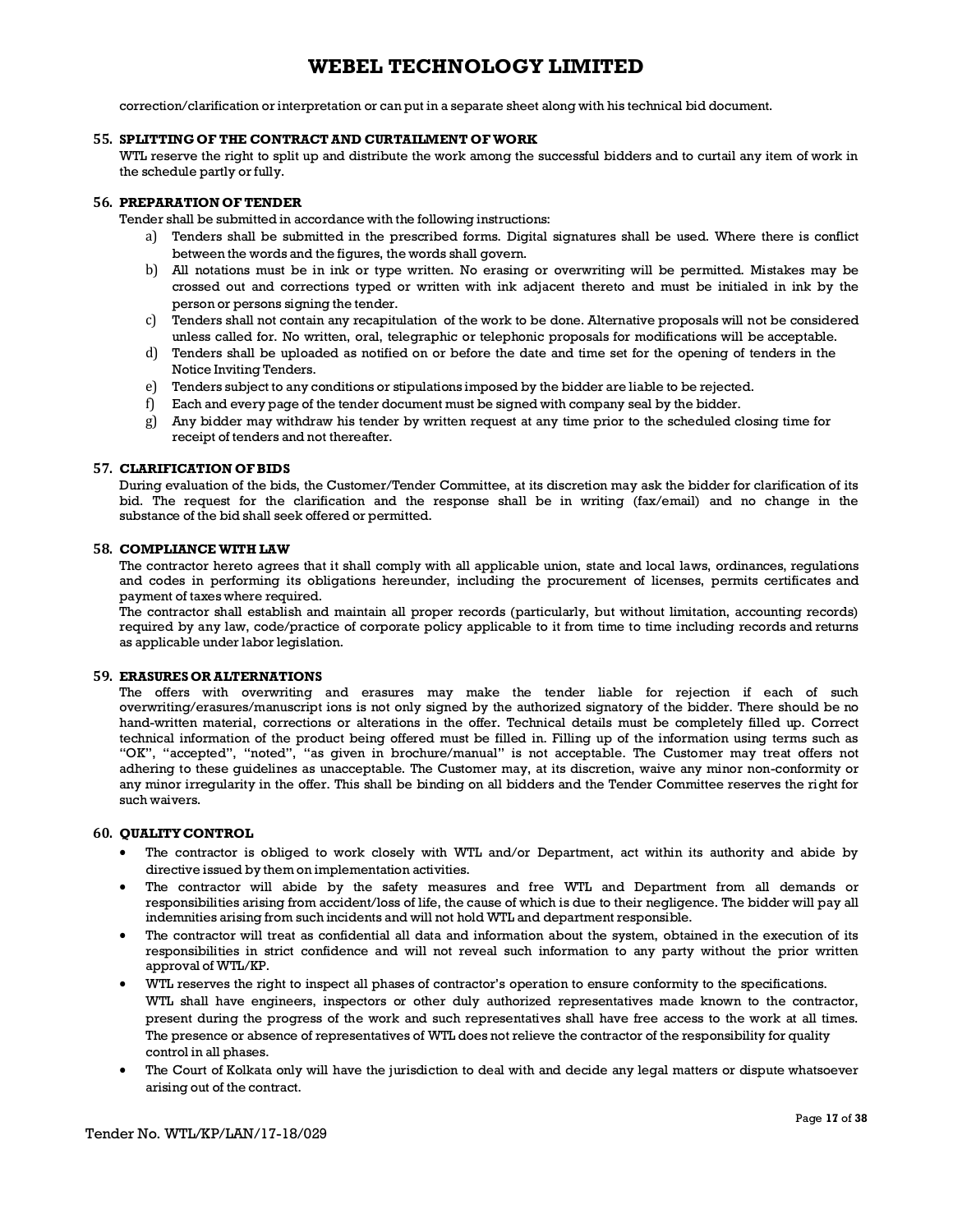#### **61. DEEMEDACCEPTANCE**

Deliverables will be deemed to be fully and finally accepted by Department in the event Department has not submitted such Deliverable Review Statement to Bidder/Implementation Partner before the expiration of the 30-days review period, or when Department uses the deliverable in its business, whichever occurs earlier ("Deemed Acceptance").

#### **62. TRAINING**

- · Installation & customization phase, experts from bidder will be provided first-hand technical and integration of components knowledge to group of personnel of Kolkata Police.
- In the post-installation (during the period after installation to commissioning) experts from the bidder will provide necessary customization of the systems and provide training with hands-on activities on operation to individual group of personnel of Kolkata Police.
- The training kit will include hard-copy hand-out, soft-copy audio-visuals aids and operational and maintenance manuals, and 2-way feed-back reports, i.e., trainer should conduct test on technical and hands-on test with evaluation recorded, and the trainees should fill-in format on quality of training both technical and honds-on. All formats, dates and durations, material coverage will be jointly decided by Kolkata Police and the successful bidder.
- · Minimum two experts should take-up the responsibility of the training. The number of personnel may be higher as deemed fit by the bidder. Persons should have basic engineering degree (BE/B-Tech) or equivalent qualification with minimum of five years of experience in the respective field for development / integration / maintenance.

#### **63. DOCUMENTATION**

Full Network schematic diagram along with up-link details needs to be prepared and handed over to WTL & KP in soft & hard copies after completion of installation and before commissioning of the system.

#### **64. BLACKLISTING OF BIDDER**

At the stage of competitive bidding:

- a) Submitting false documents as far as the eligibility criteria are concerned.
- b) Submission of bid which involves concealment / suppression of facts in the bid in order to influence the outcome of eligibility screening or any other stage of open bidding.
- c) Unauthorized use of one's name or the name of any other firm for the purpose of bidding.
- d) Withdrawal of a bid or refusal to accept an award or enter the contract with the Govt. without justifiable cause after the bidder had been adjudged as having submitted the lowest responsive bid.
- e) Refusal or failure to post the required performance security within the prescribed time as indicated in the tender document.
- f) Any document unsolicited attempt t unduly influence the outcome of bidder in his favour.
- g) All other acts tend to defeat the purpose of competitive bidding which is contrary to financial rules of the Govt., e.g. habitual withdrawing from bidding except a valid reasons not complying with the requirements during bid evaluation.

At the stage of contract implementation:

- a) Failure on the part of the firm to supply items as per Supply Order due solely to his fault or negligence within the prescribed period as mentioned in the detailed tender document.
- b) Failure on the part of the firm/company to fully and faithfully comply with the contractual obligations without valid cause or failure to comply with any written lawful instruction of the procuring entity or its representative(s) pursuant to the implementation of the contract.
- c) Assignment and sub-contracting of the contract or any part thereof.
- d) Unsatisfactory progress in the delivery of goods / items in case of procurement.
- e) Supply of inferior quality of goods, as may be provided in the contract or as per accepted sample / specimentof item(s).
- f) Any other reason which the procuring entity deems it logical to include in the contract, duly agreed by the selected bidder / firm.
- g) Failure of supply within the stipulated period of time to be mentioned in the supply order.

#### **65. GENERALTERMS**

- a) All the pages of the bid document including documents submitted therein must be duly signed and stamped failing which the offer shall be liable to be rejected.
- b) All the documents to be submitted by the bidder along with their offer should be duly authenticated by the person signing the offer and if at any point of time during procurement process or subsequently it is detected that documents submitted are forged/tampered/manipulated in any way, the total responsibility lies with the bidder and KP & WTL reserves the full right to take action as may be deemed fit including rejection of the offer and such case is to be kept recorded for any future dealing with them.
- c) No Technical/Commercial clarification will be entertained after opening of the tender.
- d) Overwriting and erasures may make the tender liable for rejection if each of such overwriting/erasures/manuscription is not only signed by the authorized signatory of the bidder. All overwriting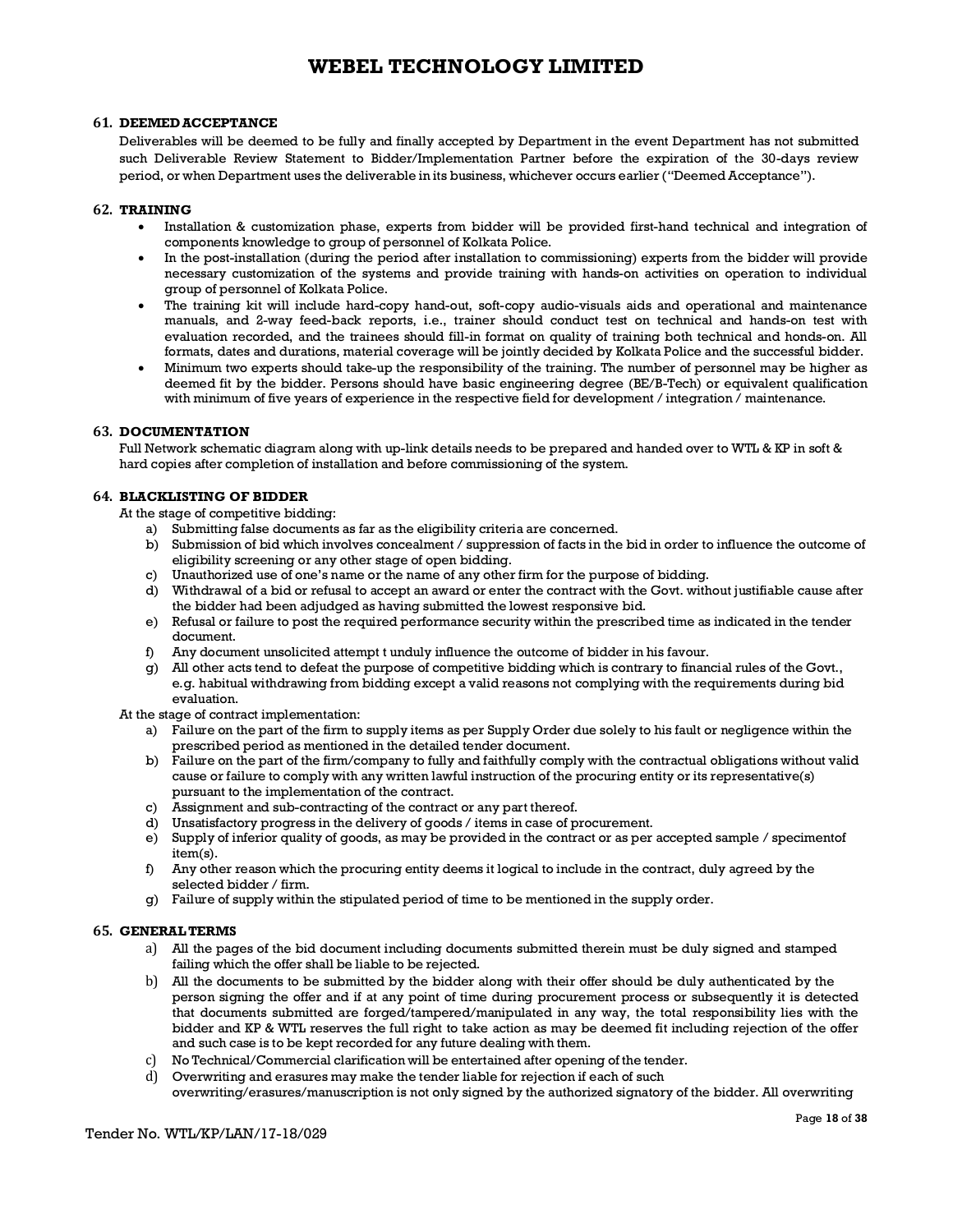should be separately written and signed by the authorized signatory of the bidder.

- e) Quantity mentioned in the tender document is indicative only and orders shall be placed subject to actual requirement. WTL reserve the right to increase or decrease the quantity specified in the tender.
- f) WTL reserve the right to reject or accept or withdraw the tender in full or part as the case may be without assigning the reasons thereof. No dispute of any kind can be raised the right of buyer in any court of law or elsewhere.
- g) Supporting technical brochures/catalogues indicating each feature in respect of offered model and make must be submitted along with the offer, in absence of which the offer is liable to be ignored.
- h) WTL reserve the right to ask for clarification in the bid documents submitted by the bidder. Documents may be taken if decided by the committee.
- i) No dispute by the bidders in regard to Technical/Commercial points will be entertained by WTL and decision taken by the Tender Committee will be final.
- j) Discrepancy in the amount quoted by the bidder due to calculation mistake, the unit rate shall be regarded as firm and the totaling or carry in the amount quoted by the bidder shall be corrected accordingly.
- k) The price offers shall remain firm within the currency of contract and no escalation of price will be allowed.
- l) The acceptance of the tender will rest with the accepting authority who is not bound to accept the lowest or any tender and reserves the right to reject in part or in full any or all tender(s) received and to split up the work among participants without assigning any reason thereof.
- m) The customer/WTL at its discretion may extend the deadline for the submission of Bids.
- n) The Court of Kolkata only will have the jurisdiction to deal with and decide any legal matters or dispute whatsoever arising out of the contract.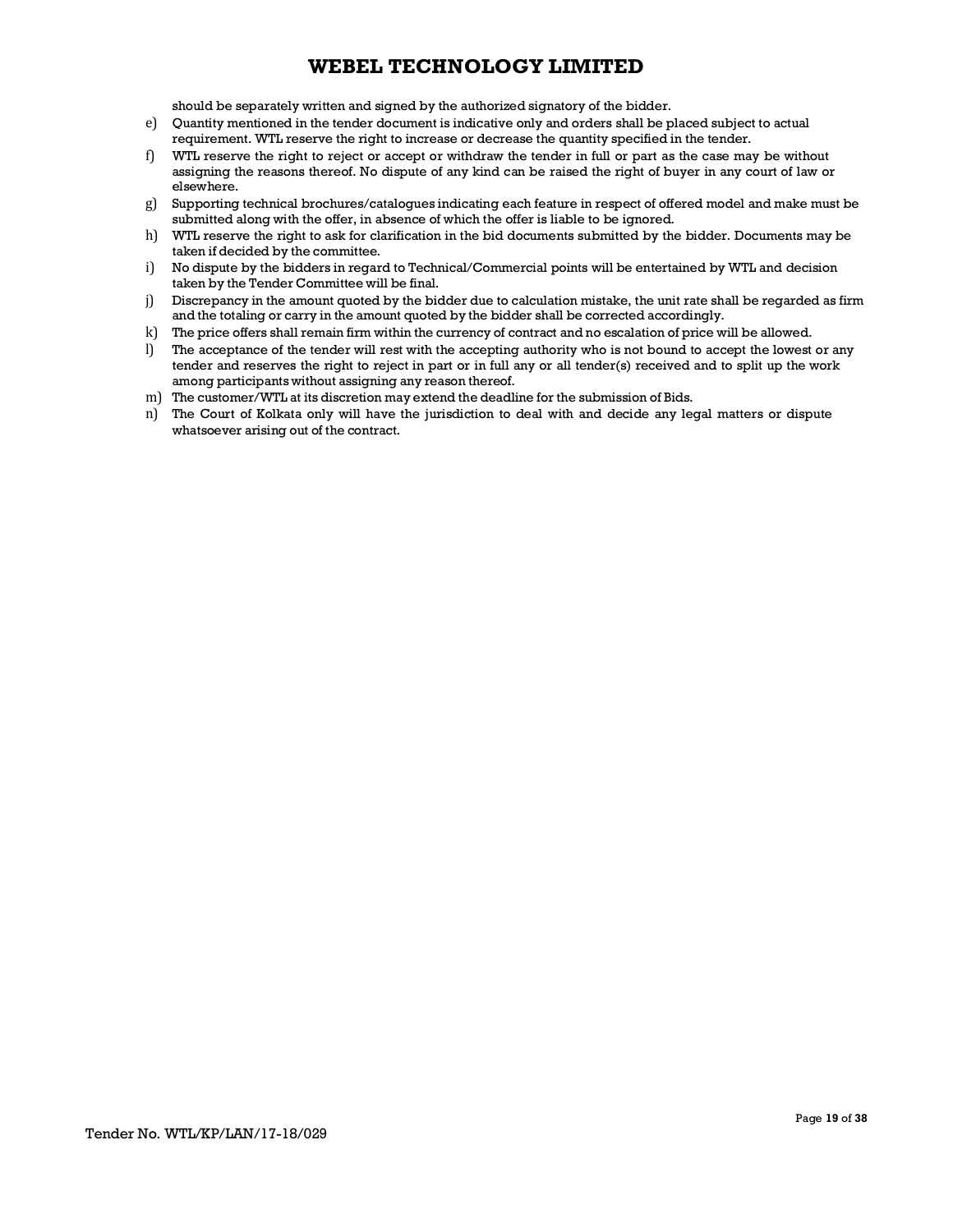## **SECTION – F**

## **TECHNOCOMMERCIALEVALUATION& AWARDINGOFCONTRACT**

#### **1. EVALUATION PROCEDURE**

- · The Eligibility Criteria (Section D) will be evaluated by Tender Committee and those qualify will be considered for further evaluation.
- · The Tender Committee shall verify the Technical Specification (Technical Specification with Compliance Statement, Section – O). Deviation in specification shall not be allowed. Bidder qualified in Technical Specification shall be considered for further evaluation.
- · After qualifying in Technical Specification, qualified bidders will only be considered for Price Bid evaluation.

#### **2. FINAL EVALUATION**

Final Proposal of the bidders qualified in the evaluation of Technical Specification will be evaluated. The bidder who has qualified in Technical Specification evaluation and return with lowest QUOTE (L1) in Financial Bid would be normally be awarded the contract subject to Post Qualification.

## **3. AWARDING OF CONTRACT**

An affirmative Post Qualification determination will be prerequisite for award of the contract to the L1 bidder. A negative determination will result in rejection of bidder's bid, in which event the WTL will proceed to the next lowest evaluated bidder and so on for accepting the contract at L1 bid value. The successful bidder (s) will have to give security deposit in the form of Performance Bank Guarantee.

### **4. POST QUALIFICATION**

The determination will evaluate the Bidder's financial, technical and support capabilities and will be based on an examination of the documentary evidence of the Bidder's qualification, as well as other information WTL deems necessary and appropriate. This determination may include visits or interviews with the Bidder's client's reference in its bid, site inspection, and any other measures.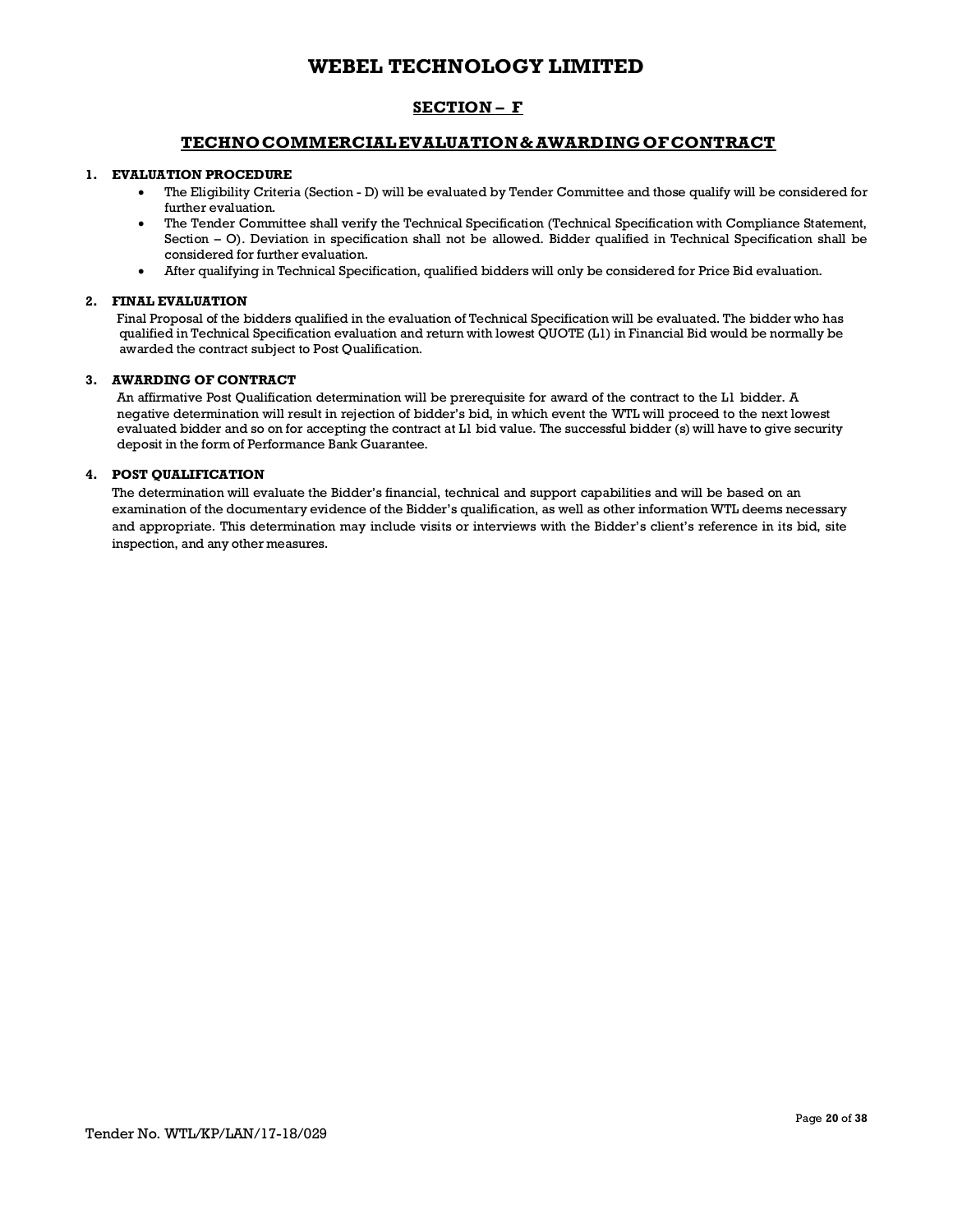## **SECTION – G**

## **BID FORM**

(Bidders are requested to furnish the Bid Form in the Format given in this section, filling the entire Blank and to be submitted on Letter Head in original)

To **Webel Technology Limited Plot – 5, Block – BP, Sector - V, Salt Lake City, Kolkata – 700091.**

#### **Sub: Supply & Commissioning of LAN Connectivity within Lalbazar Campus for KP**

Dear Sir,

- **1.** We the undersigned bidder/(s), having read and examined in details the specifications and other documents of the subject tender no. WTL/KP/LAN/17-18/029 dated 27.11.2017 do hereby propose to execute the job as per specification as set forth in your Bid documents.
- **2.** The prices of all items stated in the bid are firm during the entire period of job irrespective of date of completion and not subject to any price adjusted as per in line with the bidding documents. All prices and other terms & conditions of this proposal are valid for a period of 180 (one hundred eighty) days from the date of opening of bid. We further declare that prices stated in our proposal are in accordance with your bidding.
- **3.** We confirm that our bid prices include all other taxes and duties and levies applicable on bought out components, materials, equipments and other items and confirm that any such taxes, duties and levies additionally payable shall be to our account.
- **4.** Earnest Money Deposit: We have enclosed EMD in the form of Demand draft for a sum of Rs.1,50,000/- (DD no. dated \_\_\_\_\_\_\_\_\_\_\_\_\_\_\_ drawn on \_).
- **5.** We declare that items shall be executed strictly in accordance with the specifications and documents irrespective of whatever has been stated to the contrary anywhere else in our proposal. Further, we agree that additional conditions, deviations, if any, found in the proposal documents other than those stated in our deviation schedule, save that pertaining to any rebates offered shall not be given effect to.
- **6.** If this proposal is accepted by you, we agree to provide services and complete the entire work, in accordance with schedule indicated in the proposal. We fully understand that the work completion schedule stipulated in the proposal is the essence of the job, if awarded.
- **7.** We further agree that if our proposal is accepted, we shall provide a Performance Bank Guarantee of the value equivalent to ten percent (10%) of the Order value as stipulated in Price Bid.
- **8.** We agree that WTL reserves the right to accept in full/part or reject any or all the bids received or split order within successful bidders without any explanation to bidders and his decision on the subject will be final and binding on Bidder.

Dated, this …………………..day of ……………………2017

………………………………………………… Signature

……………………………………………………….. Name in full

……………………………………………………….. Designation

…………………………………………………

Signature & Authorized Verified by

………………………………………………… Name & Designation

………………………………………………… Full Signature & Stamp

Page **21** of **38**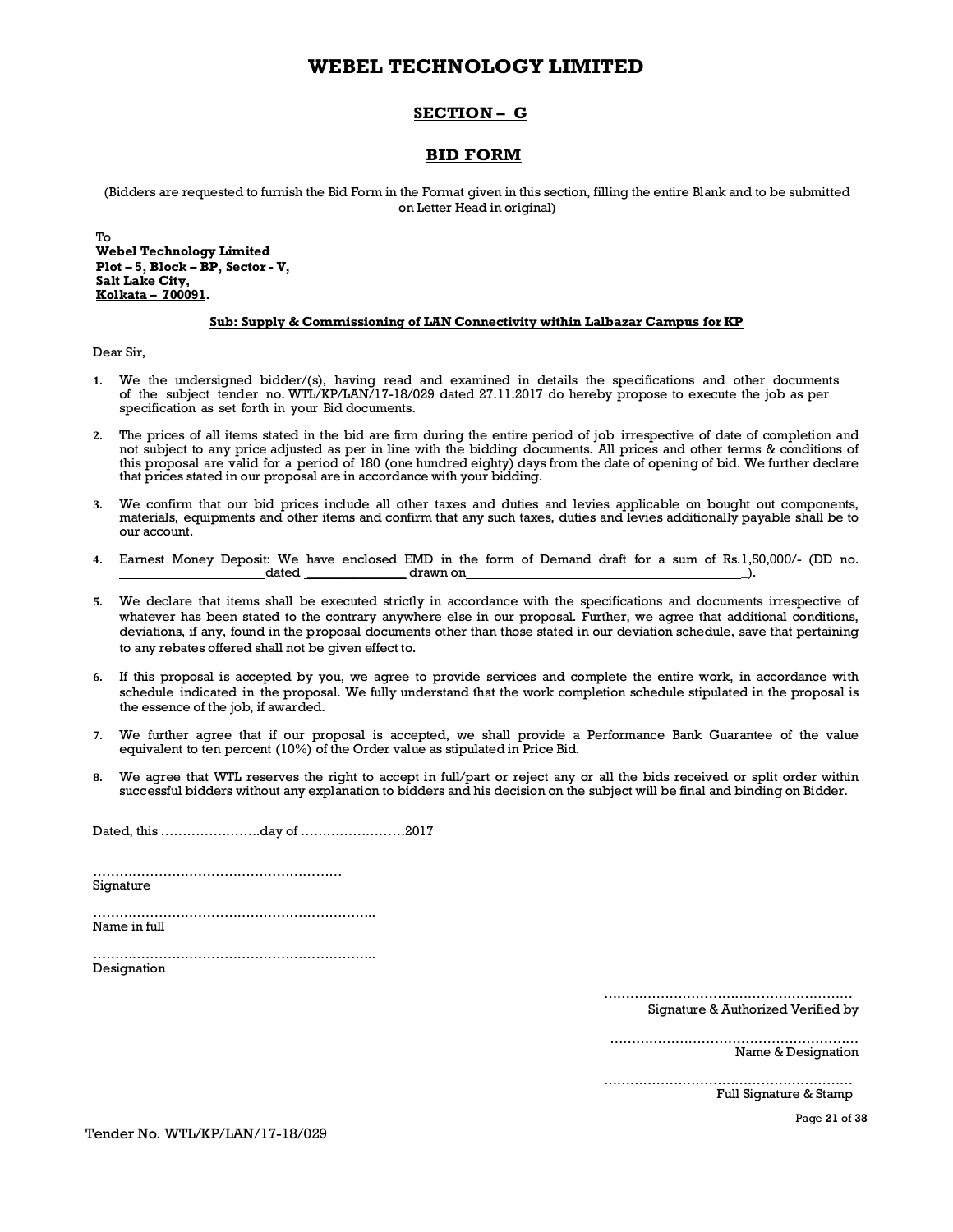## **SECTION – H**

## **GUIDANCE FOR E-TENDERING**

Instructions / Guidelines for electronic submission of the tenders have been annexed for assisting the Bidders to participate in e-Tendering.

#### 1. **Registration of Bidder:**

Any Bidder willing to take part in the process of e-Tendering will have to be enrolled & registered with the Government e-Procurement System through logging on to **https://wbtenders.gov.in.** The Bidder is to click on the link for e-Tendering site as given on the web portal.

### 2. **Digital Signature Certificate (DSC):**

Each Bidder is required to obtain a Class-II or Class-III Digital Signature Certificate (DSC) for submission of tenders from the approved service provider of the National Informatics Centre (NIC) on payment of requisite amount. Details are available at the Web Site stated above. DSC is given as a USB e-Token.

3. The Bidder can search & download N.I.T. & BOQ electronically from computer once he logs on to the website mentioned above using the Digital Signature Certificate. This is the only mode of collection of Tender Documents.

#### 4. **Participation in more than one work:**

A prospective bidder shall be allowed to participate in the job either in the capacity of individual or as a partner of a firm. If, found to be applied severally in a single job all the applications will be rejected.

#### 5. **Submission of Tenders:**

Tenders are to be submitted through online to the website stated above in two folders at a time, one in Techno Commercial Proposal & the other is Financial Proposal before the prescribed date & time using the Digital Signature Certificate (DSC). The documents are to be uploaded virus scanned copy duly Digitally Signed. The documents will get encrypted (transformed into non readable formats)

The proposal should contain scanned copies of the following in two covers (folders).

#### **Techno Commercial Cover:**

#### **Technical Document1**

- 1. Copy of Demand Draft of Earnest Money Deposit (EMD)
- 2. Copy of Demand Draft of Tender Fee

### **Technical Document2**

- 1. N I T Declaration duly stamped & signed in letter head, Section Q
- 2. Bid Form as per format  $(Section G)$

### **TechnicalCompliance**

- 1. Detailed Technical Specification, Section O
- 2. Make, Model & Part Number, Section N
- 3. Manufacturer Authrisation Declaration, Section P

#### **Financial Cover:**

BOQ (Bill of Quantity) will be downloaded and same will be uploaded with quoted rates. While uploading BOQ file name shall remain unchanged. Absence of this document shall lead to summary rejection of the bid.

#### **NON-STATUTARY COVER (MY SPACE) CONTAIN FOLLOWING DOCUMENT:**

**(In each folder, scanned coy will be uploaded with single file having multiple pages)**

| S1.<br>No. | <b>Category Name</b> | <b>Sub Category Name</b> | <b>Sub Category Description</b>                                                                                              |
|------------|----------------------|--------------------------|------------------------------------------------------------------------------------------------------------------------------|
| A          | <b>CERTIFICATES</b>  | AI. CERTIFICATES         | <b>GST Registration Certificate</b><br>PAN<br><b>Trade License</b><br>Document as per Clause $-1$ of Part A of Section $- D$ |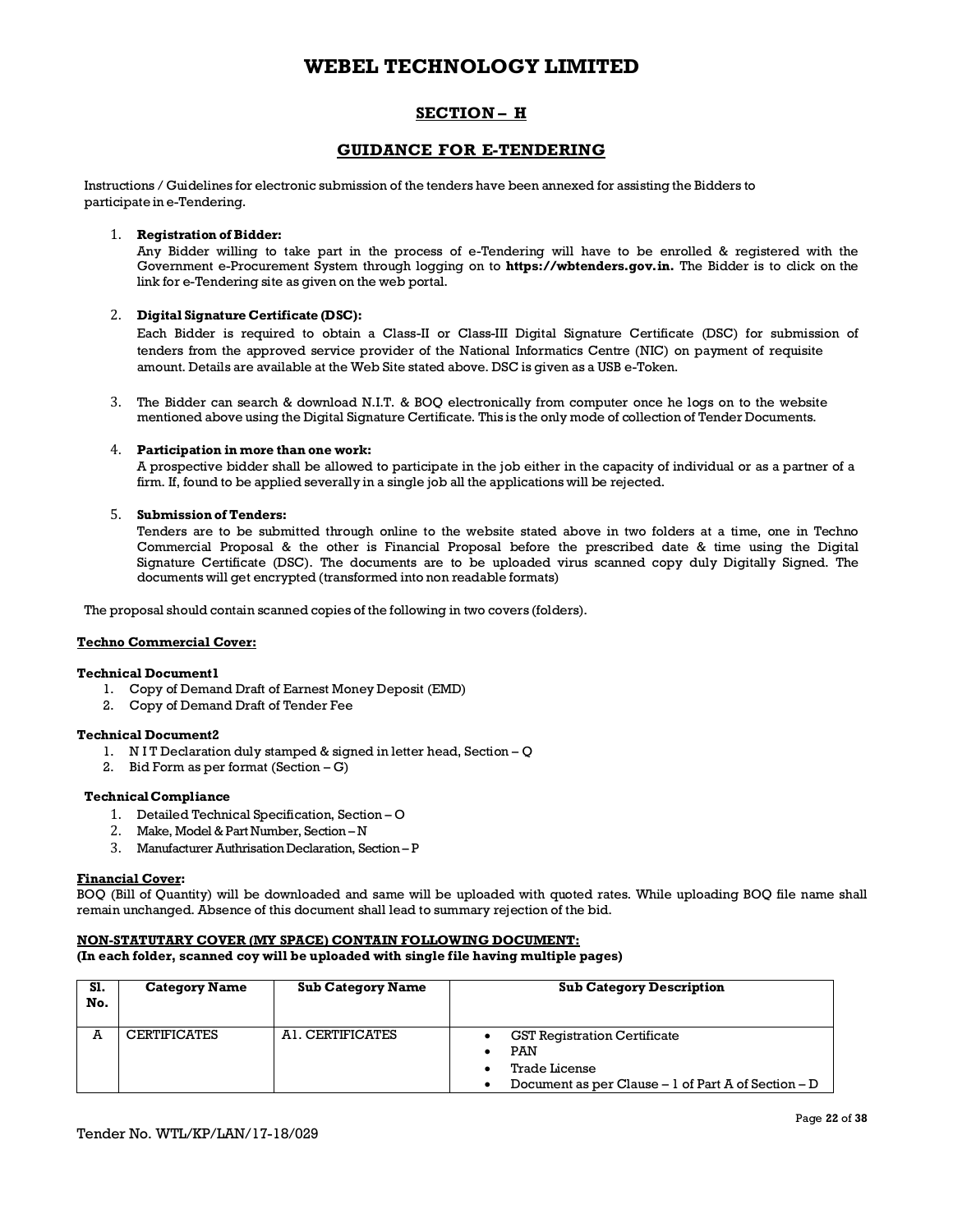| B | <b>COMPANY DETAILS</b> | <b>B1. COMPANY DETAILS 1</b><br><b>B2. COMPANY DETAILS 2</b> | Document as per Clause - 2 of Section - D<br>Declaration as per Clause - 8 of Section - D<br>Document as per Clause - 14 of Section - D<br>$\bullet$<br>Order copies & Completion Certificates as per<br>$\bullet$<br>Clause - $1$ of of Part B of Section $-D$<br>Order copies as per evaluation criteria (Section $-F$ )<br>$\bullet$ |
|---|------------------------|--------------------------------------------------------------|-----------------------------------------------------------------------------------------------------------------------------------------------------------------------------------------------------------------------------------------------------------------------------------------------------------------------------------------|
| C | CREDENTIAL             | CREDENTIAL 1<br><b>CREDENTIAL 2</b>                          | Document as per Clause - 5 of Part B of Section - D<br>$\bullet$<br>Call Center details as per Clause - 6 of Part B of<br>$Section - D$<br>Declaration as per Clause no. 11 of Section - D<br>Documents as per Clause - 10 (a) of Section - D                                                                                           |
|   |                        |                                                              |                                                                                                                                                                                                                                                                                                                                         |
| D | <b>DECLARATION</b>     | <b>DECLARATION 1</b>                                         | Documents as per Clause – 10 (b) of Section - D                                                                                                                                                                                                                                                                                         |
|   |                        | DECLARATION 2                                                | Details of Order Executed by Bidder as per format<br>$\bullet$<br>$(Section - I)$<br>Financial Capability of Bidder as per format<br>$\bullet$<br>$(Section - I)$                                                                                                                                                                       |
|   |                        | DECLARATION 3                                                | Bidder's Details as per format (Section - K)<br>$\bullet$<br>Document as per Clause - 9 of Section - D<br>$\bullet$                                                                                                                                                                                                                     |
|   |                        | DECLARATION 4                                                | Other documents, if any                                                                                                                                                                                                                                                                                                                 |
|   |                        | DECLARATION 5                                                | Document as per Clause - 13 of Section - D                                                                                                                                                                                                                                                                                              |
| F | <b>FINANCIAL INFO</b>  | P/L & BALANCE SHEET<br>2014-2015                             | P/L & BALANCE SHEET 2014-2015                                                                                                                                                                                                                                                                                                           |
|   |                        | P/L & BALANCE SHEET<br>2015-2016                             | P/L & BALANCE SHEET 2015-2016                                                                                                                                                                                                                                                                                                           |
|   |                        | P/L & BALANCE SHEET<br>2016-2017                             | P/L & BALANCE SHEET 2016-2017                                                                                                                                                                                                                                                                                                           |

### **Note:**

The hard copy of total set of documents uploaded in e-Tender site except BOQ to be submitted in sealed envelope to **Manager (Purchase), Webel Technology Ltd. before opening of Technical Bid. The envelope super scribed with words "Hard copy of documents uploaded against Tender no. WTL/KP/LAN/17-18/029 except BOQ".**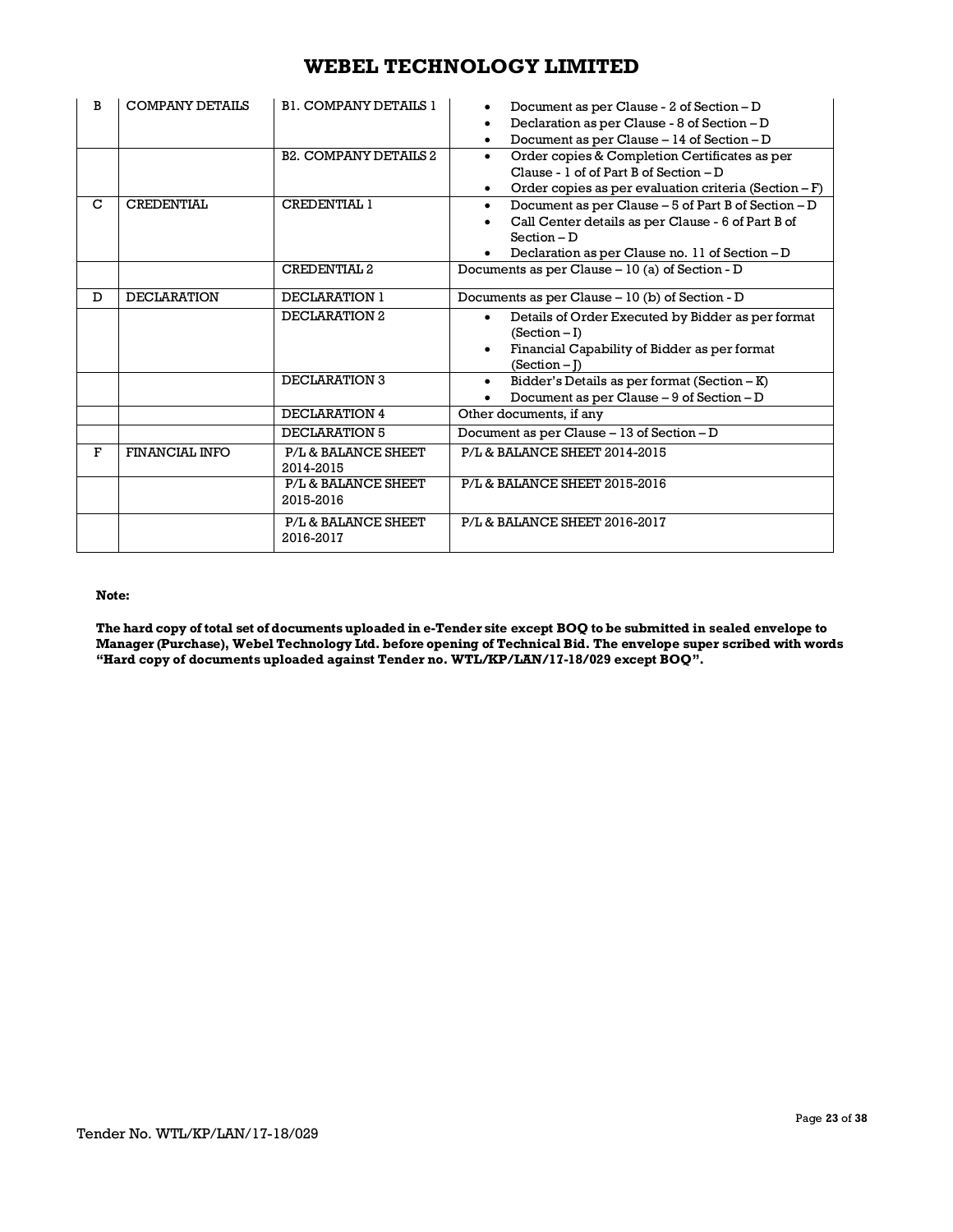## **SECTION– I**

### **DETAILS OF ORDERS EXECUTED BY BIDDER**

(Tender No. WTL/KP/LAN/17-18/029)

| S1.<br>No. | Order No. | Order<br><b>Date</b> | Order<br><b>Value</b> | <b>Brief description of items</b><br>and job details | Completed<br>(Yes/NO) | Name of the<br><b>Customer</b> | <b>Contact details</b><br>of the Customer |
|------------|-----------|----------------------|-----------------------|------------------------------------------------------|-----------------------|--------------------------------|-------------------------------------------|
|            |           |                      |                       |                                                      |                       |                                |                                           |
|            |           |                      |                       |                                                      |                       |                                |                                           |
|            |           |                      |                       |                                                      |                       |                                |                                           |
|            |           |                      |                       |                                                      |                       |                                |                                           |
|            |           |                      |                       |                                                      |                       |                                |                                           |
|            |           |                      |                       |                                                      |                       |                                |                                           |
|            |           |                      |                       |                                                      |                       |                                |                                           |
|            |           |                      |                       |                                                      |                       |                                |                                           |

Authorized Signatory (Signature In full): \_\_\_\_\_\_\_\_\_\_\_\_\_\_\_\_\_\_\_\_\_\_\_\_\_\_\_\_\_\_\_\_\_

Name and title of Signatory: \_\_\_\_\_\_\_\_\_\_\_\_\_\_\_\_\_\_\_\_\_\_\_\_\_\_\_\_\_\_\_\_\_\_\_\_\_\_\_\_\_\_

Stamp of the Company: \_\_\_\_\_\_\_\_\_\_\_\_\_\_\_\_\_\_\_\_\_\_\_\_\_\_\_\_\_\_\_\_\_\_\_\_\_\_\_\_\_\_\_\_\_\_

### **Note:**

- A. Type of Project shall indicate the implementation of services (Delivery & Installation of Network Security Device).
- B. Scope of work shall indicate whether it is implementation, Operation or maintenance.
- C. Submit Customer Order Copy details of the order indicating the project value, customer contact details.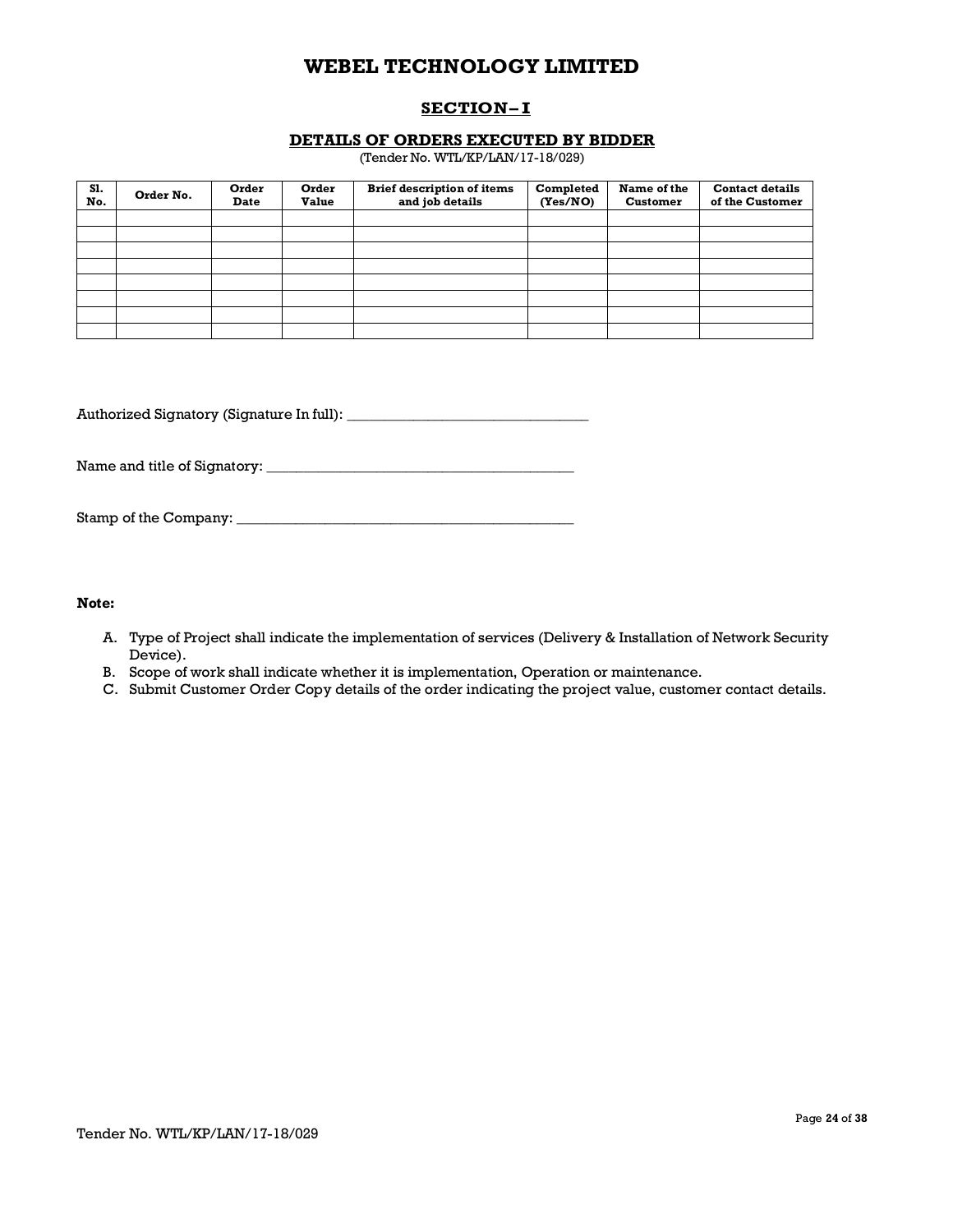## **SECTION – J**

## **FINANCIALCAPABILITY OFBIDDER**

(Tender No. WTL/KP/LAN/17-18/029)

## **FINANCIAL INFORMATION**

| <b>Sl. No.</b> | <b>Name of the Bidder</b> | Turnover (Rs. / Crores) |         |         |
|----------------|---------------------------|-------------------------|---------|---------|
|                |                           | 2014-15                 | 2015-16 | 2016-17 |
|                |                           |                         |         |         |
|                |                           |                         |         |         |
|                |                           |                         |         |         |

Authorized Signatory (Signature In full): \_\_\_\_\_\_\_\_\_\_\_\_\_\_\_\_\_\_\_\_\_\_\_\_\_\_\_\_\_\_\_\_\_\_\_\_

Name and title of Signatory: \_\_\_\_\_\_\_\_\_\_\_\_\_\_\_\_\_\_\_\_\_\_\_\_\_\_\_\_\_\_\_\_\_\_\_\_\_\_\_\_\_

Stamp of the Company: \_\_\_\_\_\_\_\_\_\_\_\_\_\_\_\_\_\_\_\_\_\_\_\_\_\_\_\_\_\_\_\_\_\_\_\_\_\_\_\_\_\_\_

**Note:**

Submit the Audited Financial Statement / Audited Accounts of the last three financial years.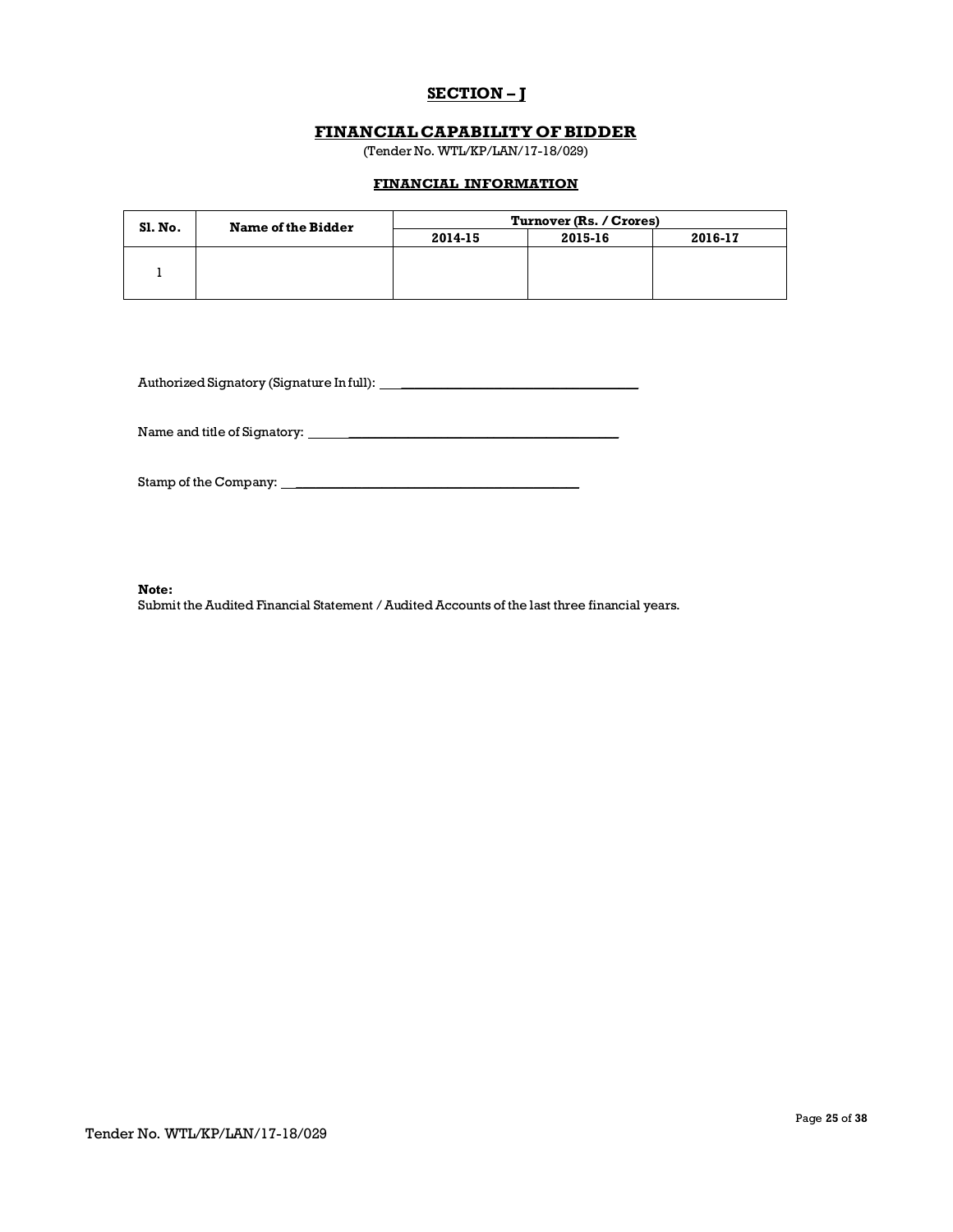## **SECTION – K**

## **FORMAT FOR BIDDER'S DETAILS**

(Tender No. WTL/KP/LAN/17-18/029)

| 1              | Name of the Firm                                                                                                                                        |  |  |  |  |  |
|----------------|---------------------------------------------------------------------------------------------------------------------------------------------------------|--|--|--|--|--|
| 2              | <b>Registered Office Address</b>                                                                                                                        |  |  |  |  |  |
|                |                                                                                                                                                         |  |  |  |  |  |
|                | <b>Contact Number</b>                                                                                                                                   |  |  |  |  |  |
|                | Fax Number                                                                                                                                              |  |  |  |  |  |
|                | E-mail                                                                                                                                                  |  |  |  |  |  |
| 3              | Correspondence / Contact address                                                                                                                        |  |  |  |  |  |
|                | Name & Designation of Contact person                                                                                                                    |  |  |  |  |  |
|                | Address                                                                                                                                                 |  |  |  |  |  |
|                | <b>Contact Number</b>                                                                                                                                   |  |  |  |  |  |
|                | <b>Fax Number</b>                                                                                                                                       |  |  |  |  |  |
|                | E-mail                                                                                                                                                  |  |  |  |  |  |
| 4              | Is the firm a registered company? If yes, submit documentary proof                                                                                      |  |  |  |  |  |
|                | Year and Place of the establishment of the company                                                                                                      |  |  |  |  |  |
| 6              | Former name of the company, if any                                                                                                                      |  |  |  |  |  |
| $\overline{7}$ | Is the firm                                                                                                                                             |  |  |  |  |  |
|                | $\blacksquare$<br>a Government/ Public Sector Undertaking                                                                                               |  |  |  |  |  |
|                | a propriety firm                                                                                                                                        |  |  |  |  |  |
|                | a partnership firm (if yes, give partnership deed)                                                                                                      |  |  |  |  |  |
|                | a limited company or limited corporation                                                                                                                |  |  |  |  |  |
|                | a member of a group of companies, (if yes, give                                                                                                         |  |  |  |  |  |
|                | name and address and description of other companies)                                                                                                    |  |  |  |  |  |
|                | a subsidiary of a large corporation (if yes give the name and address                                                                                   |  |  |  |  |  |
|                | of the parent organization). If the company is subsidiary, state what                                                                                   |  |  |  |  |  |
|                | involvement if any, will the parent company have in the project.                                                                                        |  |  |  |  |  |
| 8              | Is the firm registered with Sales Tax department? If yes, submit valid GST                                                                              |  |  |  |  |  |
|                | Registration certificate.                                                                                                                               |  |  |  |  |  |
| 9              | Is the firm registered for Service Tax with Central Excise Department (Service<br>Tax Cell)? If yes, submit valid Service Tax registration certificate. |  |  |  |  |  |
| 10             | Total number of employees. Attach the organizational chart showing the                                                                                  |  |  |  |  |  |
|                | structure of the organization.                                                                                                                          |  |  |  |  |  |
| 11             | Are you registered with any Government/ Department/ Public Sector                                                                                       |  |  |  |  |  |
|                | Undertaking (if yes, give details)                                                                                                                      |  |  |  |  |  |
| 12             | How many years has your organization been in business under your present                                                                                |  |  |  |  |  |
|                | name? What were your fields when you established your organization                                                                                      |  |  |  |  |  |
| 13             | What type best describes your firm? (Purchaser reserves the right to verify                                                                             |  |  |  |  |  |
|                | the claims if necessary)                                                                                                                                |  |  |  |  |  |
|                | Manufacturer                                                                                                                                            |  |  |  |  |  |
|                | Supplier<br>٠                                                                                                                                           |  |  |  |  |  |
|                | System Integrator<br>٠                                                                                                                                  |  |  |  |  |  |
|                | Consultant                                                                                                                                              |  |  |  |  |  |
|                | Service Provider (Pl. specify details)<br>٠                                                                                                             |  |  |  |  |  |
|                | Software Development<br>٠                                                                                                                               |  |  |  |  |  |
|                | Total Solution provider (Design, Supply, Integration, O&M)                                                                                              |  |  |  |  |  |
|                | IT Company                                                                                                                                              |  |  |  |  |  |
| 14             | Number of Offices in district head quarters in West Bengal                                                                                              |  |  |  |  |  |
| 15             | Is your organization has ISO 9001:2008 certificates?                                                                                                    |  |  |  |  |  |
| 16             | List the major clients with whom your organization has been / is currently                                                                              |  |  |  |  |  |
|                | associated.                                                                                                                                             |  |  |  |  |  |
| 17             | Have you in any capacity not completed any work awarded to you? (If so, give                                                                            |  |  |  |  |  |
|                | the name of project and reason for not completing the work)                                                                                             |  |  |  |  |  |
| 18             | Have you ever been denied tendering facilities by any Government /                                                                                      |  |  |  |  |  |
|                | Department / Public sector Undertaking? (Give details)                                                                                                  |  |  |  |  |  |

Authorized Signatory (Signature In full): \_\_\_\_\_\_\_\_\_\_\_\_\_\_\_\_\_\_\_\_\_\_\_\_\_\_\_\_\_\_\_\_\_

Name and title of Signatory: \_\_\_\_\_\_\_\_\_\_\_\_\_\_\_\_\_\_\_\_\_\_\_\_\_\_\_\_\_\_\_\_\_\_\_\_\_\_\_\_\_\_

Company Rubber Stamp: \_\_\_\_\_\_\_\_\_\_\_\_\_\_\_\_\_\_\_\_\_\_\_\_\_\_\_\_\_\_\_\_\_\_\_\_\_\_\_\_\_\_\_\_\_\_\_\_\_\_

Tender No. WTL/KP/LAN/17-18/029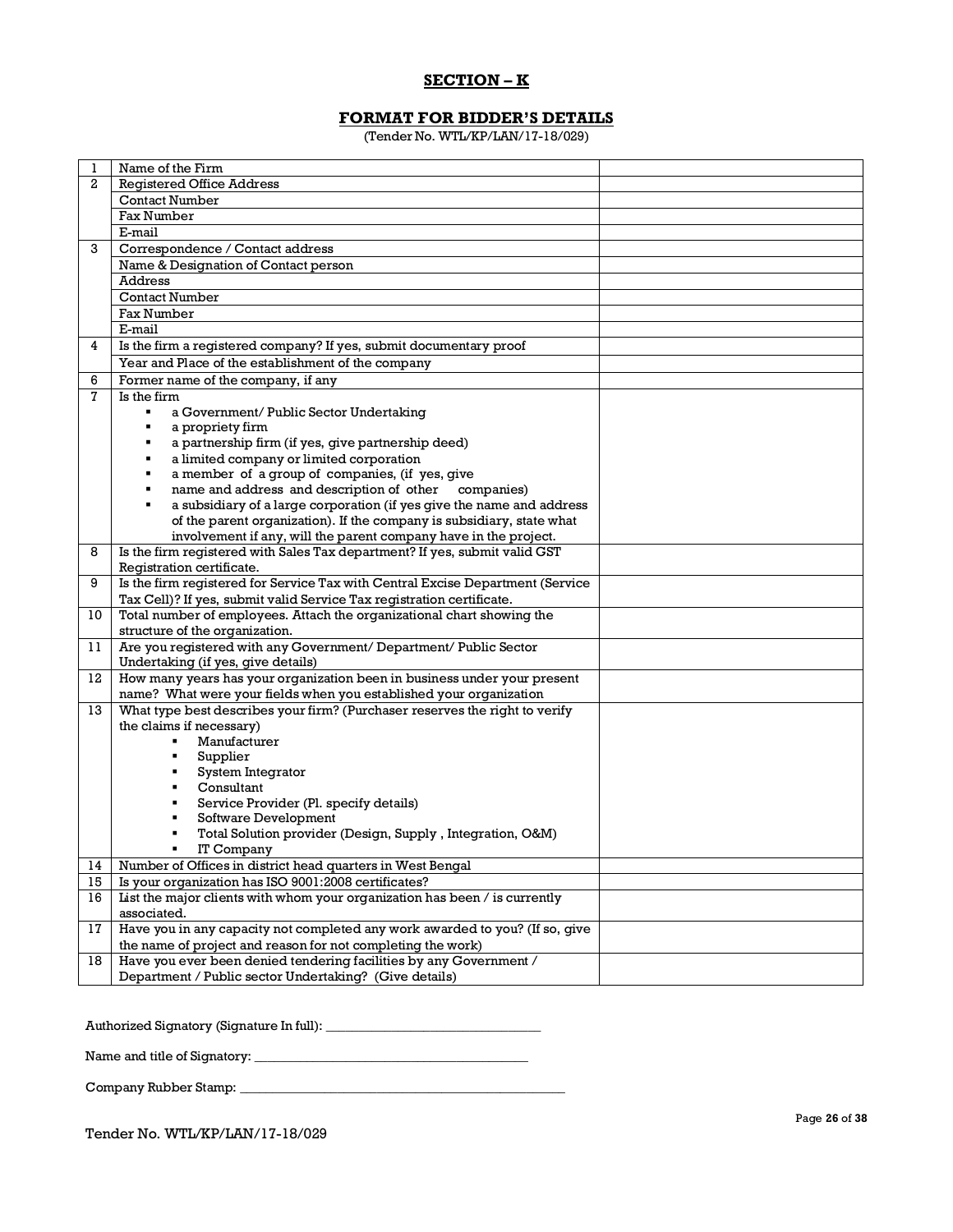## **SECTION – L**

## **PROFORMA FOR PRE-BID MEETING QUERIES**

(Tender No. WTL/KP/LAN/17-18/029)

Name of the Bidder:

Queries

| S1.<br>No. | Section<br>No. | Clause<br>No. | Page<br>No. | Queries |
|------------|----------------|---------------|-------------|---------|
|            |                |               |             |         |
|            |                |               |             |         |
|            |                |               |             |         |
|            |                |               |             |         |
|            |                |               |             |         |
|            |                |               |             |         |
|            |                |               |             |         |
|            |                |               |             |         |
|            |                |               |             |         |

Authorized Signatory (Signature In full): \_\_\_\_\_\_\_\_\_\_\_\_\_\_\_\_\_\_\_\_\_\_\_\_\_\_\_\_\_\_\_\_\_

Name and title of Signatory: \_\_\_\_\_\_\_\_\_\_\_\_\_\_\_\_\_\_\_\_\_\_\_\_\_\_\_\_\_\_\_\_\_\_\_\_\_\_\_\_\_\_

Company Rubber Stamp:

**Note:** The filled form to be submitted in XLS & PDF Format. There is a cutoff date for receiving of queries before Pre Bid Meeting. Queries received after the cutoff period will not be accepted. The Purchaser reserves the right to respond all queries over e-mail.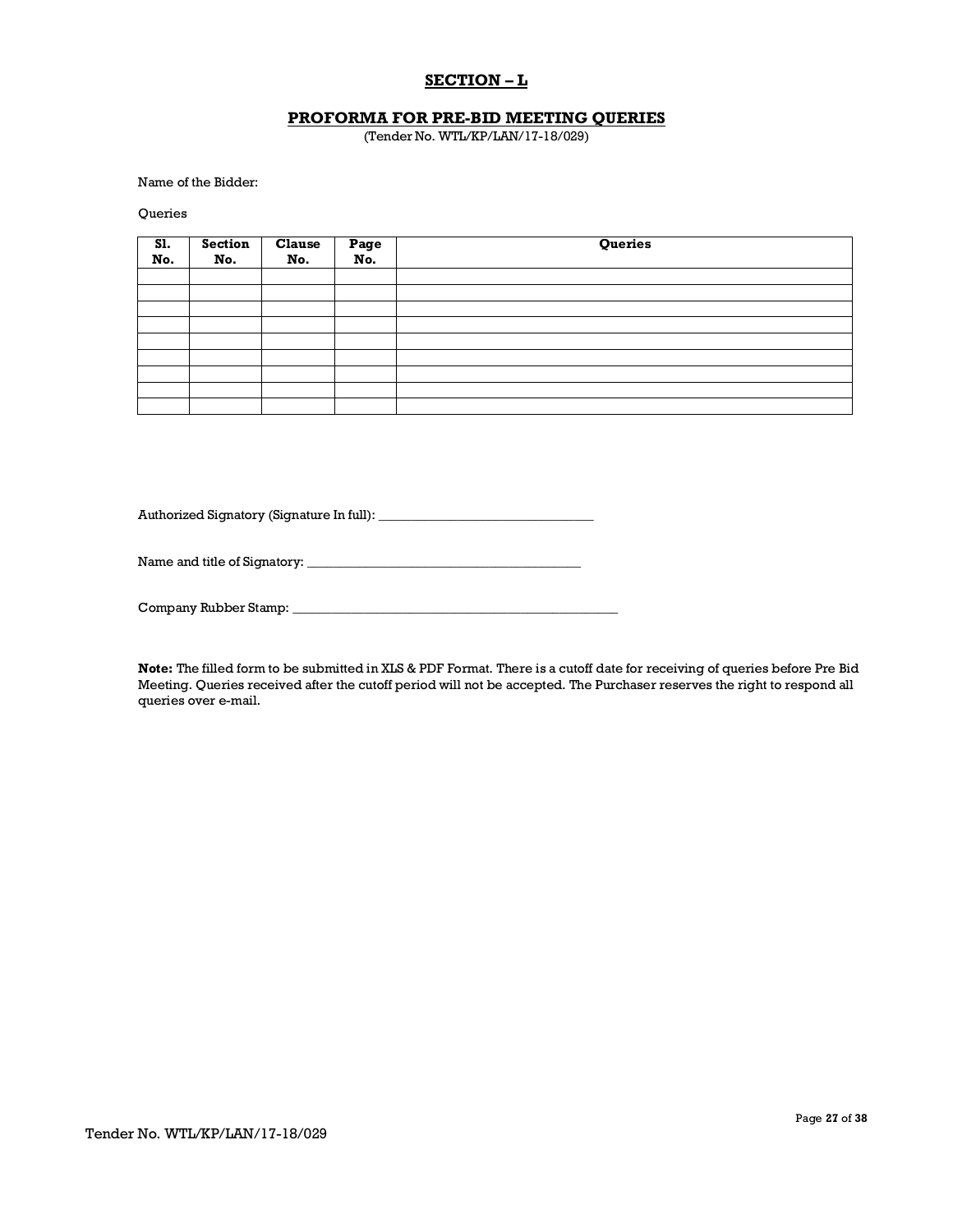### **SECTION – M**

### **PROFORMA FOR PERFORMANCE BANK GUARANTEE**

(On non-judicial stamp paper of appropriate value to be purchased in the name of executing Bank)

PROFORMA OF BANK GUARANTEE FOR SECURITY DEPOSIT –CUM-PRFORMANCE GUARANTEE

Ref …………………….. Bank Guarantee no…………….

Date…………………..

#### PROFORMA OF BG FOR SECURITY DEPOSIT

KNOW ALL MEN BY THESE PRESENTS that in consideration of WEBEL TECHNOLOGY LIMTED, a Government of West Bengal Undertaking incorporated under the Companies Act, 1956 having its Registered office at Webel Bhavan, Block EP&GP, Sector V, Kolkata-700 091 (hereinafter called "The Purchaser") having agreed to accept from \_\_\_\_\_\_\_\_\_\_\_\_\_(hereinafter called<br>"The Contractor") Having its Head Office at \_\_\_\_\_\_\_\_\_\_\_\_\_\_\_\_\_, a Bank guarantee for Rs. \_\_\_\_\_\_\_\_\_\_\_\_ in lie "The Contractor") Having its Head Office at Security Deposit for the due fulfillment by the Contractor of the terms & conditions of the Work Order No.  $\frac{1}{\text{said work order}}$  dated issued by the Purchaser for  $\frac{1}{\text{void work order}}$  $s$  dated  $\qquad$  we  $\qquad \qquad$  (Name & detailed address of the branch) (hereinafter called "the Guarantor") do hereby undertake to indemnify and keep indemnified the Purchaser to the extent of Rs.\_\_\_\_\_\_\_\_\_\_ (Rupees \_\_\_\_\_\_\_\_\_\_\_\_ \_\_\_\_\_\_\_\_\_\_\_\_\_) only against any loss or damage caused to or suffered by the Purchaser by reason of any breach by the Contractor of any of the terms and conditions contained in the said Work Order No. \_\_\_\_\_\_\_\_\_\_\_\_\_\_\_\_\_\_\_\_ dated\_\_\_\_\_\_\_\_\_\_\_\_\_\_\_\_\_\_ of which breach the opinion of the Purchaser shall be final and conclusive.

(2) AND WE, \_\_\_\_\_\_\_\_\_\_\_\_\_\_\_\_\_\_\_\_DO HEREBY Guarantee and undertake to pay forthwith on demand to the Purchaser such sum not exceeding the said sum of \_\_\_\_\_\_\_Rupees\_\_\_\_\_\_\_\_\_\_\_\_) only as may be specified in such demand, in the event of the Contractor failing or neglecting to execute fully efficiently and satisfactorily the order for  $\overline{\phantom{a}}$ \_\_\_\_\_\_\_\_\_\_\_\_\_\_\_ Work Order no. , \_\_\_\_\_\_\_\_\_\_\_\_\_\_\_dated \_\_\_\_\_\_\_\_\_

(3) WE \_\_\_\_\_\_\_\_\_\_\_\_\_\_\_\_\_\_\_\_\_\_\_\_\_\_ further agree that the guarantee herein contained shall remain in full force and effect during the period that would be taken for the performance of the said order as laid down in the said Work Order No. dated \_\_\_\_\_\_\_\_\_\_\_\_\_\_\_ including the warranty obligations and that it shall continue to be enforceable till all the dues of the Purchaser under or by virtue of the said Work Order No. \_\_\_\_\_\_\_\_\_\_\_\_\_\_\_\_\_ dated \_\_\_\_\_\_\_\_\_\_\_\_\_\_ have been fully paid and its claims satisfied or is charged or till the Purchaser or its authorized representative certified that the terms and conditions of the said Work Order No. \_\_\_\_\_\_\_\_\_\_\_\_\_\_\_\_\_\_\_\_\_\_\_\_\_ dated \_\_\_\_\_\_\_\_\_\_\_\_\_\_\_\_\_\_\_ have been fully and properly carried out by the said contractor and accordingly discharged the guarantee.

(4) We \_\_\_\_\_\_\_\_\_\_\_\_\_\_\_\_\_\_\_\_\_\_\_\_\_\_\_\_\_ the Guarantor undertake to extend the validity of Bank Guarantee at the request of the contractor for further period of periods from time to time beyond its present validity period failing which we shall pay the Purchaser the amount of Guarantee.

(5) The liability under the Guarantee is restricted to Rs. \_\_\_\_\_\_\_\_\_ (Rupees \_\_\_\_\_\_\_\_\_\_\_\_\_\_ \_\_\_\_\_\_\_\_\_\_\_\_\_\_\_\_\_\_\_) only and will and unless a claim in writing is presented to us or an action or suit to enforce the claim is filled against us within 3 months from \_\_\_\_\_\_\_\_\_\_\_\_\_\_\_ all your rights will be forfeited and we shall be relieved of and discharged from all our liabilities (thereinafter)

(6) The Guarantee herein contained shall not be determined or effected by liquidation or winding up or insolvency or closer of the Contractor.

(7) The executants has the power to issue this guarantee on behalf of Guarantor and holds full and valid power of Attorney granted in his favour by the Guarantor authorizing him to execute the Guarantee.

(8) Notwithstanding anything contained herein above, our liability under this guarantee is restricted to Rs. \_\_\_\_\_\_\_\_\_\_ (Rupees \_\_\_\_\_\_\_\_\_\_\_\_\_\_\_\_\_\_\_\_\_\_\_\_\_) only and our guarantee shall remain in force up to \_\_\_\_\_\_\_\_\_\_\_\_\_\_\_ and unless a demand or claim under the guarantee is made on us in writing on or before \_\_\_\_\_\_\_\_\_\_\_\_\_\_ all your rights under the guarantee shall be forfeited and we shall be relieved and discharged from all liabilities there under.

Page **28** of **38** WE, **EXECUTE:** lastly undertake not to revoke this quarantee during the currency except with the previous

Tender No. WTL/KP/LAN/17-18/029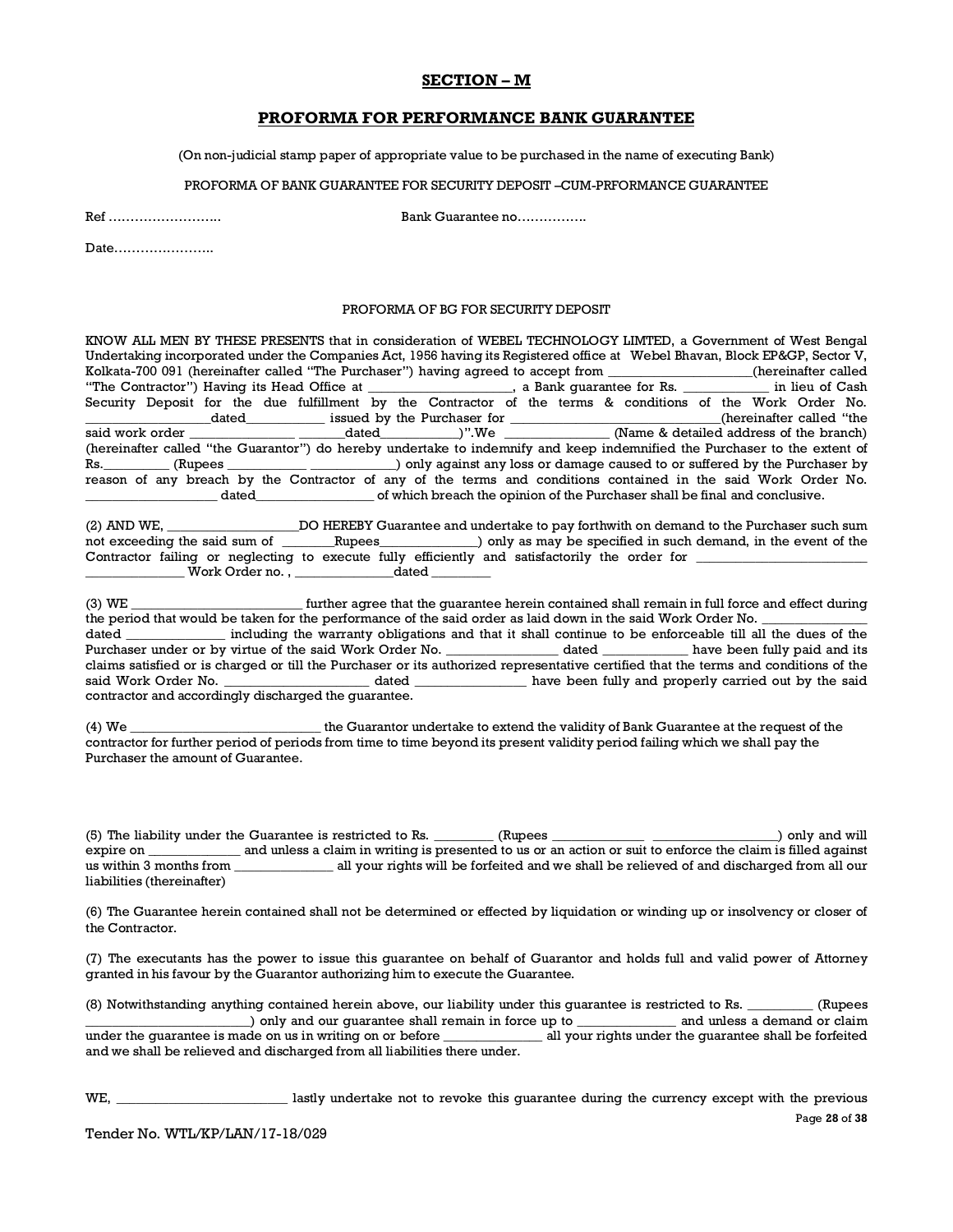| consent of the Purchaser in writing. In witness whereof we _____________________               | have set and subscribed our hand on |
|------------------------------------------------------------------------------------------------|-------------------------------------|
|                                                                                                |                                     |
| <b>WITNESS</b>                                                                                 | SIGNED, SEALED AND DELIVERED        |
| 1)                                                                                             | (Stamp of the executants)           |
| 2)<br><u> 1989 - Johann Barbara, martin a</u><br>(Name & address in full with<br>Rubber Stamp) |                                     |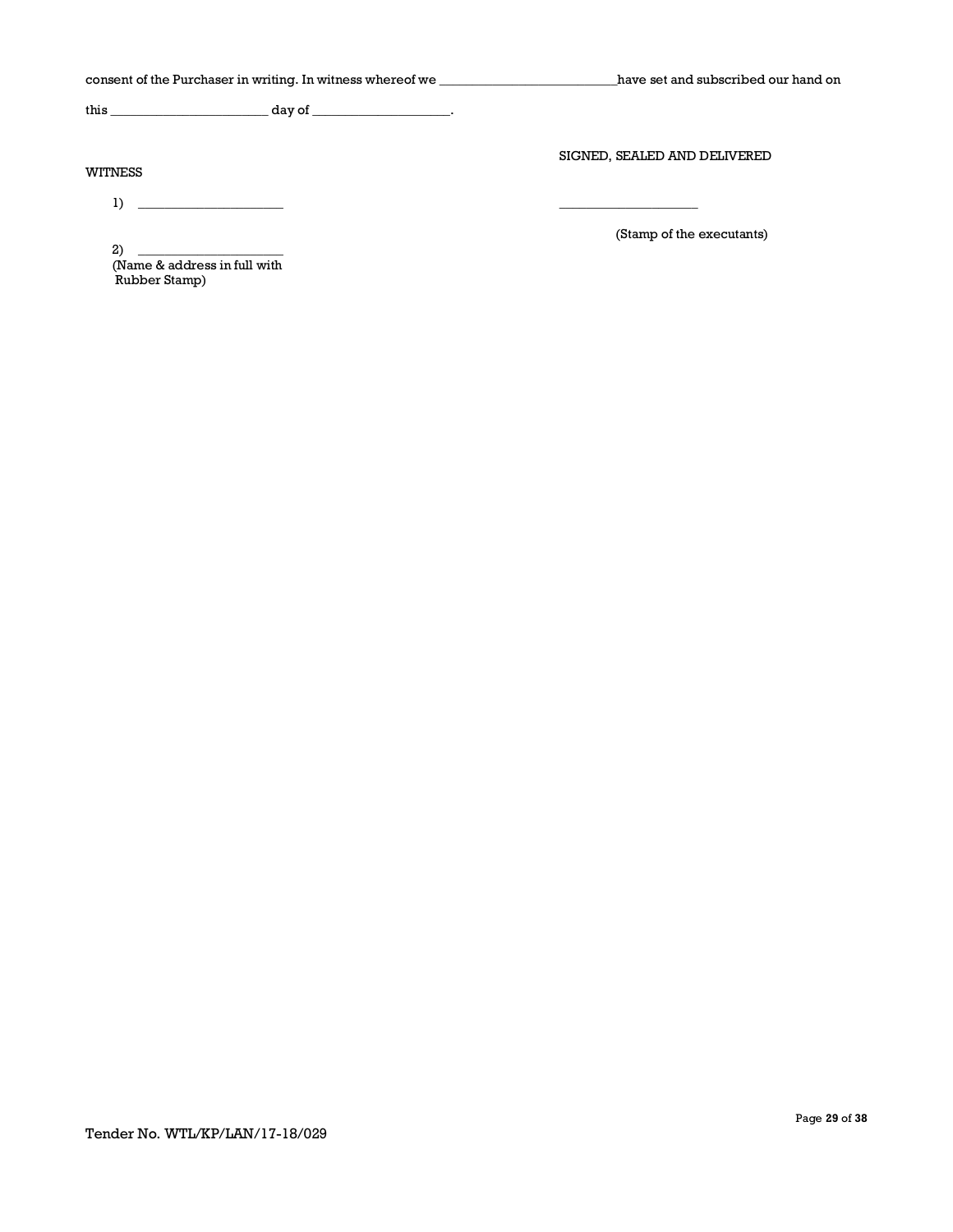### **INSTRUCTIONS FOR FURNISHING BANK GUARANTEE**

- 1. Bank Guarantee (B.G.) for Advance payment, Mobilization Advance, B.G. for security Deposit-cum-Performance Guarantee, Earnest Money should be executed on the Non-Judicial Stamp paper of the applicable value and to be purchased in the name of the Bank.
- 2. The Executor (Bank authorities) may mention the Power of Attorney No. and date of execution in his/her favour with authorization to sign the documents. The Power of Attorney is to be witnessed by two persons mentioning their full name and address.
- 3. The B.G. should be executed by a Nationalised Bank/ Scheduled Commercial Bank preferably on a branch located in Kolkata. B.G. from Co-operative Bank / Rural Banks is not acceptable.
- 4. A Confirmation Letter of the concerned Bank must be furnished as a proof of genuineness of the Guarantee issued by them.
- 5. Any B.G. if executed on Non-Judicial Stamp paper after 6 (six) months of the purchase of such stamp shall be treated as Non-valid.
- 6. Each page of the B.G. must bear signature and seal of the Bank and B.G. Number.
- 7. The content of the B.G. shall be strictly as Proforma prescribed by WTL in line with Purchase Order /LOI/ Work Order etc. and must contain all factual details.
- 8. Any correction, deletion etc. in the B.G. should be authenticated by the Bank Officials signing the B.G.
- 9. In case of extension of a Contract the validity of the B.G. must be extended accordingly.
- 10. B.G. must be furnished within the stipulated period as mentioned in Purchase Order / LOI / Work Order etc.
- 11. Issuing Bank / The Vendor are requested to mention the Purchase Order / Contract / Work Order reference along with the B. G. No. for making any future queries to WTL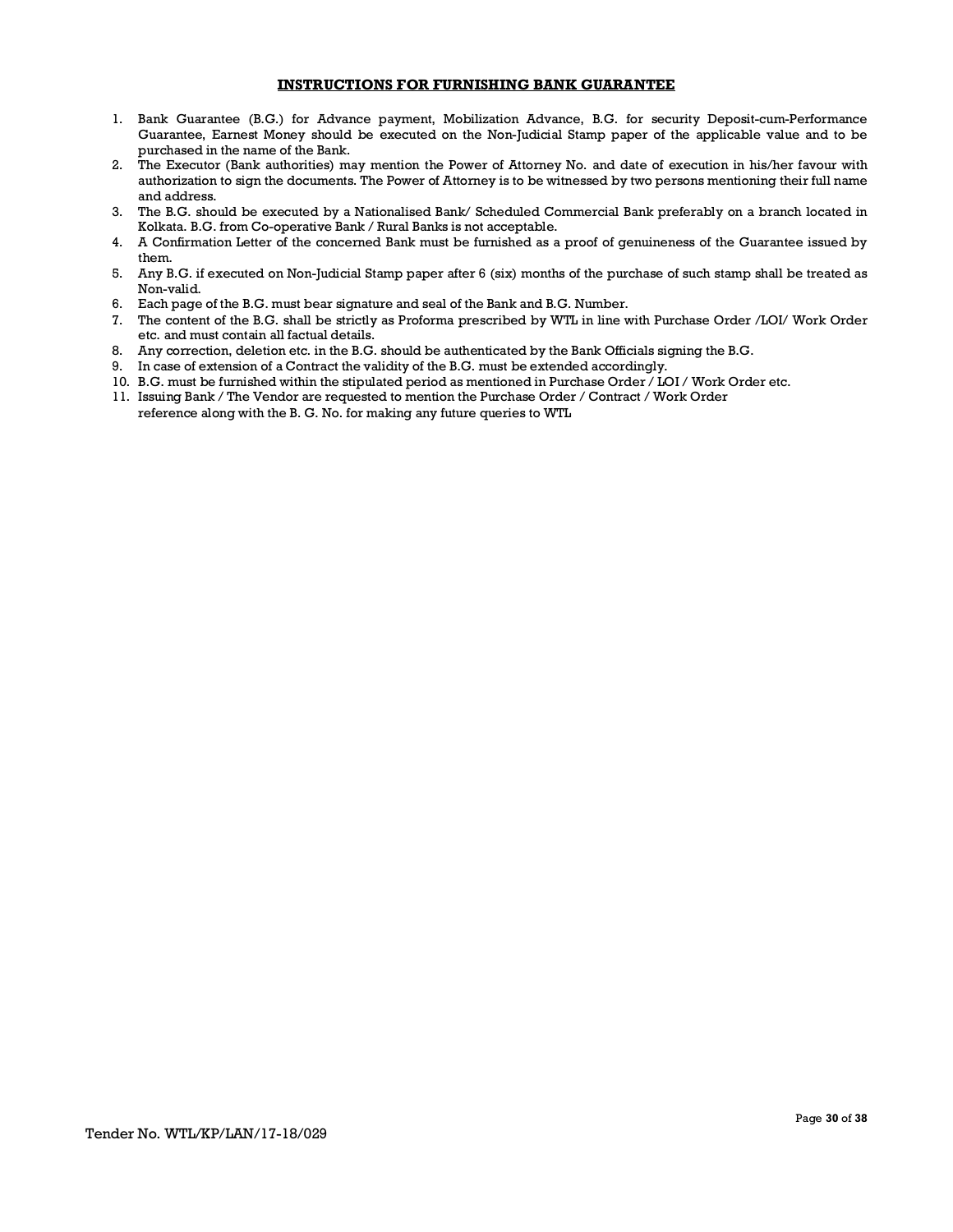## **SECTION – N**

### **MAKE, MODEL & PART NUMBER**

(Tender No. WTL/KP/LAN/17-18/029)

The Bidder has to setup a managed network for KP at Lalbazar Campus(18 Lalbazar Street, Kolkata – 700001)

### **ScopeincludesSupply, Installationandsupport servicespost commissioningofthefollowing items:**

#### **Location – Kolkata Police, H.Q.**

|              | Networking Equipments for Police HQ at Lalbazar                                                                                                                                 |                                |             |                     |
|--------------|---------------------------------------------------------------------------------------------------------------------------------------------------------------------------------|--------------------------------|-------------|---------------------|
|              | <b>Active Part</b>                                                                                                                                                              | <b>Tentative</b><br><b>OTY</b> | <b>Make</b> | Model &<br>Part No. |
| $\mathbf{1}$ | <b>Access Switch:</b><br>1.24 x 10/100/1000BaseT Ports<br>2. 4 x SFP GE Ports<br>3. Support for dedicated stacking port with 80 Gbps stack throughput for future<br>requirement | 15 Nos.                        |             |                     |
|              | <b>Passive Part</b>                                                                                                                                                             |                                |             |                     |
| $\mathbf{2}$ | 24 Port Loaded CAT 6 A STP Jack Panel                                                                                                                                           | 15 Nos.                        |             |                     |
| 3            | Cable Manager                                                                                                                                                                   | 15 Nos.                        |             |                     |
| 4            | ISI standard 6 U wall Mount Rack with fan and electrical fixtures                                                                                                               | 5 Nos.                         |             |                     |
| 5            | ISI standard 9 U wall Mount Rack with fan and electrical fixtures                                                                                                               | 6 nos.                         |             |                     |
| 6            | CAT 6 A S/FTP Cable                                                                                                                                                             | 17500Mtrs.                     |             |                     |
| 7            | UPS 700 VA with 15 min backup at full load                                                                                                                                      | $\overline{1}$ l Nos.          |             |                     |
| 8            | CAT 6A 2 Mtrs. S/FTP Patch Cord                                                                                                                                                 | 570 Nos.                       |             |                     |
| 9            | CAT 6A 3 Mtrs. S/FTP Patch Cord                                                                                                                                                 | 30 Nos.                        |             |                     |
| 10           | CAT 6A 5 Mtrs. S/FTP Patch Cord                                                                                                                                                 | 25 Nos.                        |             |                     |
| 11           | RJ 45 Connectors                                                                                                                                                                | 60 Nos.                        |             |                     |
| 12           | CAT 6A STP Jack                                                                                                                                                                 | 250 Nos.                       |             |                     |
| 13           | <b>PVC Back Box</b>                                                                                                                                                             | 250 Nos.                       |             |                     |
| 14           | 1 Port Faceplate (UK style) with shutter                                                                                                                                        | 250 Nos.                       |             |                     |
| 15           | ISI standard 25 mm conduit with accessories                                                                                                                                     | 10500<br>Mtrs.                 |             |                     |

Heterogeneous mix of materials can be offered but seamless integration between the other devices will be in the responsibility part of the bidder.

Quantity mentioned are indications only, may go in for 10% upward or downward fluctuation.

Installation Completion Time: within 10 weeks of issuance of P.O/W.O

Authorized Signatory (Signature In full): \_\_\_\_\_\_\_\_\_\_\_\_\_\_\_\_\_\_\_\_\_\_\_\_\_\_\_\_\_\_\_\_\_

Name and title of Signatory: \_\_\_\_\_\_\_\_\_\_\_\_\_\_\_\_\_\_\_\_\_\_\_\_\_\_\_\_\_\_\_\_\_\_\_\_\_\_\_\_\_\_

Company Rubber Stamp: \_\_\_\_\_\_\_\_\_\_\_\_\_\_\_\_\_\_\_\_\_\_\_\_\_\_\_\_\_\_\_\_\_\_\_\_\_\_\_\_\_\_\_\_\_\_\_\_\_\_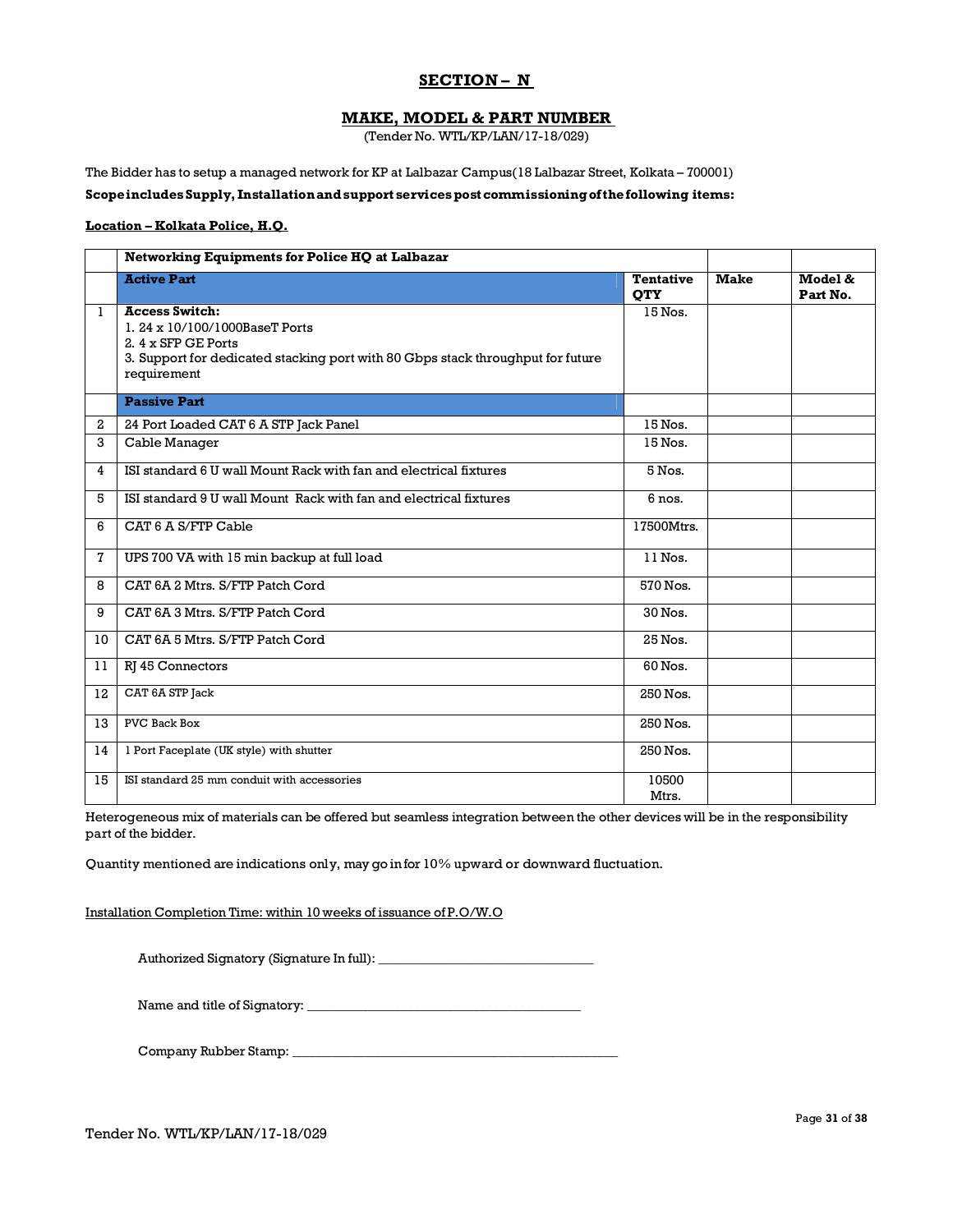## **SECTION – O**

# **DETAILED TECHNICAL SPECIFICATION**

(Tender No. WTL/KP/LAN/17-18/029)

Detailed Technical specification of Active component with Technical Compliance Sheet:

|                         | <b>Technical Specification of Access Switch</b>                                                                                                                                                                |                              |                         |  |  |
|-------------------------|----------------------------------------------------------------------------------------------------------------------------------------------------------------------------------------------------------------|------------------------------|-------------------------|--|--|
| S/N                     | <b>Required Minimum Specifications</b>                                                                                                                                                                         | <b>Quoted Specifications</b> | Compliant -<br>Yes / No |  |  |
|                         | Access Switch - 24-Port 10/100/1000BaseT and 4 GE<br><b>SFP</b>                                                                                                                                                |                              |                         |  |  |
| 1                       | <b>General Features</b>                                                                                                                                                                                        |                              |                         |  |  |
| 1.1                     | The switch should have minimum $24 \times 10/100/1000$<br>Gigabit Ethernet Ports and 4 GE SFP ports for uplink.<br>Fiber Optic transceivers are not required from day-<br>ı.                                   |                              |                         |  |  |
| $\mathbf{2}$            | Performance                                                                                                                                                                                                    |                              |                         |  |  |
| 2.1                     | At least 90 Gbps forwarding bandwidth                                                                                                                                                                          |                              |                         |  |  |
| 2.2                     | At least 65 Mpps forwarding rate                                                                                                                                                                               |                              |                         |  |  |
| 2.3                     | Configurable up to 8000 MAC addresses                                                                                                                                                                          |                              |                         |  |  |
| 2.4                     | Switch should have fans for proper cooling so that it<br>can operate at 45°C.                                                                                                                                  |                              |                         |  |  |
| 3                       | <b>Layer-2 Features</b>                                                                                                                                                                                        |                              |                         |  |  |
| 3.1                     | IEEE 802.1Q VLAN encapsulation. Upto 1000 VLANs<br>should be supported. Support for 4000 VLAN IDs.                                                                                                             |                              |                         |  |  |
| 3.2                     | Support for Voice VLAN which can simplify<br>telephony installations by keeping voice traffic on a<br>separate VLAN for easier administration and<br>troubleshooting.                                          |                              |                         |  |  |
| 3.3                     | Automatic medium-dependent interface crossover<br>(Auto-MDIX) automatically adjusts transmit and<br>receive pairs if an incorrect cable type (crossover or<br>straight-through) is installed on a copper port. |                              |                         |  |  |
| 3.4                     | Spanning-tree Enhancements for fast convergence                                                                                                                                                                |                              |                         |  |  |
| 3.5                     | IEEE 802.1d, 802.1s, 802.1w, 802.3ad                                                                                                                                                                           |                              |                         |  |  |
| 3.6                     | Spanning-tree feature to prevent other edge<br>switches becoming the root bridge.                                                                                                                              |                              |                         |  |  |
| 3.7                     | Link Aggregation Protocol (LACP)                                                                                                                                                                               |                              |                         |  |  |
| 3.8                     | Support for Detection of Unidirectional Links and to<br>disable them to avoid problems such as spanning-<br>tree loops.                                                                                        |                              |                         |  |  |
| 3.9                     | The Switch should be able to discover the<br>neighboring device giving the details about the<br>platform, IP Address, Link connected through etc,<br>thus helping in troubleshooting connectivity<br>problems. |                              |                         |  |  |
| 3.10                    | Per-port broadcast, multicast, and storm control to<br>prevent faulty end stations from degrading overall<br>systems performance.                                                                              |                              |                         |  |  |
| 3.11                    | Local Proxy Address Resolution Protocol (ARP) to<br>work in conjunction with Private VLAN Edge to<br>minimize broadcasts and maximize available<br>bandwidth.                                                  |                              |                         |  |  |
| $\overline{\mathbf{4}}$ | <b>Network security features</b>                                                                                                                                                                               |                              |                         |  |  |
| 4.1                     | IEEE 802.1x to allow dynamic, port-based security,<br>providing user authentication.                                                                                                                           |                              |                         |  |  |
| 4.2                     | SSHv2 and SNMPv3 to provide network security by<br>encrypting administrator traffic during Telnet and                                                                                                          |                              |                         |  |  |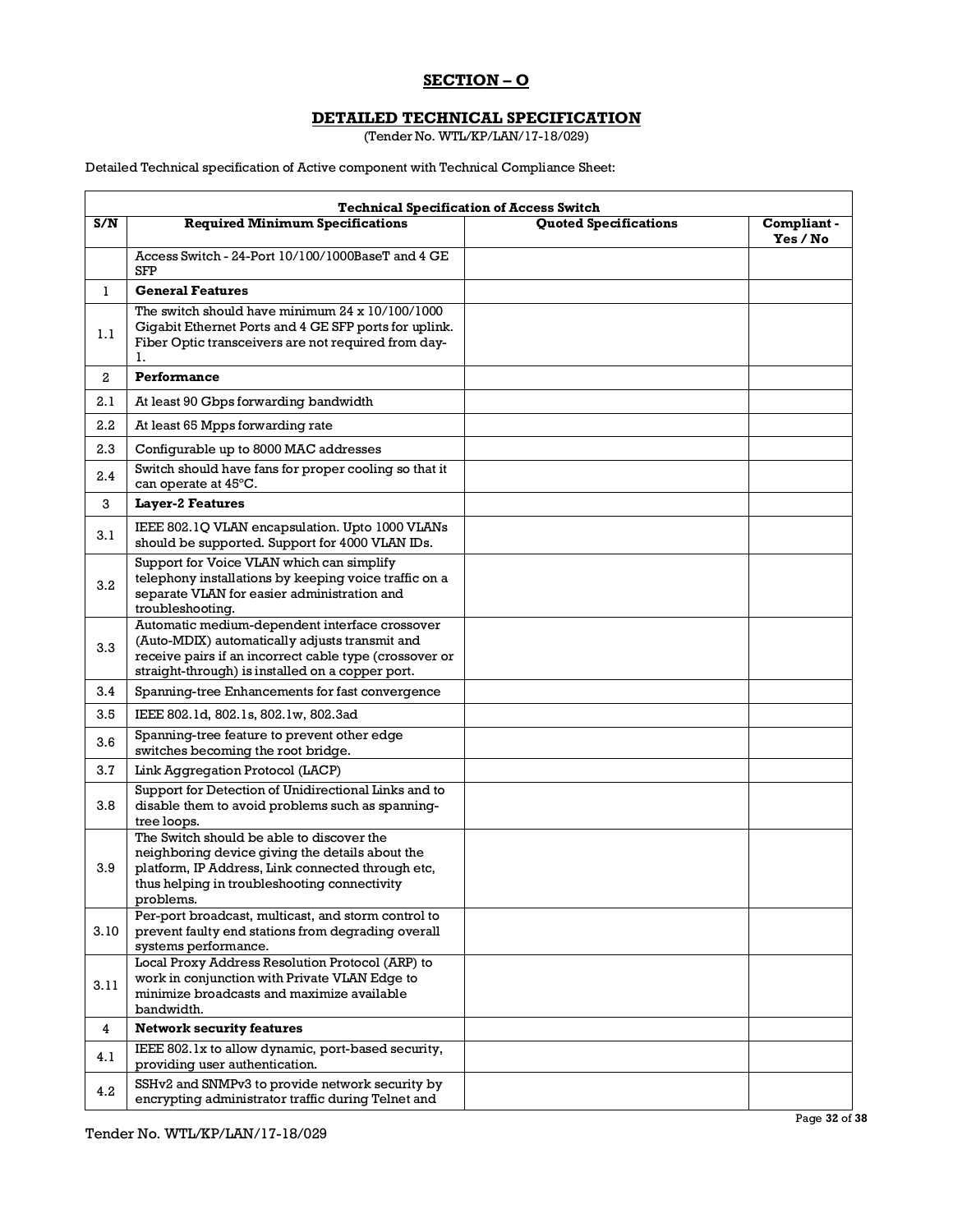|              | SNMP sessions.                                                                                                                                   |  |
|--------------|--------------------------------------------------------------------------------------------------------------------------------------------------|--|
|              |                                                                                                                                                  |  |
| 4.3          | Bidirectional data support on the Mirrored port to<br>allow the intrusion detection system (IDS) to take<br>action when an intruder is detected. |  |
|              | RADIUS authentication to enable centralized control                                                                                              |  |
| 4.4          | of the switch and restrict unauthorized users from<br>altering the configuration.                                                                |  |
|              | MAC address notification to allow administrators to                                                                                              |  |
| 4.5          | be notified of users added to or removed from the                                                                                                |  |
|              | network.<br>Port security to secure the access to an access or                                                                                   |  |
| 4.6          | trunk port based on MAC address.                                                                                                                 |  |
|              | Multilevel security on console access to prevent                                                                                                 |  |
| 4.7          | unauthorized users from altering the switch<br>configuration using local database or through an                                                  |  |
|              | external AAA Server.                                                                                                                             |  |
|              | Spanning tree feature to shut down Spanning Tree                                                                                                 |  |
| 4.8          | Protocol enabled interfaces when BPDU's are                                                                                                      |  |
|              | received to avoid accidental topology loops.                                                                                                     |  |
| 5            | Quality of Service (QoS) & Control                                                                                                               |  |
| 5.1          | Standard 802.1p CoS                                                                                                                              |  |
| 5.2          | Four egress queues per port to enable differentiated<br>management of up to four traffic types.                                                  |  |
| 5.3          | Weighted tail drop (WTD) or equivalent to provide<br>congestion avoidance                                                                        |  |
| 5.4          | Strict priority queuing mechanisms.                                                                                                              |  |
| 6            | <b>Management</b>                                                                                                                                |  |
|              | Command Line Interface (CLI) support for                                                                                                         |  |
| 6.1          | configuration & troubleshooting purposes (Switch                                                                                                 |  |
|              | with limited CLI should not be proposed).<br>For enhanced traffic management, monitoring, and                                                    |  |
| 6.2          | analysis, upto four RMON groups (history, statistics,                                                                                            |  |
|              | alarms, and events) must be supported.                                                                                                           |  |
| 6.3          | Domain Name System (DNS) support to provide IP<br>address resolution with user-defined device names.                                             |  |
|              |                                                                                                                                                  |  |
| 6.4          | Trivial File Transfer Protocol (TFTP) to reduce the<br>cost of administering software upgrades by                                                |  |
|              | downloading from a centralized location.                                                                                                         |  |
|              | Network Timing Protocol (NTP) to provide an                                                                                                      |  |
| 6.5          | accurate and consistent timestamp to all intranet<br>switches.                                                                                   |  |
|              | SNMP v1, v2c, and v3 and Telnet interface support                                                                                                |  |
| 6.6          | delivers comprehensive in-band management, and a                                                                                                 |  |
|              | CLI-based management console provides detailed                                                                                                   |  |
|              | out-of-band management.                                                                                                                          |  |
| 6.7          | RMON I and II standards                                                                                                                          |  |
| 6.8          | SNMPv1, SNMPv2c, and SNMPv3                                                                                                                      |  |
| 6.9          | IPv6 Host support (- IPv6 support: Addressing; IPv6:<br>Option processing, Fragmentation, ICMPv6,                                                |  |
| $\mathbf{7}$ | TCP/UDP over IPv6;)<br><b>Stack Support for Future</b>                                                                                           |  |
|              |                                                                                                                                                  |  |
| 7.1          | The switch should support dedicated stacking port<br>with minimum stacking bandwidth of 80 Gbps.                                                 |  |
| $7.2\,$      | The switch stack should support at least 8 switch per<br>stack.                                                                                  |  |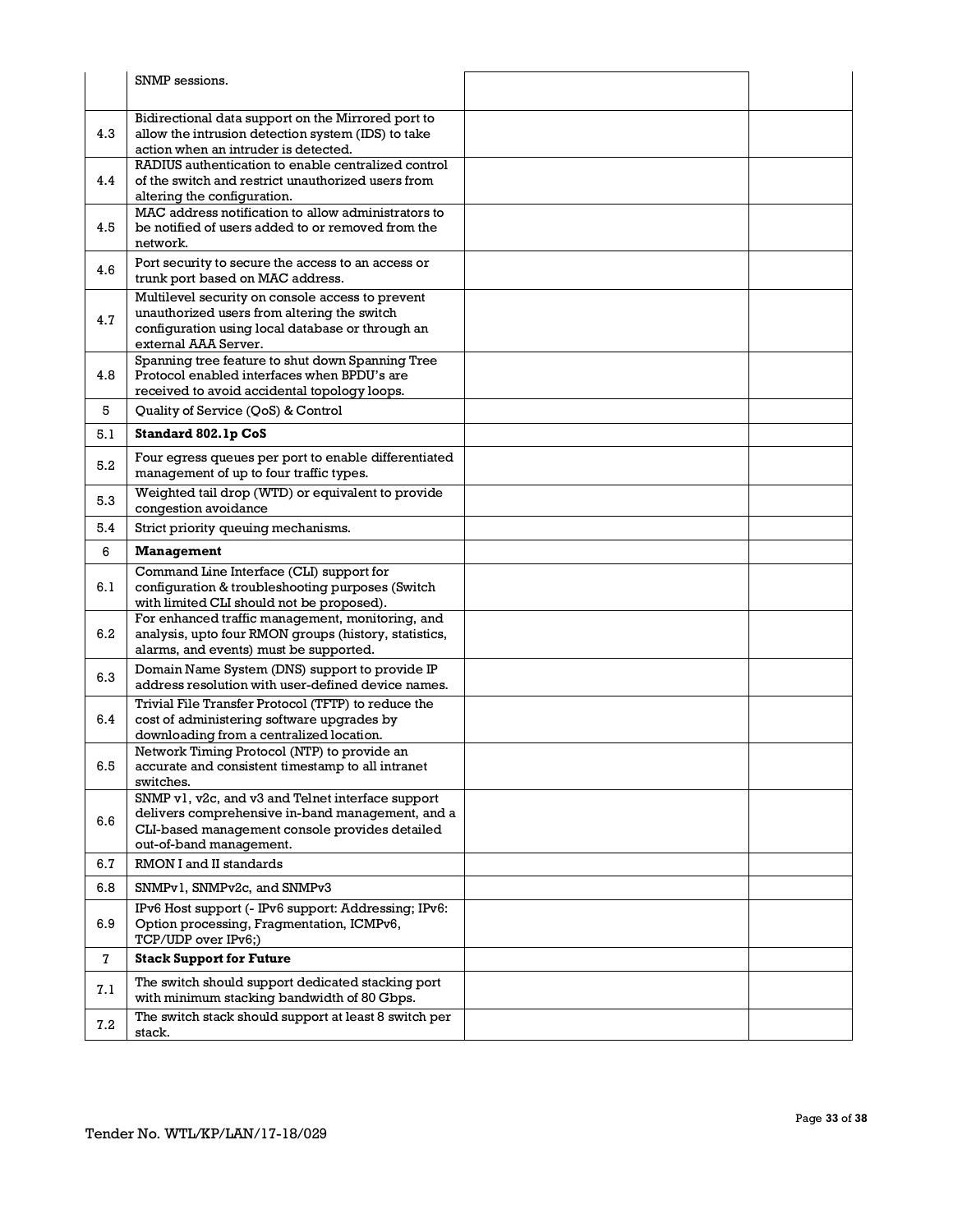## **TECHNICAL SPECIFICATION FOR CAT 6A S/FTP Cable**

| <b>Type</b>                                                  | S/FTP Cable in compliance with ISO/IEC 11801 2nd Edition, EN 50173<br>2nd Edition, IEC 61156-5 / EN 50288-4-1 with a tested bandwidth up to<br>1000 MHz.                                               | Quoted<br><b>Specifications</b> | Compliant<br>- Yes / No |
|--------------------------------------------------------------|--------------------------------------------------------------------------------------------------------------------------------------------------------------------------------------------------------|---------------------------------|-------------------------|
| Material:                                                    |                                                                                                                                                                                                        |                                 |                         |
| <b>Conductors</b>                                            | 23 AWG solid bare copper or better                                                                                                                                                                     |                                 |                         |
| Insulation                                                   | Polyethylene                                                                                                                                                                                           |                                 |                         |
| Jacket                                                       | LSFRZH outer jacket.                                                                                                                                                                                   |                                 |                         |
|                                                              | LSFRZH sheath must comply to following standards:                                                                                                                                                      |                                 |                         |
|                                                              | IEC 60332-1 & -3-24                                                                                                                                                                                    |                                 |                         |
| Compliance                                                   | IEC 60754-1                                                                                                                                                                                            |                                 |                         |
|                                                              | IEC 60754-2                                                                                                                                                                                            |                                 |                         |
|                                                              | IEC 61034-2                                                                                                                                                                                            |                                 |                         |
|                                                              | Individual pair foil shield (PiMF construction)                                                                                                                                                        |                                 |                         |
| Shielding                                                    | and overall braid screen to ensure a perfect shield performance over the<br>entire transmission range.                                                                                                 |                                 |                         |
| Performance                                                  | Shall have Positive ACR value up to 1000MHz                                                                                                                                                            |                                 |                         |
| Propagation delay:                                           | $\leq$ 427 ns/100m (100MHz)                                                                                                                                                                            |                                 |                         |
| Delay skew:                                                  | $\leq$ 7 ns/100m (100MHz)                                                                                                                                                                              |                                 |                         |
| <b>Operating temperature</b>                                 | -20 Deg. C to +60 Deg. C                                                                                                                                                                               |                                 |                         |
| Packing                                                      | Box of 500 meters                                                                                                                                                                                      |                                 |                         |
| Return Loss @ 600 MHz                                        | $=$ >18 dB Min.                                                                                                                                                                                        |                                 |                         |
| Attenuation @ 600 MHz                                        | $\epsilon$ = 46 dB/100m Max.                                                                                                                                                                           |                                 |                         |
| PSNEXT @ 600 MHz                                             | $>= 57.7 dB$                                                                                                                                                                                           |                                 |                         |
| Performance characteristics to be<br>provided along with bid | Attenuation, Pair-to-pair and PS NEXT, ELFEXT and PSELFEXT, Return<br>Loss & ACR                                                                                                                       |                                 |                         |
| <b>ROHS/ELV</b>                                              | Compliant                                                                                                                                                                                              |                                 |                         |
| 4 Connector Channel certificate                              | The offered CAT6A STP system must be certified for 4 connector channel<br>performance in compliance to ANSI/TIA 568C.2 as well as ISO/IEC 11801<br>requirements. ETL/Intertek reports to be submitted. |                                 |                         |
| <b>Certifications</b>                                        | Shall be 3 <sup>rd</sup> party tested by Delta and GHMT labs for standard compliance<br>as per ANSI/TIA 568.                                                                                           |                                 |                         |

## **CAT 6A STP Jack Panels**

| <b>CAT6A STP Jack Panels</b>                                                                                                              |                                                                                                                                                                                                                                                                                                   |  |                         |
|-------------------------------------------------------------------------------------------------------------------------------------------|---------------------------------------------------------------------------------------------------------------------------------------------------------------------------------------------------------------------------------------------------------------------------------------------------|--|-------------------------|
| Type                                                                                                                                      | Category 6A shielded patch panels shall meet or exceed channel<br>specifications of ANSI/TIA/EIA-568-B.2-10:2008 Category 6A and ISO/IEC<br><b>Specifications</b><br>11801:2002/Amd 1:2008 Class EA up to 500 MHz                                                                                 |  | Compliant<br>- Yes / No |
| <b>Applications</b>                                                                                                                       | Category 6A shielded panels shall support Gigabit Ethernet (1000BASE-<br>Tx), 10/100BASE-Tx, token ring, 155 Mbps ATM, 100 Mbps TP-PMD,<br>ISDN, analog and digital video, analog and digital voice (VoIP) and exceed<br>all requirements for IEEE 802.3an 10 Gigabit Ethernet on all parameters. |  |                         |
| Port arrangement                                                                                                                          | Modules of 6-ports each, arranged 1port x 6.                                                                                                                                                                                                                                                      |  |                         |
| Panels shall be supplied with 8.5 <sup>+</sup> x11+card stock label sheet. Shall support<br><b>Port Identification</b><br>adhesive labels |                                                                                                                                                                                                                                                                                                   |  |                         |
| Height                                                                                                                                    | 1 U (1.75 inches)                                                                                                                                                                                                                                                                                 |  |                         |
| <b>Bonding</b>                                                                                                                            | Shielded panels to have integrated bonding technology allowing modular<br>STP jacks to be bonded together simply by snapping each jack into the<br>interface housing.                                                                                                                             |  |                         |
| Interface                                                                                                                                 | Polyester Molding Compound, Black                                                                                                                                                                                                                                                                 |  |                         |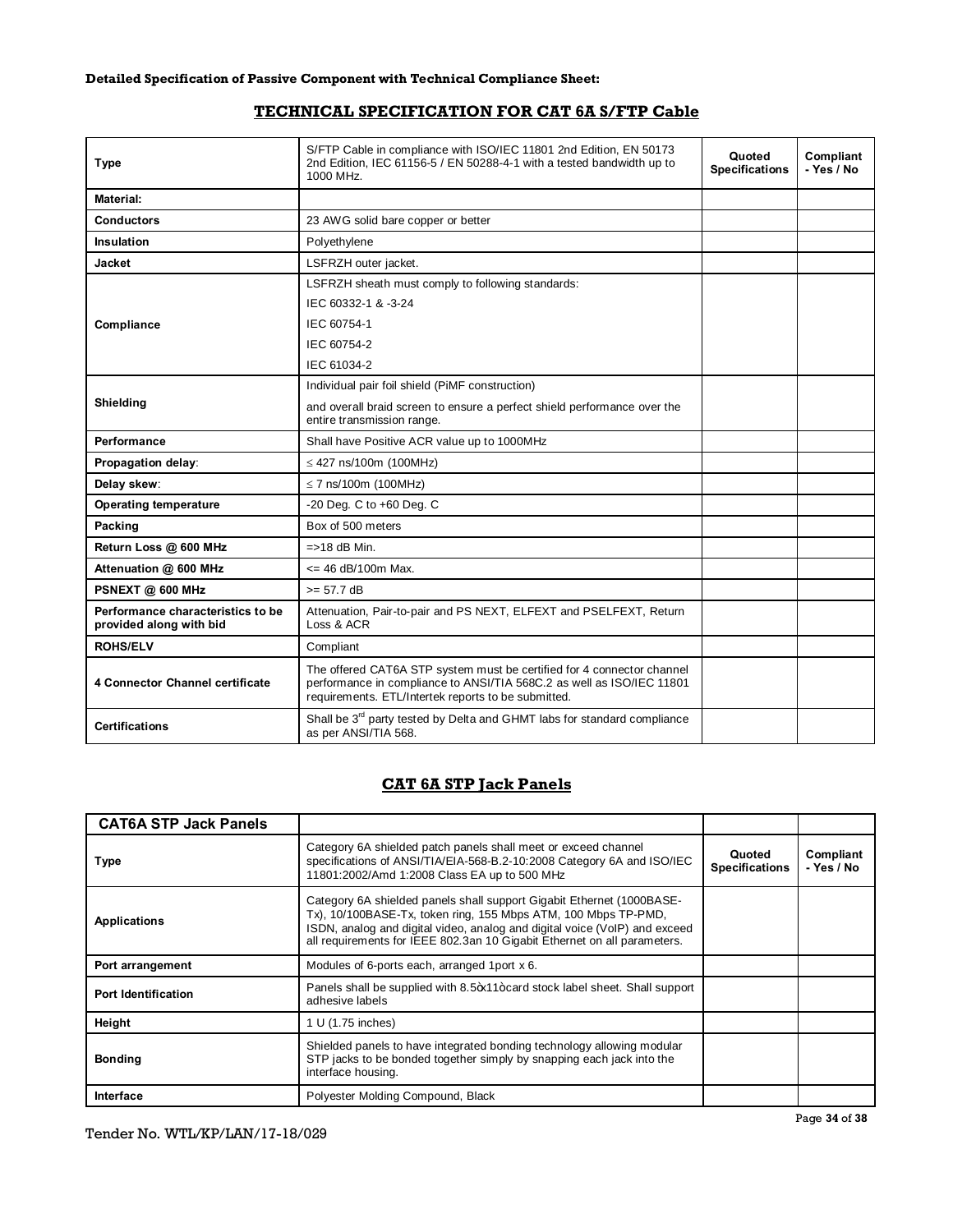| Panel                                             | Black, powder coated steel                                                                                                         |  |  |
|---------------------------------------------------|------------------------------------------------------------------------------------------------------------------------------------|--|--|
| <b>Modular Jack and Lacing Fixture</b><br>Housing | Zinc Alloy                                                                                                                         |  |  |
| <b>Insulation Displacement Contacts</b>           | Phosphorous bronze, plated with 3.81 m [150 in] minimum thick matte<br>tin over 1.27 m [50<br>in] minimum thick nickel under plate |  |  |
| <b>Approvals</b>                                  | (a) UL Listed                                                                                                                      |  |  |
|                                                   | (b) ETL 4 connector Channel compliant                                                                                              |  |  |
| <b>ROHS/ELV</b>                                   | Compliant                                                                                                                          |  |  |

# **CAT6A Jack**

| <b>CAT6A STP Jack</b>                   |                                                                                                                                                                                    |                                 |                         |
|-----------------------------------------|------------------------------------------------------------------------------------------------------------------------------------------------------------------------------------|---------------------------------|-------------------------|
| <b>Parameters</b>                       | <b>Specifications</b>                                                                                                                                                              | Quoted<br><b>Specifications</b> | Compliant -<br>Yes / No |
|                                         | Modular Shielded Jacks shall meet and exceed following application<br>standards:                                                                                                   |                                 |                         |
|                                         | ISO/IEC 11801 Ed.2.2                                                                                                                                                               |                                 |                         |
|                                         | ANSI/TIA 568-C.2                                                                                                                                                                   |                                 |                         |
| <b>Type</b>                             | ISO/IEC 60603-7-1 3rd Edition                                                                                                                                                      |                                 |                         |
|                                         | ISO/IEC 60603-7-51 1st Edition                                                                                                                                                     |                                 |                         |
|                                         | IEEE 802.3at                                                                                                                                                                       |                                 |                         |
|                                         | IEEE 802.3an                                                                                                                                                                       |                                 |                         |
| Modular Jack                            | 750 mating cycles                                                                                                                                                                  |                                 |                         |
| <b>Modular Jack Housing</b>             | Zinc Alloy                                                                                                                                                                         |                                 |                         |
| <b>IDC Connecting blocks</b>            | Polycarbonate, 94V-0 rated                                                                                                                                                         |                                 |                         |
|                                         | Phosphorous bronze, plated with 3.81 m [150 in] minimum thick matte tin<br>over 1.27 m [50 in].                                                                                    |                                 |                         |
| <b>Insulation Displacement Contacts</b> | The insulation displacement contacts shall be paired, with additional space<br>between pairs to improve crosstalk                                                                  |                                 |                         |
|                                         | performance.                                                                                                                                                                       |                                 |                         |
| <b>Accessories</b>                      | Shielded jack should support uniform hassle free termination technology and<br>be able to ensure performance in each termination without dependency on<br>expertise of technician. |                                 |                         |
|                                         | Jacks should have inherent cable strain relief mechanism to secure each<br>termination.                                                                                            |                                 |                         |
|                                         | The termination contacts should be protected from dust and cable tensions<br>once terminated.                                                                                      |                                 |                         |
|                                         | Jacks should have optional integrated hinged polycarbonate dust covers to<br>protect dust penetration in unused jacks, available in different colors.                              |                                 |                         |
|                                         | The modular jacks should contain integrated cutting blades used during<br>termination to allow all four pairs of a four pair cable to be terminated at one<br>time.                |                                 |                         |
| <b>Jack contacts</b>                    | Beryllium copper, plated with 1.27 mm [.000050] thick gold                                                                                                                         |                                 |                         |
|                                         | T 568 A/B.                                                                                                                                                                         |                                 |                         |
| <b>Termination Pattern</b>              | Accept solid 22-26 AWG conductors or stranded 24-26 AWG conductors with<br>a maximum insulation diameter of 1.60 mm and cable OD of 9.00mm                                         |                                 |                         |
| Approvals                               | <b>GHMT</b> certified                                                                                                                                                              |                                 |                         |
| <b>Environmental Conditions:</b>        | Thermal shock resistance - According IEC 60068-2-14                                                                                                                                |                                 |                         |
|                                         | Humidity-temperature cycling resistance - According IEC 60068-2-38                                                                                                                 |                                 |                         |
|                                         | Stress relaxation resistance - IEC 60068-2-2, Test method Ba                                                                                                                       |                                 |                         |
|                                         | Flowing mixed gas corrosion resistance - IEC 60068-2-60 Test Method C                                                                                                              |                                 |                         |
| <b>PoE Support</b>                      | Shall be PoE+ Compliant (IEEE 802.3at)                                                                                                                                             |                                 |                         |
| Compliance                              | Shall be RoHS and REACH compliant                                                                                                                                                  |                                 |                         |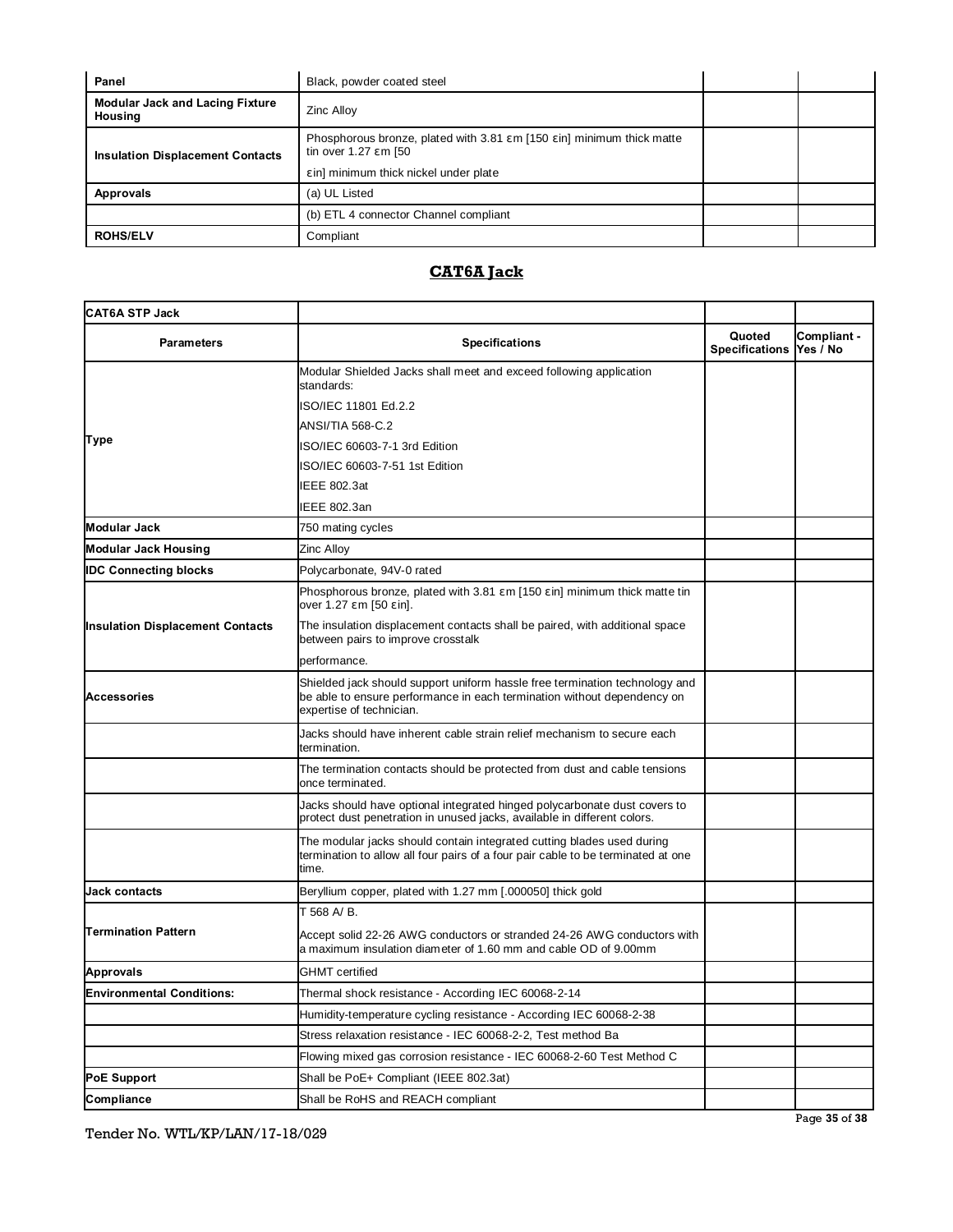## **CAT6A S/FTP Patch Cords**

| <b>CAT6A S/FTP Patch Cords</b> |                                                                                                                                            |                          |                         |
|--------------------------------|--------------------------------------------------------------------------------------------------------------------------------------------|--------------------------|-------------------------|
| <b>Type</b>                    | Shielded Twisted Pair, PiMF, compliant to 10 Gb/s technology as per<br>ISO/IEC 11801 Class EA and ANSI/TIA-568-C Category 6A upto 500 MHz. | Quoted<br>Specifications | Compliant -<br>Yes / No |
| Conductor                      | CAT7 stranded copper, 7/26AWG                                                                                                              |                          |                         |
| Length                         | 1, 2, 3, 5 Meter                                                                                                                           |                          |                         |
| <b>Plug Protection</b>         | Each end RJ45 plug shall have transparent and flexible slim-line boots to enable<br>high density switch applications                       |                          |                         |
| Wiring scheme                  | Shall be available in B-wiring and Cross over                                                                                              |                          |                         |
| Construction                   | Pairs in Metal Foil, 4 pair stranded S/FTP cable                                                                                           |                          |                         |
| <b>Plug Housing</b>            | Clear polycarbonate                                                                                                                        |                          |                         |
| <b>Electrical performance</b>  | In Compliance with IEC 60603-7                                                                                                             |                          |                         |
| <b>Sheath Material</b>         | LSZH as per IEC 60332-1                                                                                                                    |                          |                         |
| <b>ROHS/ELV</b>                | Compliant                                                                                                                                  |                          |                         |

| <b>Face Plates</b> |                                                       | Quoted<br><b>Specifications</b> | Compliant<br>- Yes / No |
|--------------------|-------------------------------------------------------|---------------------------------|-------------------------|
| <b>Type</b>        | Single Gang, straight shuttered                       |                                 |                         |
| <b>Material</b>    | ABS UL 94 V-0                                         |                                 |                         |
| No. of ports       | $02 - Jan$                                            |                                 |                         |
| Labels             | Should be supplied with admin labels and label covers |                                 |                         |
| <b>ROHS/ELV</b>    | Compliant                                             |                                 |                         |

Authorized Signatory (Signature In full):

Name and title of Signatory:

Stamp of the Company: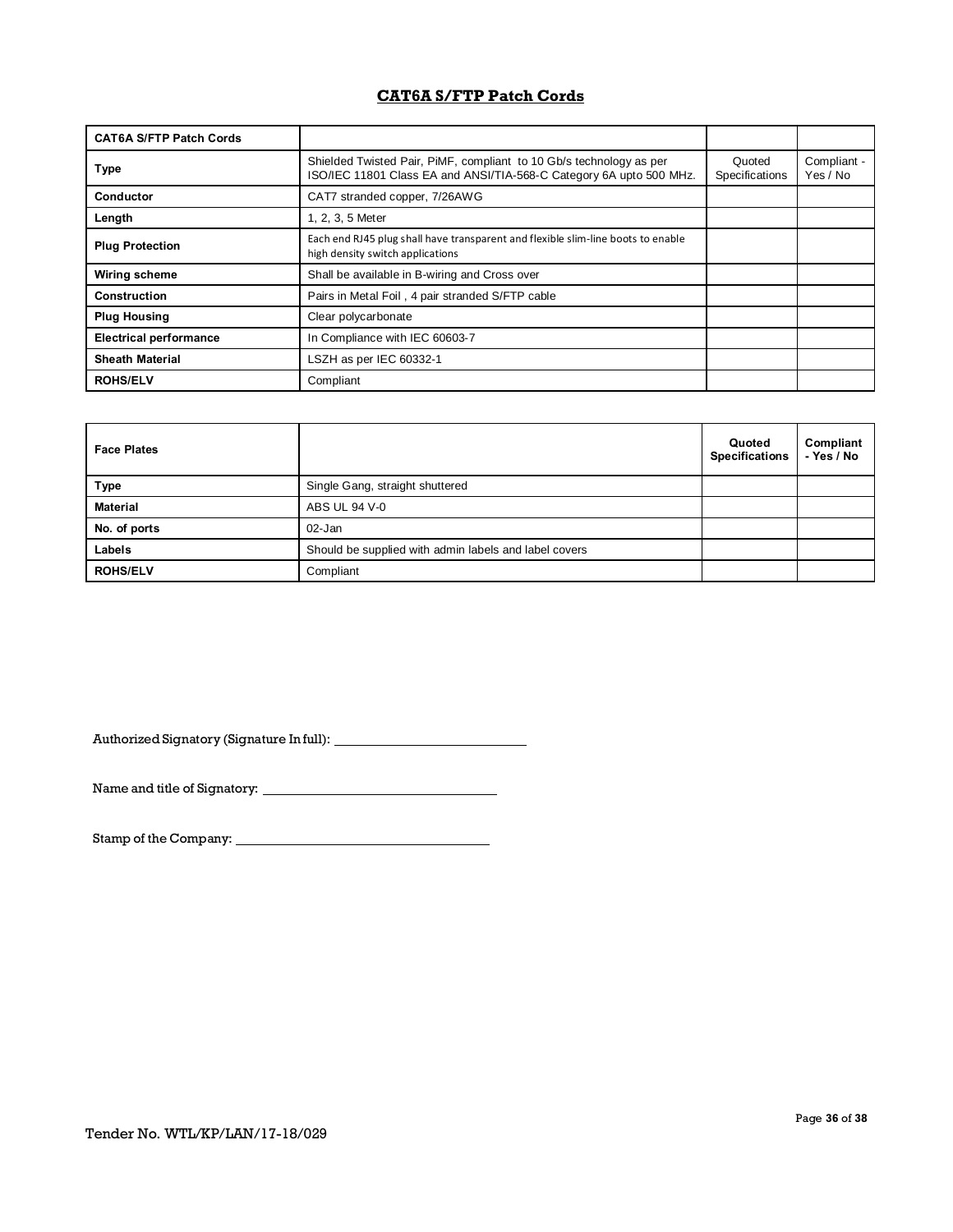## **SECTION – P**

### **MANUFACTURER'S AUTHORIZATION FORM**

Date:

 $\mathbf{1}$ . 2.\_

**To Webel Technology limited Plot-5, Block-BP, Sector-V Salt Lake Kolkata-700 091**

Ref: Tender No.: Tender No. WTL/KP/LAN/17-18/029 dated 27/11/2017

| WHEREAS |                                                                                            |     | who    | are | official                                                              | producers  | οf        |
|---------|--------------------------------------------------------------------------------------------|-----|--------|-----|-----------------------------------------------------------------------|------------|-----------|
|         |                                                                                            | and | having |     | production                                                            | facilities | at        |
|         |                                                                                            |     |        | do  | hereby                                                                |            | authorize |
|         |                                                                                            |     |        |     | located                                                               |            | at        |
|         |                                                                                            |     |        |     | (hereinafter, the "Bidder") to submit a bid of the following Products |            |           |
|         | produced by us, for the Supply Requirements associated with the above Invitation for Bids. |     |        |     |                                                                       |            |           |

| When resold by                                              | , these products are subject to 36 months onsite comprehensive warranty from |
|-------------------------------------------------------------|------------------------------------------------------------------------------|
| the date of final acceptance of the system by the customer. |                                                                              |

We assure you that in the event of \_\_\_\_\_\_\_\_\_\_\_\_\_\_\_\_\_\_\_\_, not being able to fulfill its obligation as our Service Provider in respect of our standard Warranty Terms we would continue to meet our Warranty Terms through alternate arrangements.

We also confirm that \_\_\_\_\_\_\_\_\_\_\_\_\_\_\_\_\_\_\_\_\_\_\_\_\_\_\_\_\_\_\_is our authorized service provider/system integrator and can hence provide maintenance and upgrade support for our products.

We also confirm that the products quoted are on our current product list and are not likely to be discontinued with in from the day of this letter. We assure availability of spares for the products for the next two years after five years warranty.

We also confirm that the material will be delivered within six weeks from the date of placement of confirmed order.

Name In the capacity of

Signed

Duly authorized to sign the authorization for and on behalf of \_\_\_\_\_\_\_\_\_\_\_\_\_\_\_\_\_

Dated on \_\_\_\_\_\_\_\_\_\_\_\_\_\_\_\_\_ day of\_\_\_\_\_\_\_\_\_\_\_\_\_2017

**Note**: This letter of authority must be on the letterhead of the Manufacturer and duly signed by an authorized signatory.